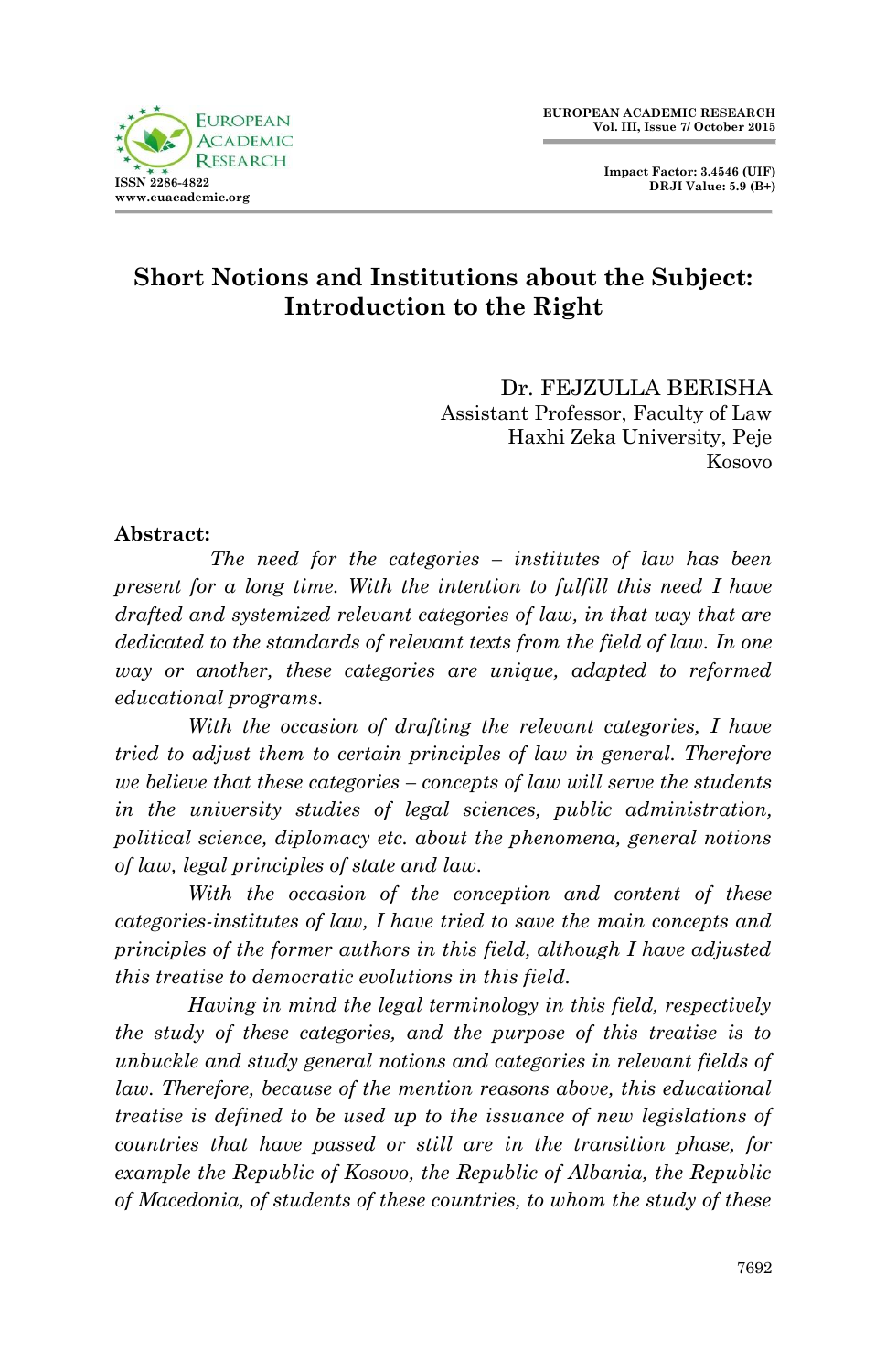*categories is dedicated, in relevant universities where the law in general is studied.*

*In this case a have special thanks to the honored professors: acadmic Aurela ANASTASI, academic Arsim BAJRAMI and Prof.Dr. Zemri ELEZI, who are specialized in this field and that have motivated and suggested me to make this treatise as complete as possible. I address special thanks to academic Luan OMARI, who supported me morally in the structure of this treatise. I will accept every professional remarks and honest suggestion that will help me in further increasing my professional level with the occasion of restating this treatise.*

**Key words:** administrative acts, legal state, legal order

#### **The appearance of state and right**

State and the right are phenomenons that were discussed in the oldest social sciences. Theoretical thinkers of these categories of state and the right, present them in the first phases of human society.

### **What studies state and the right?**

What is the right? The right is a written set of rules of the organized society.

### **The object of study of Introduction to the right**

The object of study of state and the right is the whole ideological structure of state action and the right, including state institutions, legal norms, legal reports, legal order, creation and implementation of law etc. In public law, the objects of study are general notions, law, general acts, higher legal acts such as the constitution, law and bylaws.

#### **What do the notions represent?**

Notions represent the recognition of an issue as it is, by summarizing all its main characteristics.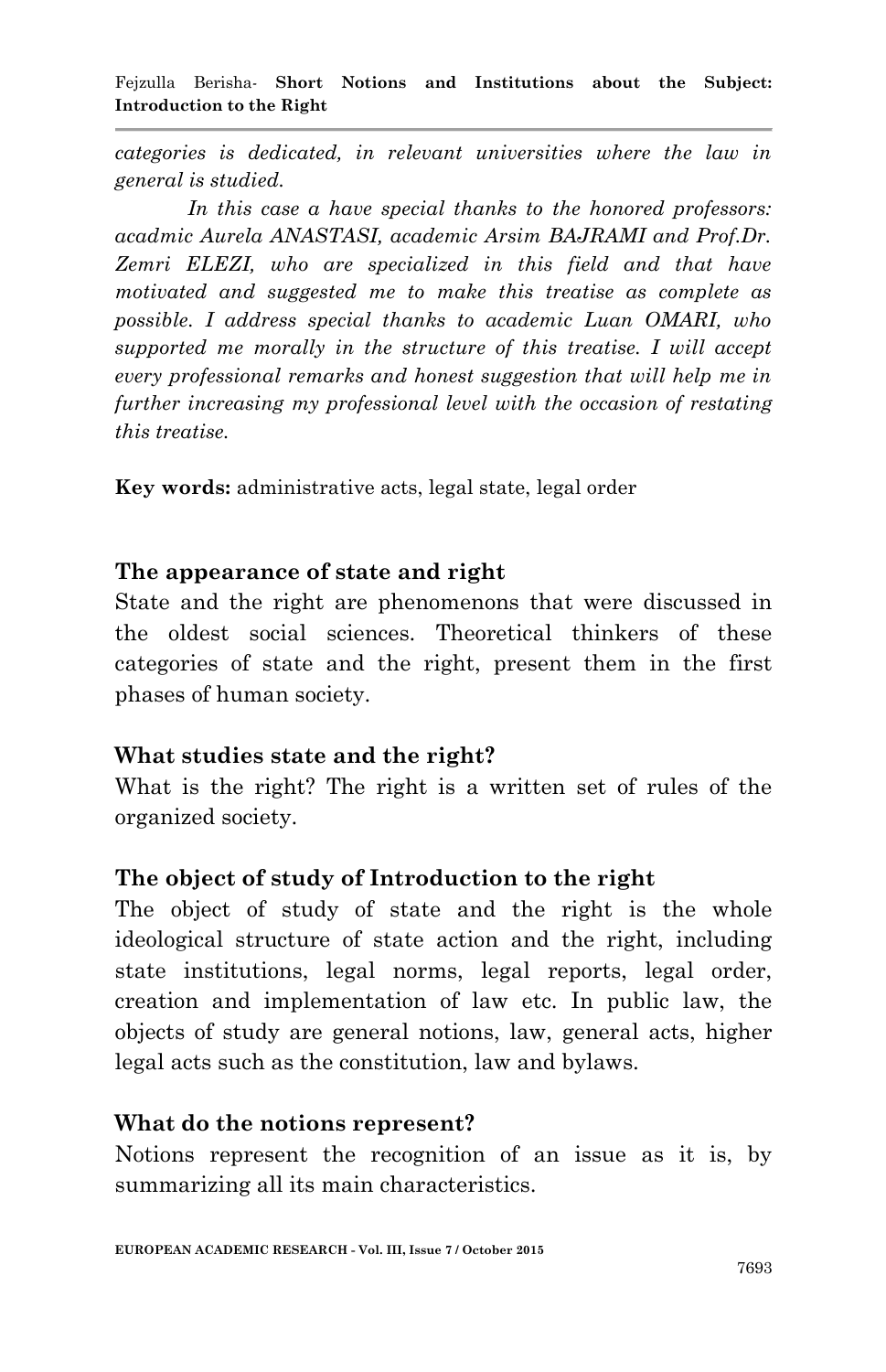Fejzulla Berisha*-* **Short Notions and Institutions about the Subject: Introduction to the Right**

#### **The notion of state and the right**

State and the right can be discussed in the sociological sense as a 'natural living organism', as an evolution process, where according to some authors, the state is, in one way or another, a biological-social process, which arises and is developed in different periods, but by having in mind this and its development.

#### **Natural laws**

They determine what happens in society beyond the human will and awareness. Natural laws always act outside human's will.

#### **Social norms**

Always predict, appoint, order, ask, stop or guide people about what should they do. In social norms, human's will is always present.

#### **The essential element of norm**

The behavior of subjects in accordance with legal norms.

#### **The essential element of sanction**

When the norm is willingly not respected, the tools used against people – subjects of right, are called sanctions.

#### **Technical norms**

Based on contemporary conditions of technical and technological development, technical norms have an important place in the contemporary society, by using natural resources. These norms define human"s behavior against nature.

### **Types of social norms in narrow sense**

We can classify them in three groups:

a. Social norms which constitute sanctions and these sanctions are used by the unorganized society;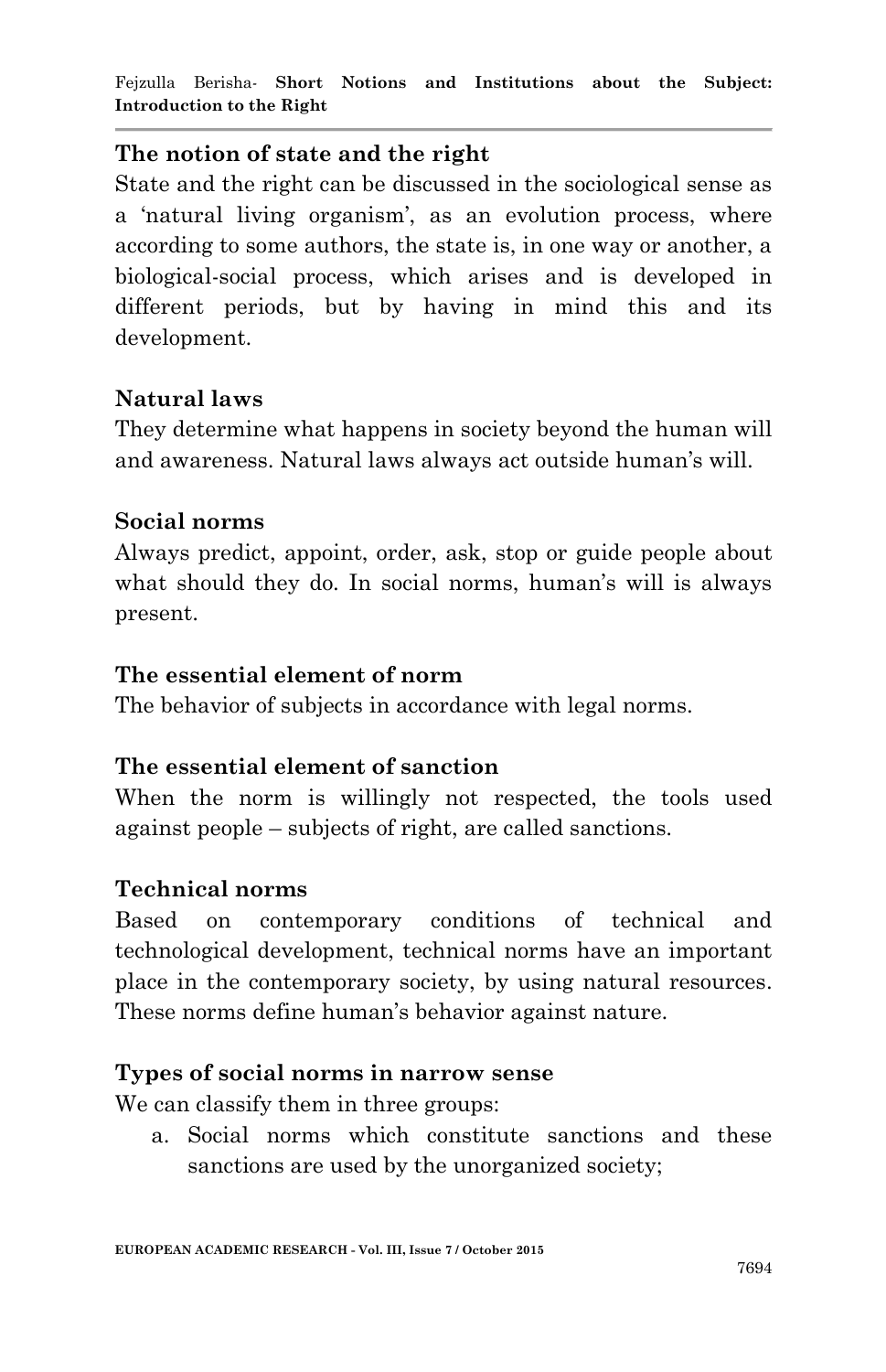- b. Social norms which constitute sanctions, which is used by some social organization, enterprise or similar;
- c. Social norms that are constituted by sanctions, which are used by a special social organization which is called state.

#### **The norms that are applied by the unorganized society**

They can be organized spontaneously, unorganized, and they are created slowly and for a long time. So, we are talking about rules we call mores, which rely on old tradition. There norms involve confined or conservative rules. The most important rules of this kind that are closely linked to the right are: mores and moral.

### **The norms that are applied by the state**

Based on preliminary notions we can give the definition that the right is a set of norms applied by the state, and if they are not applied willingly, then the norm is applied through the apparatus of physical violence, as a competent state mechanism, which is called sanction.

### **The notion of state**

The state is an organization of political rule, it is and organized power, which imposes its will to society and controls the apparatus for the implementation of this will.

#### **State power and sovereignty**

- 1. The notion of power is a social concept, which can only be understood as a relation between two subjects, two wills. The power is the ability to impose an order or a rule to others.
- 2. The notion of state sovereignty is linked to the word "sovereignty" which originates from the Latin "supremus", "superanus", supreme and from French right "Sovran", sovereign from others. Sovereign is higher than others, independent, respectively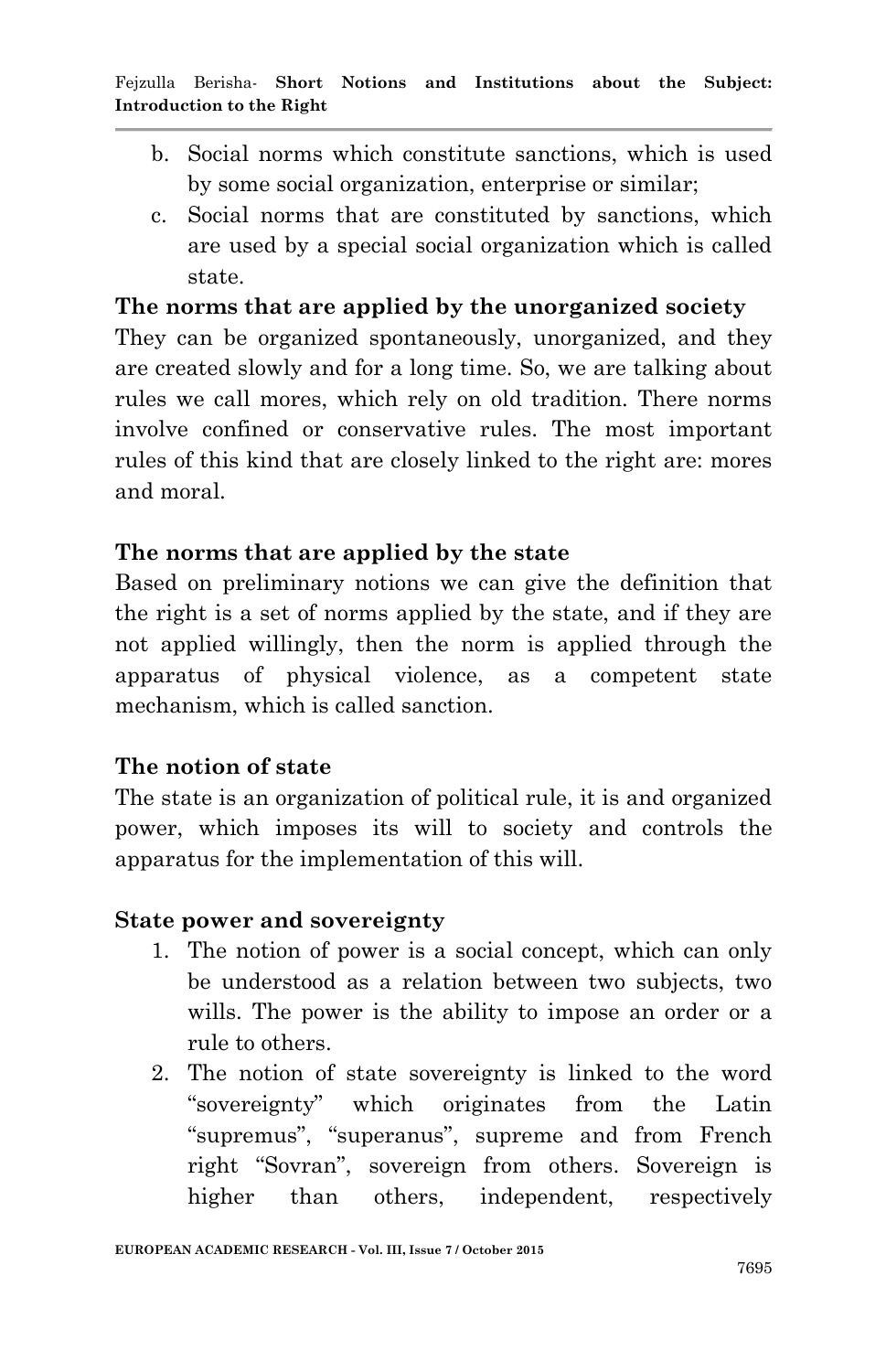autonomous. Sovereignty represents the last political authority which is not subjected to any higher power about taking and implementing political decisions. The sovereignty of state power of the Republic of Kosovo is a legal expression of the monopoly of Kosovo's people will. Sovereignty represent the last political authority which is not subjected to any higher power about taking and implementing political decisions.

### **The independence of state power**

State power is free from any outside interference in taking its decisions. That means that state power acts independently in relation with other states, if this power is exercised on the basis of international law.

## **The preponderance of state power**

State power has preponderance and it extends over any other power (supremacy – dominance). So, the preponderance of state power within a state relies in the fact that it imposes its will to other powers, and it is dominant. In this context, all other powers are obliged to respect central power.

## **Popular and national sovereignty**

- 1. With popular sovereignty we mean only a quality of people, in this context, this sovereignty is governed by the people. With people we mean the entirety of citizens that live in a state. Here we have to mention the principle of people"s sovereignty according to which the whole power derives from the people. According to this principle, every action of state has to be legitimated by the people.
- 2. National sovereignty is when the nation itself defines its future, for example if it wants to join another state. Nation as a rule is a permanent communion of a considerable number of people that have lived together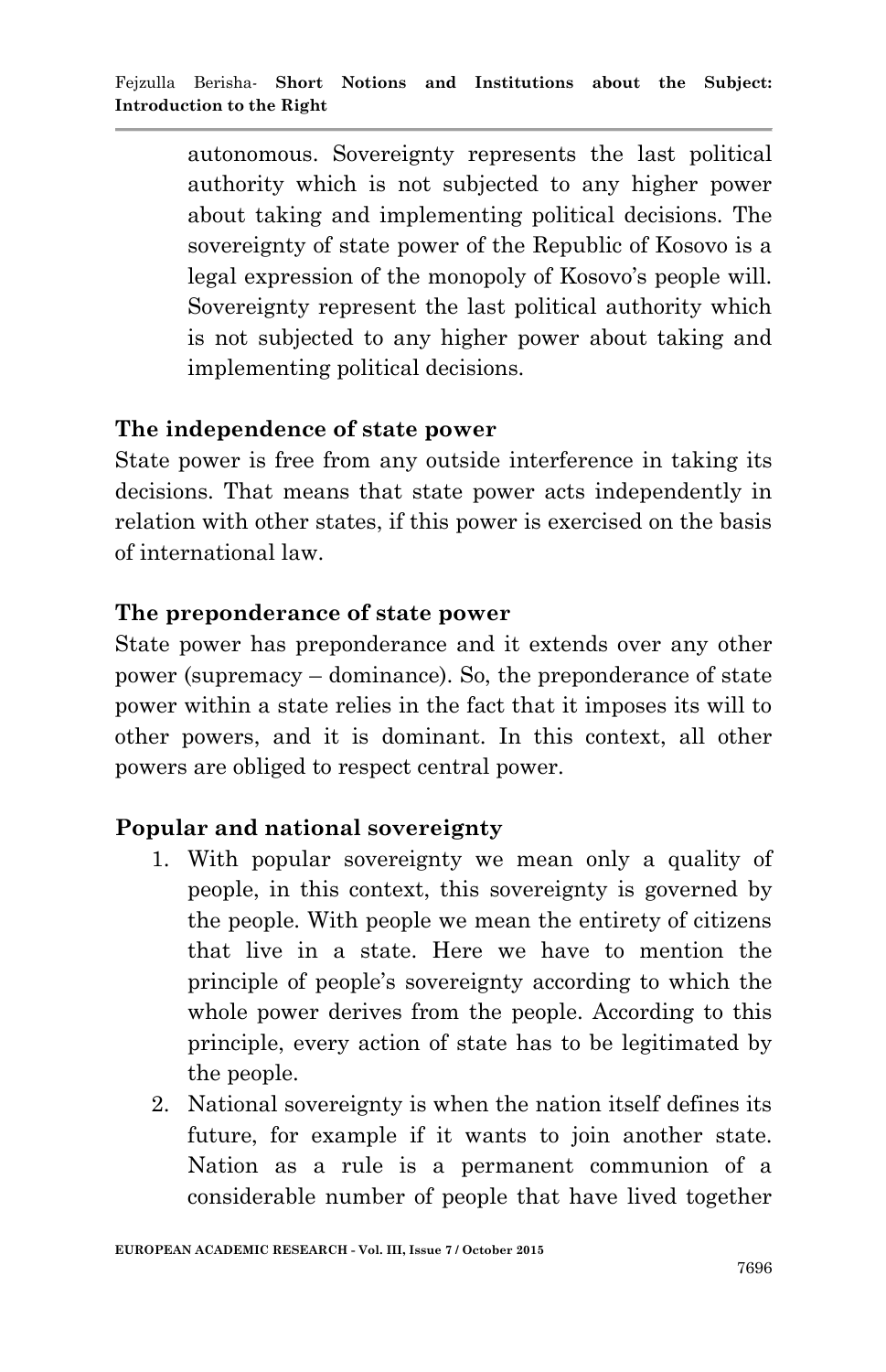for very long and have common features, a common language, culture etc. A special feature of sovereignty is that there is no state without sovereignty. National sovereignty means a state, where the nation is the sovereign.

#### **The recess of sovereignty and the recognition of states**

The recess of sovereignty happens when the monopoly of physical power doesn"t exist anymore, and this monopoly is now in the hands of another organization, i.e. a new organization that is called state.

#### **The territorial extension of state power**

As a rule, the territorial extension of state power is a space that has three dimensions: land, sea-water and air surface. As a rule, the state territory is under the sovereignty of that state.

#### **The institute of state extraterritoriality**

According to international law the institute of extraterritoriality is related with the concept of the territory of another state, where we have to deal with diplomatic representations of a foreign country, the country of sending. According to international law, diplomatic representations buildings enjoy real-territorial immunity and the respective bodies of the host state don"t exercise any government action. Extraterritoriality also means subjecting persons, cases and relations only according to laws of its state, respectively full immunity of the persons sent to the territory of the foreign country. In the past this notion was used for the special status of people with diplomatic passports (head of state, diplomatic representatives etc.) in the territory of another state, their diplomatic missions and property.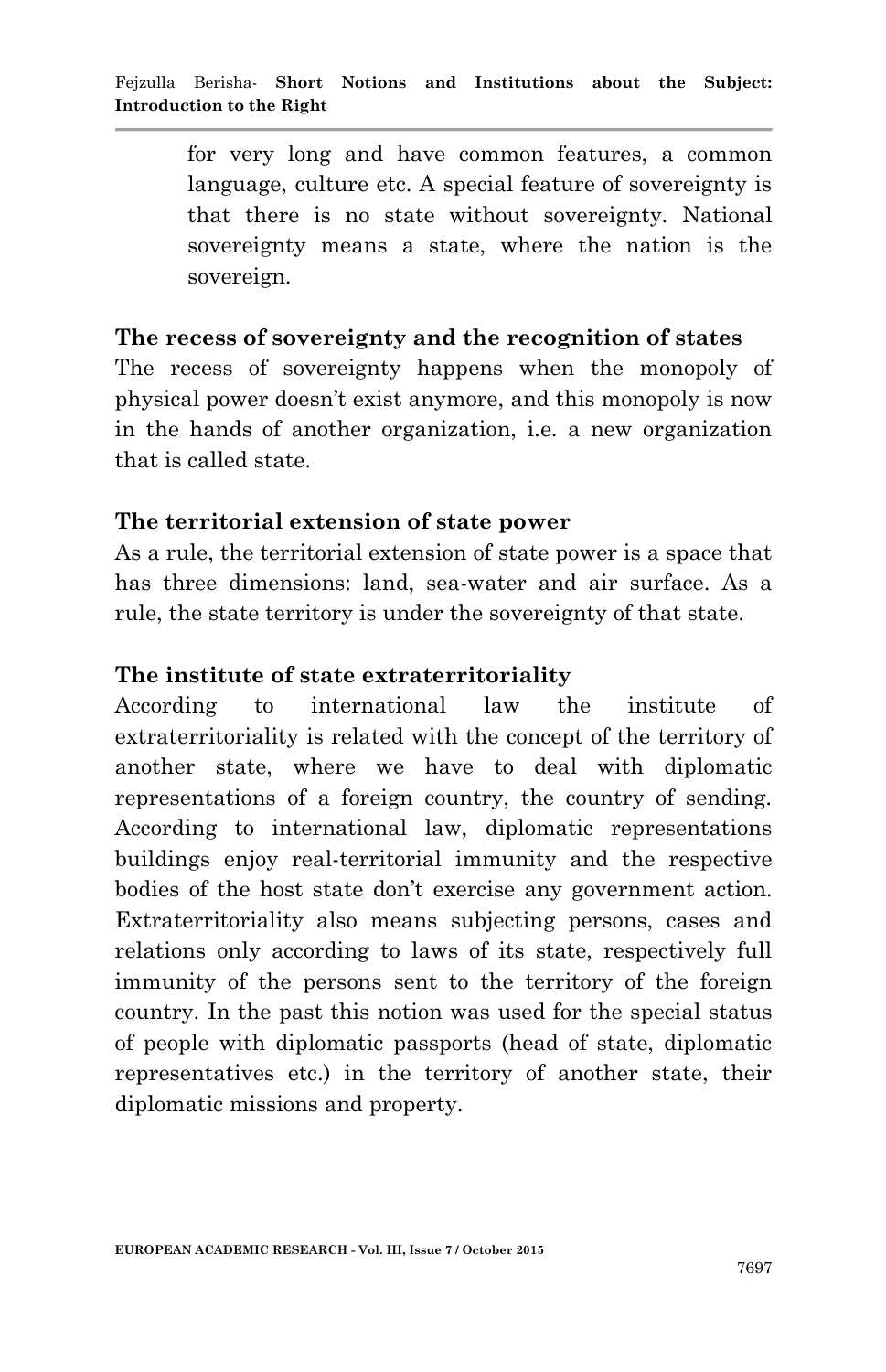## **Citizenship**

The institute of citizenship defines the legal status of one person in a certain country, from which the rights and obligations of that state in relation with him depend. The citizenship is a legal-political category of the affiliation of a certain person towards the concrete state. From this it follows that the citizenship is a legal connection of the citizen with the state. There are three ways of acquisition of citizenship: 1. acquisition of citizenship on the basis of blood-line (ius sangunis); 2. Acquisition of citizenship by birth in the territory of birth, despite the blood-line (ius soli); and 3. Acquisition of citizenship by naturalization (ius domicile).

## **State's functions**

State"s functions are seen as state obligations. The state is an organization that has the monopoly of physical force. The state has its internal and external functions. It has legislative function, which is executed by the executive parliament or the government – public administration and the judicial one which is executed by the judiciary. The legislative power consists in the authorization of higher state bodies for the adoption of the Constitution as the highest legal-political act, laws etc. The constitutional and legal system of the state are built through this function, which provides the realization of the fundamental principle of democracy – the rule of law (the legal state). The constitutional and legislative power is usually executed by the representative bodies which are the carriers of people"s sovereignty (the Parliament, Assembly, Senate, Congress etc.). The executive power is a form of state power that consists in the direct implementation of laws and other legal acts on one side and the certain state policy on the other side. The main carriers of the executive – administrative power are the government and the bodies of state administration. The judicial power is executed by competent courts and consists in dividing the right or in ensuring legality in a society. As a rule courts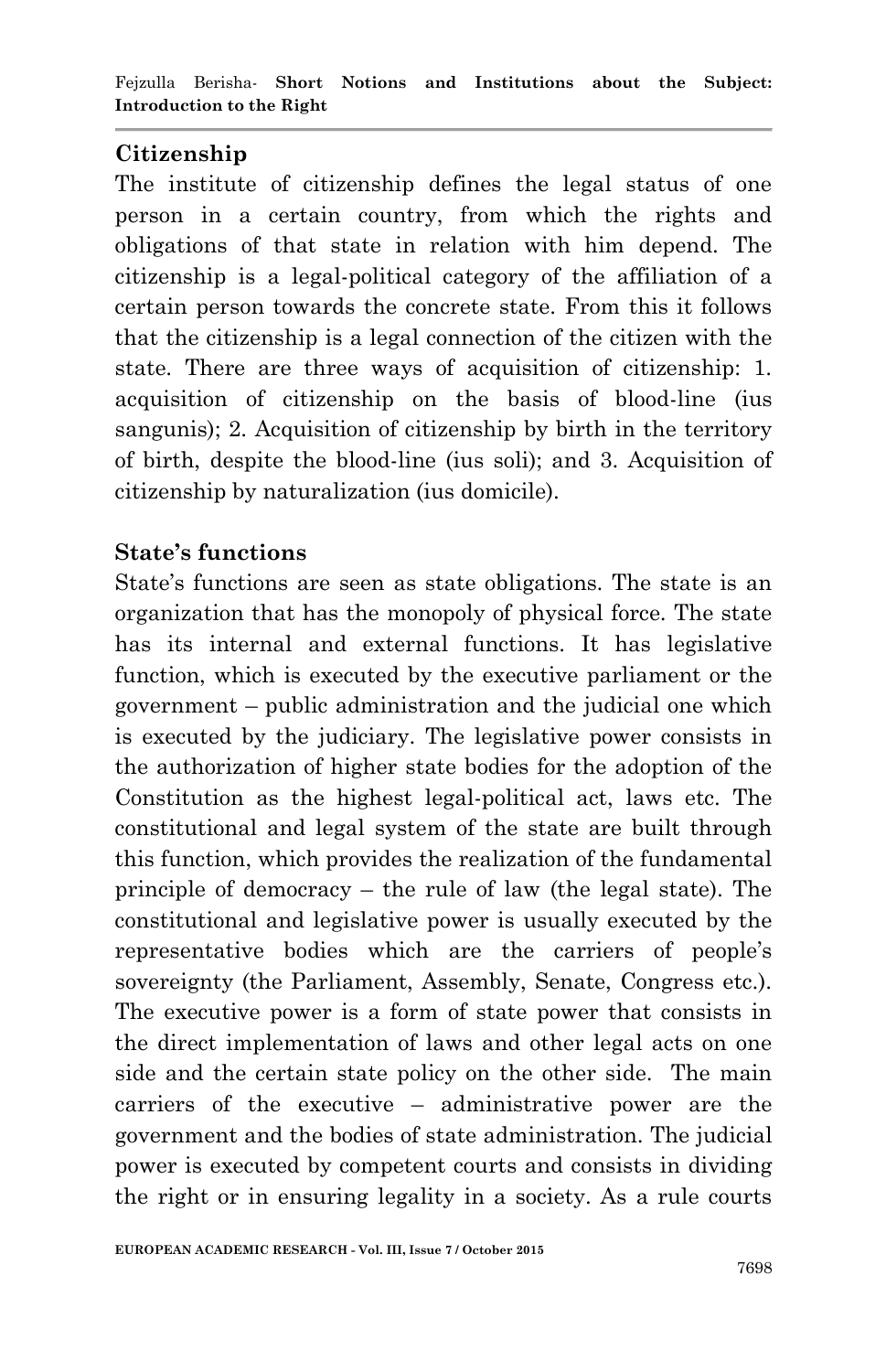execute this form of judicial power, as an independent power in the functional hierarchy. The main principle of judiciary stands in legality and in the principle of material truth, publicity of work, depoliticization and their autonomy from other state bodies, i.e. in rapport with the legislative and executive power.

## **The development of state and law**

State and law are actually in an organized movement. They were created in a certain phase of social development. Within these changes we have the evolutionary changes (reform, coup, conspiracy etc.) and revolutionary. Revolutionary changes involve substantial and essential changes.

## **State organization and state apparatus**

State organization can be identified in the narrow and wide meaning. 1. State organization presents a system of state bodies through with state power is realized and the role of leadership in society is ensured; 2. The state is defined as an organization of political power and legal regulation of society, political organization and carrier of the monopoly of physical force in society.

### **State body and state officials**

The state body consists of a certain number of people which execute state power. A state official is a physical person who acts under the authority of the body he represents, while the state body is a group of people that execute the state power.

## **Competences of the central body**

As a rule, the competence is a right, an obligation and responsibility of the respective state bodies. Within it we have the central competence. Such competence is the legislative one which is executed by the executive parliament and the government, and the judicial one, executed by the courts.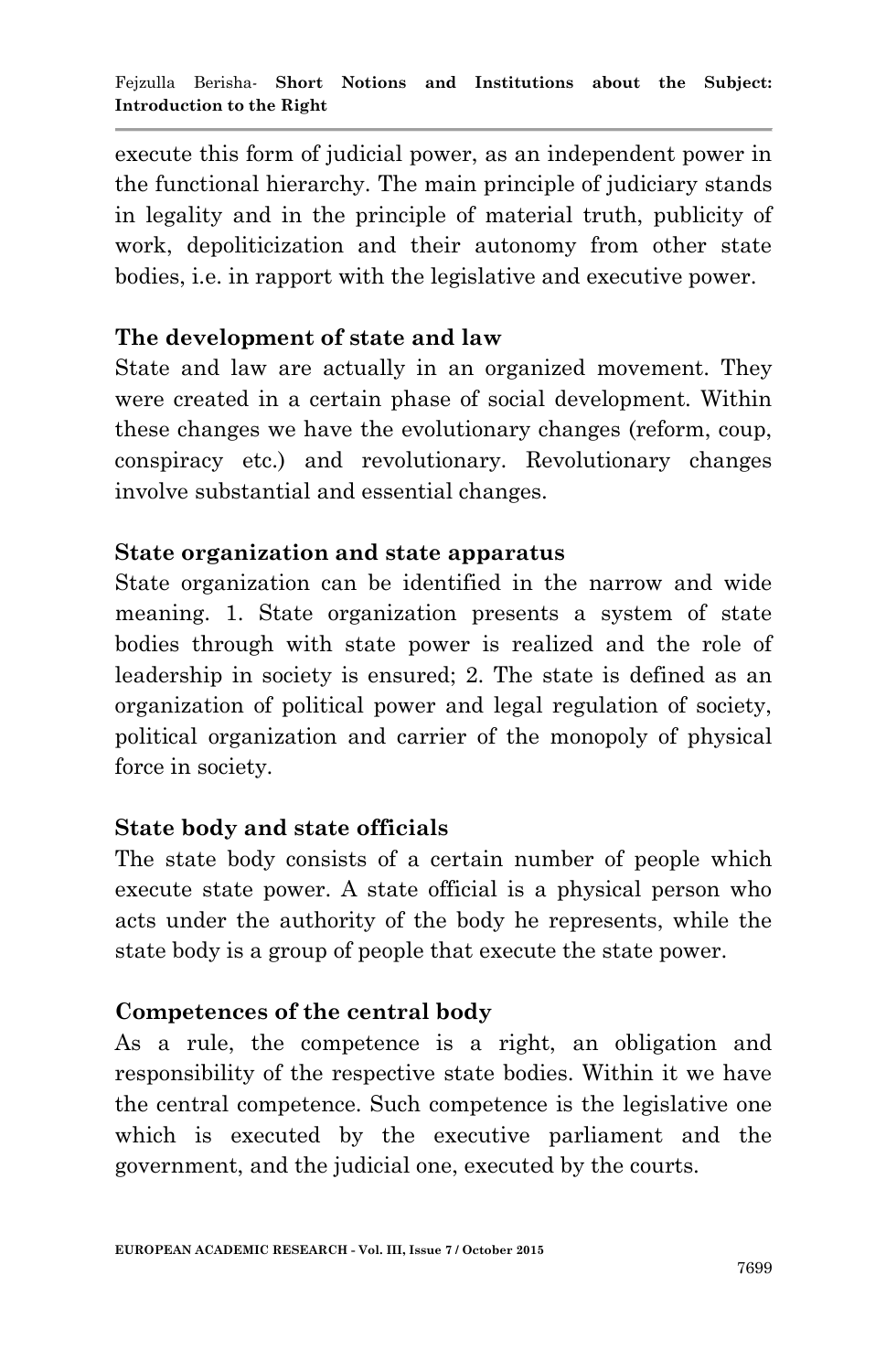## **The position of an official towards the state**

The official is the carrier of the rights and obligations towards the state. These persons work in the favor of state. The state, as a rule, is consisted by officials who work in the name and favor of state. With this we can understand that the entire activity of these people is distinguished from ordinary people, because it is executed in the name and favor of state.

# **The types of official persons**

## **Employees and non-employees**

- 1. Employees are official persons that perform state public services as a permanent profession.
- 2. Non-employees are persons that perform occasional work in the quality of professional associates for certain state bodies.

# **The types of state bodies**

As a rule we recognize the structure of state bodies that are different with each-other. By their compound we divide state bodies in collective and individual:

- 1. The collective body is composed a certain number of people, for example the Assembly that is consisted by deputies, the government that is consisted by the council of ministers, assemblies, local governments etc.
- 2. The individual body is a monocratic-individual body, that is consisted by one official who represents the body, for example the head of state as an individual body, prosecutor etc.

## **The structure of state bodies**

Democratic and bureaucratic bodies, armed and civil ones, the executive bodies, political and professional bodies, individual and collegial and individual bodies etc.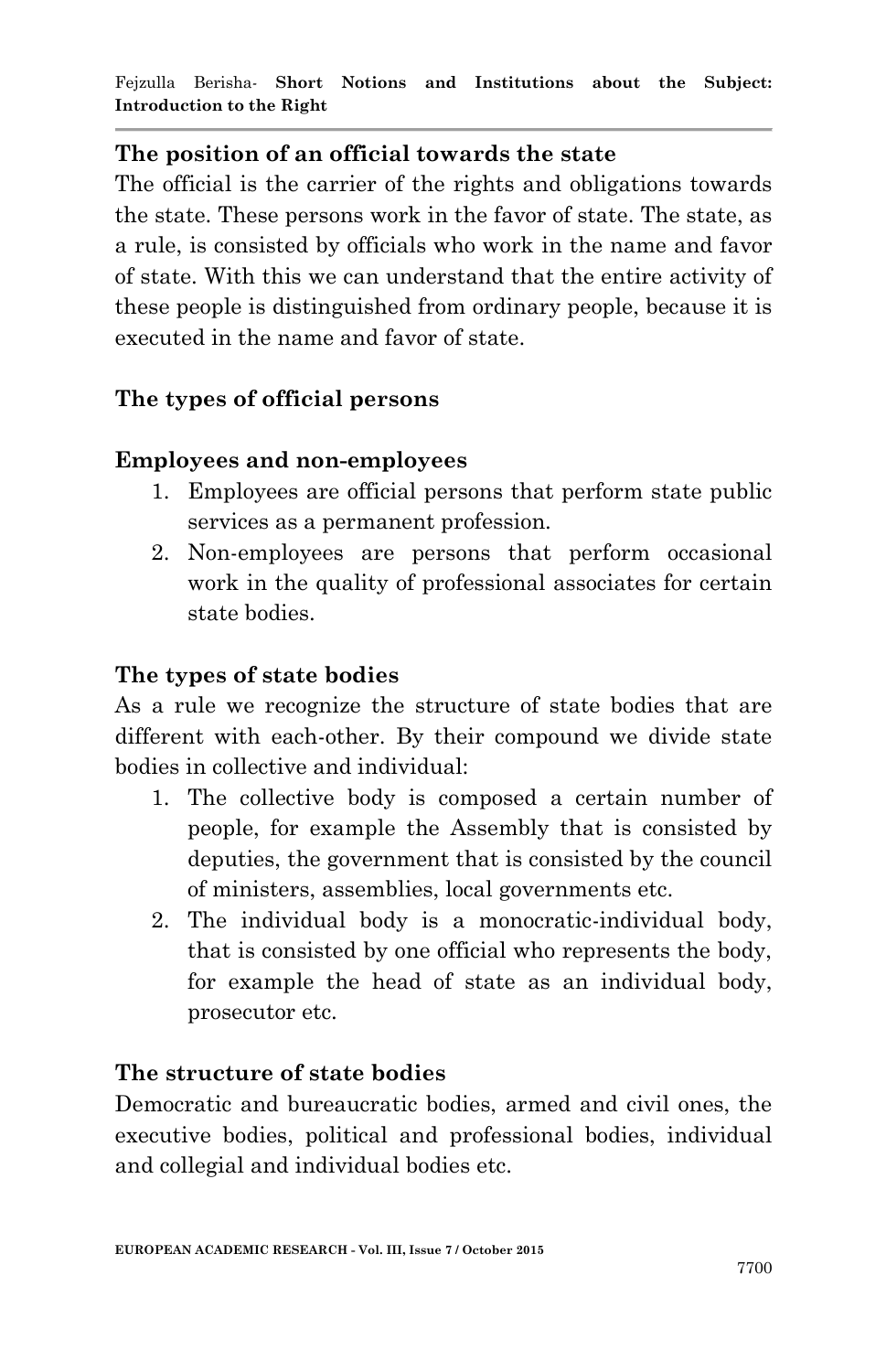#### **The bodies that decide and the executive ones**

1. The bodies that decide are bodies that are chosen by the people. In this context we are talking about the representative democracy which is represented by the highest civil political body, as the highest body of democracy.

2. Executive organs are depended bodies that subordinate to civil political bodies. The bodies that decide are bodies that take decisions, laws, etc. but the second ones have to do deal with the concrete implementation of different social relations.

## **Political and professional bodies**

- 1. Political bodies define the policy of the general direction of state action. But these organs are consisted by the representatives of citizens. As a rule, in the quality of political bodies we mention: representative bodies in forms of legislative bodies, political executive bodies, the highest bodies of state administration etc.
- 2. Professional bodies are consisted by experts in the field of state duties. From this it follow that political bodies are non-professional, while professional organs are composed of experts in certain fields.

## **Individual and collegial bodies**

- 1. Individual bodies are the one that are composed of one person who performs the role of a single state body such as the president of the state (if we have to do with a simple state – unitary state), the public prosecutor, ombudsman, secretary of state, head of administration etc.
- 2. Collegial bodies are composed by a number of persons groups of persons. These organs are collective – collegial groups, where in order to be valuable, the decisions they make have to be taken by the entire forum.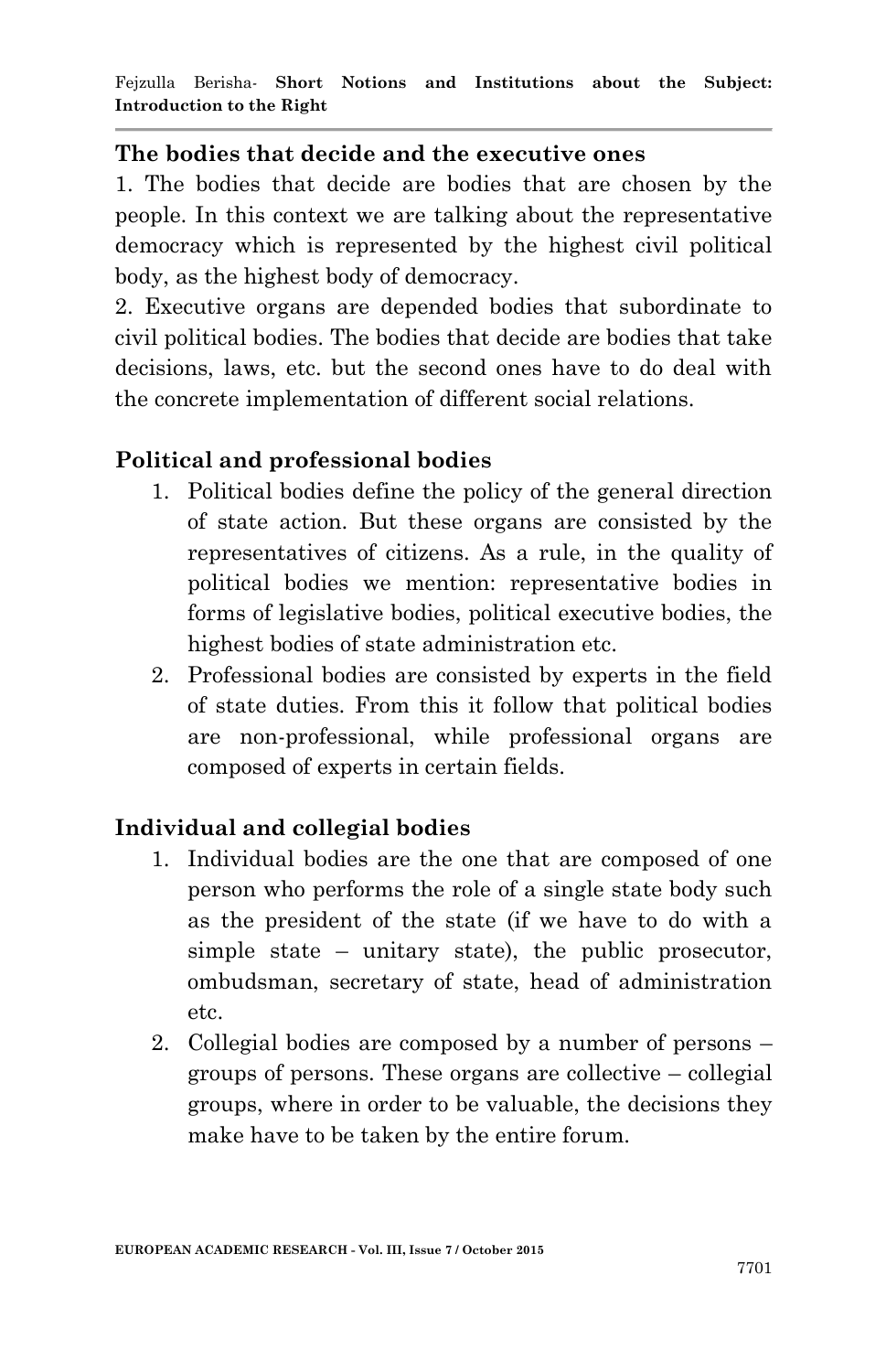# **Legal state**

The institute of legal state includes citizen"s rights and freedoms and presents the most important legal institute. This institute defines the legal position of the citizen in a society. Linked to this are the guarantees for human rights and freedoms and the legal limitation of state power, i.e. in a state where law rules, every individual fully enjoys its fundamental rights and freedoms. The rule of law can also be understood as a universal standard justice, equality, impartiality etc.

# **The notion of the Head of State – Republic**

The Head of State – Republic presents an electoral institution. He is chosen in two ways: directly by the electoral body in presidential elections and by the parliament. The Head of State as a rule represents the unity of the people of the Republic. According to this, he has two kinds of responsibilities:

- 1. Political responsibility, where as a rule, the head of the republic who leads the state, has to give account to the competent authority for the management of state and this kind of responsibility is set by the constitution.
- 2. Criminal responsibility, which means that if he/she commits a criminal offense, it is sanctioned with law. As a rule he/she must defend as an ordinary citizen, i.e. its criminal responsibility is interlinked with all the actions that are unlawful. Political responsibility is a special kind of responsibility which has nothing to do with crime, disciplinary offense or material damage, but it is only related with political responsibility and is different from criminal responsibility.

# **The Republic and its types**

The term Republic entails public actions or general actions. The republic is a form of state's organization and functioning and one of the oldest forms of social organization. The republic entails the principles of people's sovereignty and the national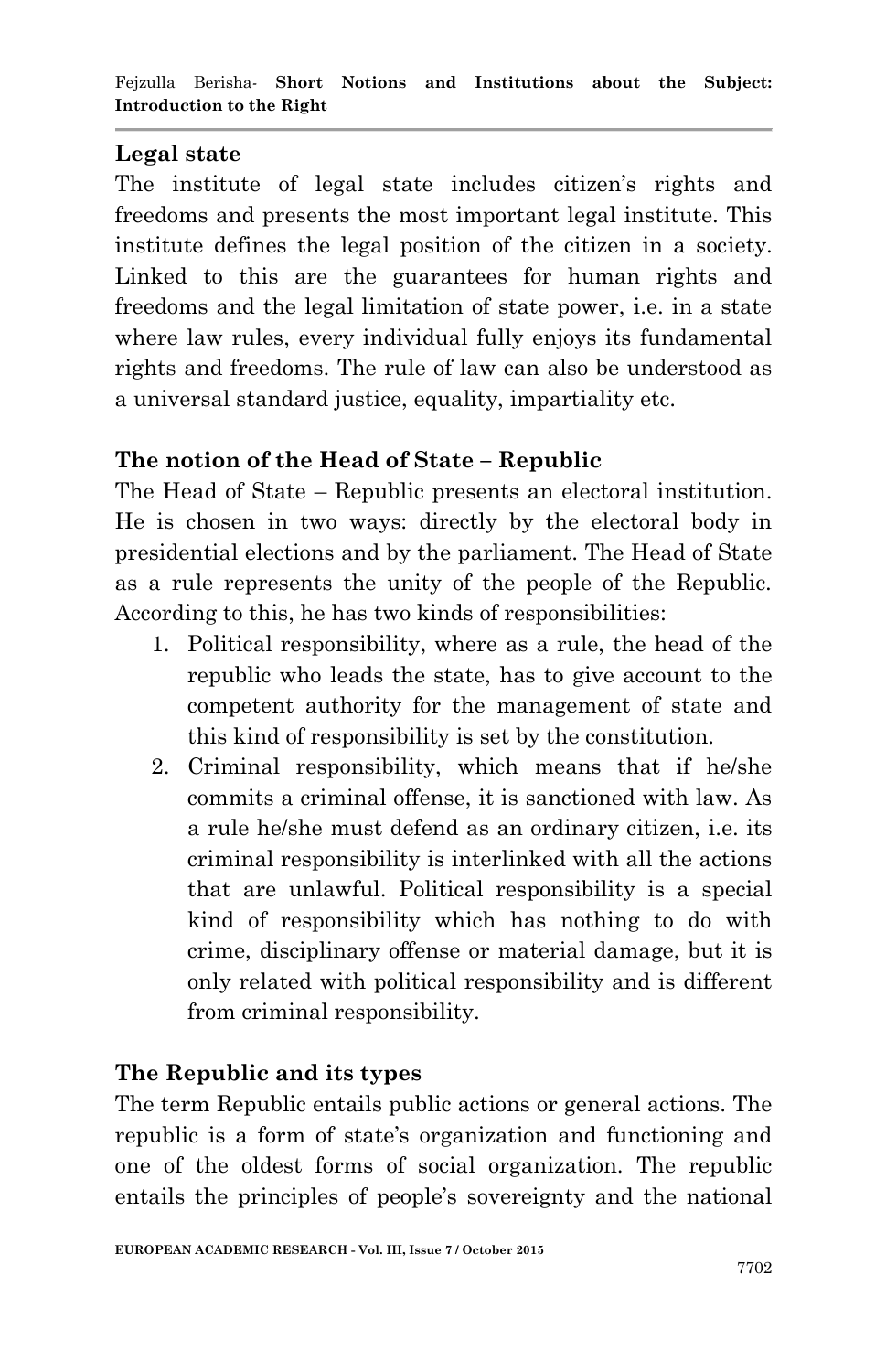one. We have limited and unlimited republics, presidential, parliamentary republics and mixes ones.

### **Monarchy – the notion of monarchy**

It is a form of rule in which the head of state is a person with extraordinary privileges who stands upon the citizens. The monarchy has these features: heritage, eternity, irresponsibility and inviolability.

### **Types of monarchy**

Slave, feudal and bourgeois monarchy. Within them we have unlimited, absolute and limited monarchies.

## **The forms of regulation of political regime**

- 1. Democracy is a form of political regime, where the power belongs to the people, the majority of people. The democracy as a political category, we first encounter its sparks with the formation and organization of state. In the etymological meaning, the word "democracy" derives from the Greek work "demos" – people and "cratia" – governance. With other words we understand the governance of people in society, or, with other words, people"s sovereignty.
- 2. Autocracy, this kind of regulation of the state apparatus is composed by the minority of people. A characteristic of autocracy is that it is known as a totalitarian regime, authoritarianism, fascism, tyranny etc.

## **Democracy and its elements**

Democracy has an etymological origin from the Greek word "demos" – people and "cratia" – governance, which means the governance of people. The main principle is for the state power to be in the hands of people and not in the hands of a privileged group. The culmination of democracy stands in the fact that we must have a responsible society, opened for all interests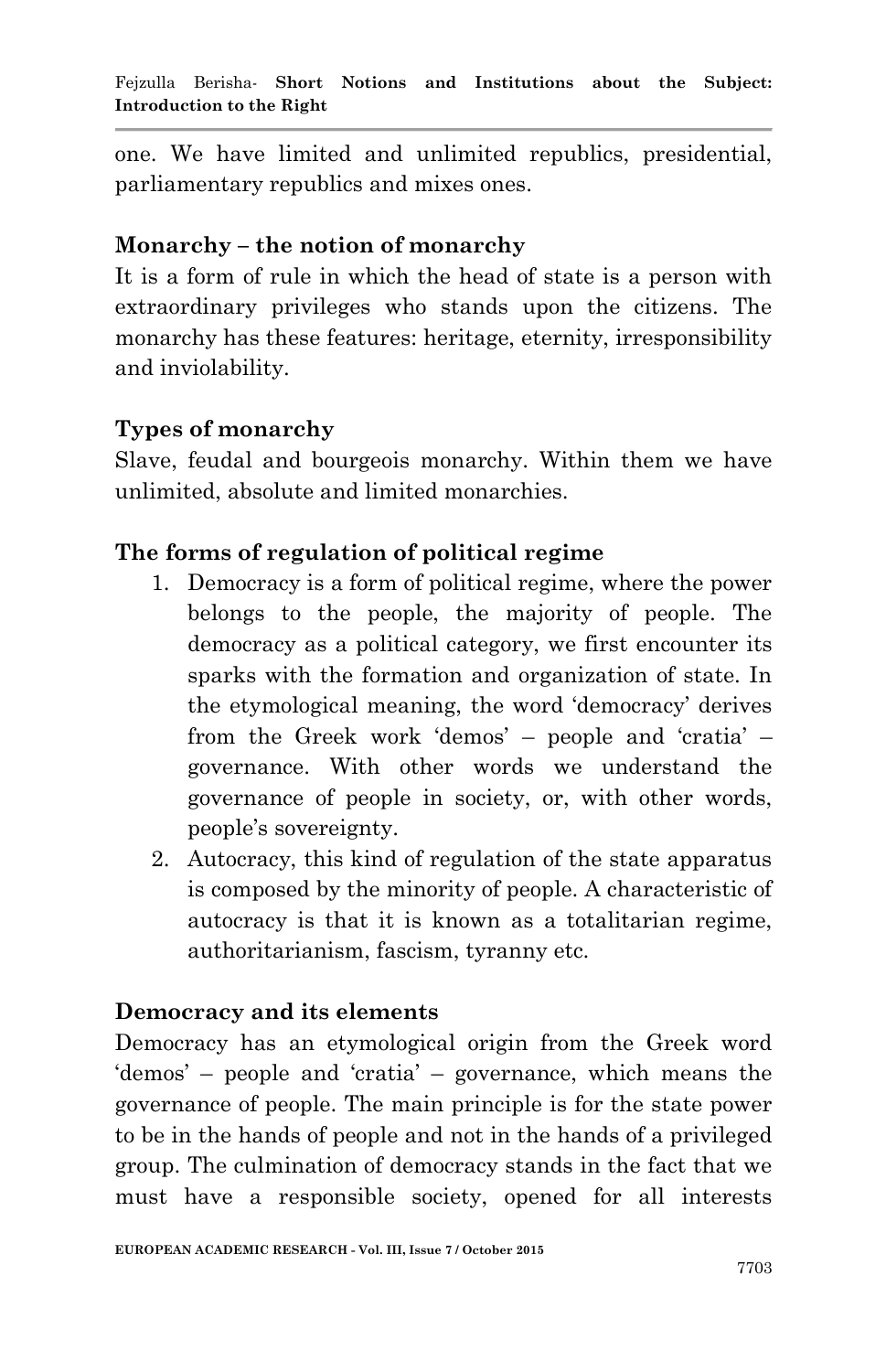(general and individual), problems and development. Some of democracy's elements are: people's will, as the carrier of state power, the will to achieve the set goals by submitting it to the state organization.

1. The internal element is the creation of political will of people and 2. The external element – the realization of that political will.

## **Direct and representative democracy**

- 1. Direct democracy is one where the people take the decisions and it is a state body, i.e. the people itself take the crucial state decisions. In this context, the people itself execute the state power and control it through state mechanisms. Here we have to deal with the direct declaration of people for crucial decisions, such as: referendum, plebiscite, popular initiatives and other forms of declaration.
- 2. Representative democracy is another form of democracy, respectively a form of connecting the people with the state. Here we have to do with official persons, that compose the highest state body, in this context the parliament, assembly etc. The most advanced form of representative democracy is parliamentary democracy.

### **Real democracy**

Here it is asked for the will of people, which depends on some factors: increasing the economic base that reflects in cultural and political activities, respectively the awareness of people. It requires a special will of people and its realization through formal democracy. The real democracy entails the economical and political democracy.

## **The notion of state regulation**

Among the varieties of state regulation we distinguish the composed state consisted in a federal, confederative and union,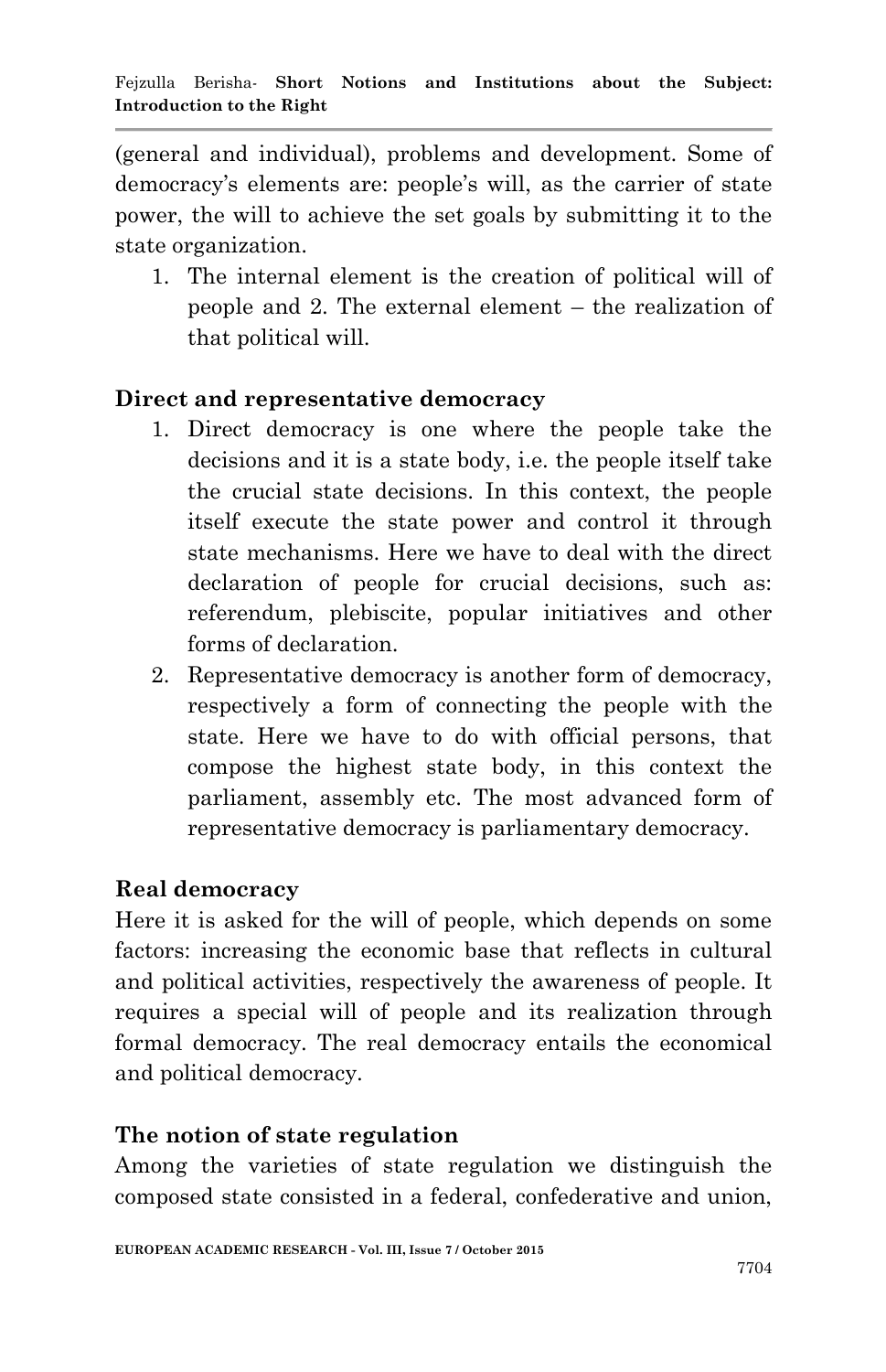which can be real union or personal union, respectively protectorate.

### **Composed state**

A composed state consists several states – unit of the composed state. In this context we talk about the state which consists several republics, respectively autonomous units. Here we have to do with the decentralized federal state. Some of the following are considered as composed states: UN, British Community of Nations, and EU. A composed state is a state that has connections between certain political entities. As a rule, the union of the composed state is done based on agreement.

### **The federation**

It is a narrow communion which entails a connection between two or more states, which is constituted by the highest legalpolitical act, the constitution. Characteristics: it is formed by the highest legal-political act – the constitution, has a central body. The decisions of the central body are mandatory for the federal units, i.e. the federal units are depended on the central bodies. The federation has its mutual central bodies, in internal and external policy, army, issue of money, banking system etc. The autonomous units have some kind of independence, but they unify their individuality or relative independence in the main body. The federal units can be states, but only states in the internal right without international subjectivity. Only the federation has international subjectivity. As a rule, in federation, the states or autonomous units connected in this form are obliged to respect the decisions of the federation, so that the central body is the carrier of sovereignty.

### **Confederate state**

The confederate doesn"t entail the creation of a new state, but it is an organization of independent states, where every state preserves its sovereignty. The confederate is a contracting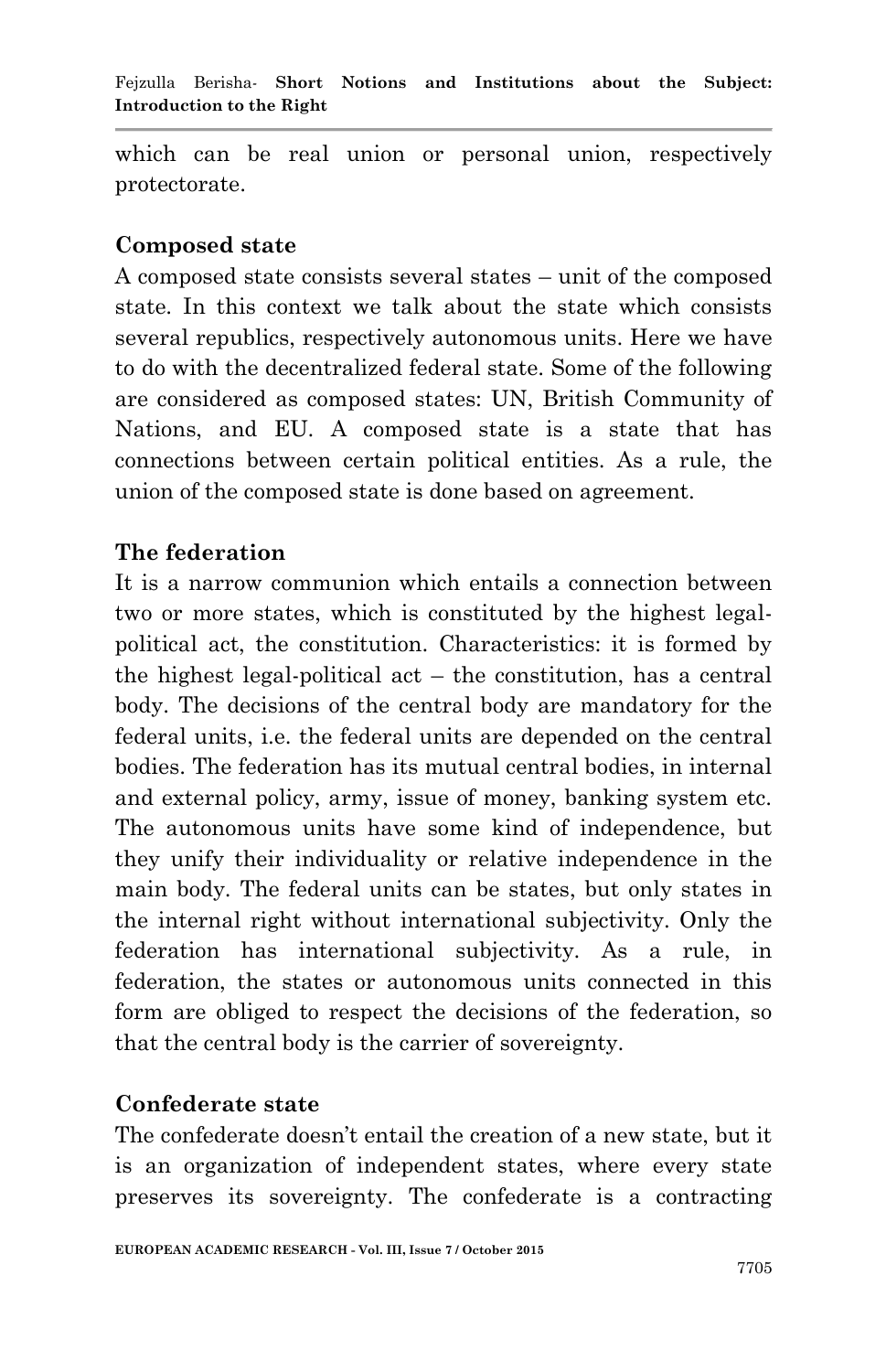report between sovereign states. The highest body is the diet. The confederate doesn't have a strong power such as the federation. The decisions of the confederative state are not mandatory. Characteristics: as a rule it is formed for economic, military and foreign policy interests. As a rule, universal and regional organizations function based on the confederate principle.

## **Union and its types**

The similarity between union and confederate stands in the fact that they are created with international agreement. There are two types of union: real and personal. These unions belong to the past.

## **European Union**

It is a special form nowadays, in one way or another it is a sui generis entity or hybrid that entails elements of confederate and federal state because we have to do with super nationality. In this case we are not talking about a state but about a communion of independent states which have acceded in European Union.

### **Protectorate**

It is a complex form of regulation, which unifies with the right to protect a weak state from a more powerful one. The stronger state performs some functions in the internal and external policy. The sovereignty of the weaker state may not exist, i.e. it can cease being a state. The protectorate also binds agreements for the state under protectorate and has the responsibility for the unlawful actions of its authorities. The protectorate can be classified in the individual and collective one. The protectorate means the factual political dependency relationship of the weaker state from the stronger one, during which the depended state allows another state to execute its international policy and protect the country. In each case, the stronger state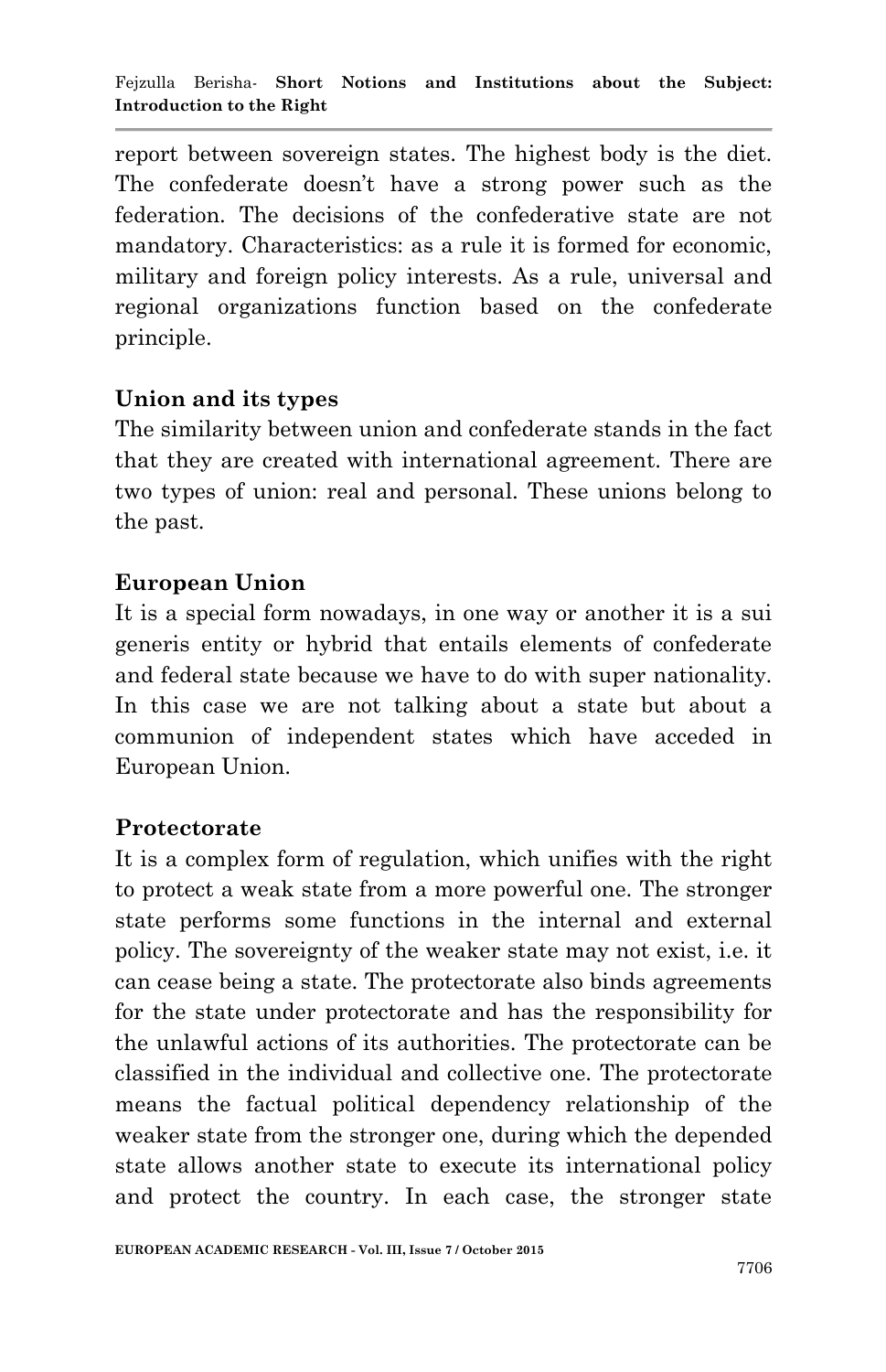guarantees the protection of the weaker one in case there is a threat from outside.

#### **The forms of state power**

State power is known for:

- 1. Separation in one side and
- 2. Interconnection which is known as state entirety. a) First, we have to do with the legislative power that is represented by the parliament, assembly, congress as a legislative, respectively constitutional power. This power as a rule is executed from the main carriers of state – people"s power. b) Secondly from the executive – administrative power, where as a rule it is attributed with bureaucracy and professionalism. Thus, the executive administrative activity is an activity that has to bring to life the acts that are approved by the legislative power. c) The judicial power is independent and is known as a power that protects human's rights and freedoms. The judiciary unifies with activities that entail the implementation of judicial norms by concretizing them. Thus, in all governances, there are three main powers: the first one is the one that handles the issue of legislative power, the second is the executive power, and the third one is the judicial one. The unity of state power entails the advantage of the supremacy of the central body, the legislative with the executive one and the judicial power. the unity of state power also has to do with the application of two systems: the convention system and the assembly system.

### **The separation of powers and its characteristics**

In the presidential system, parliamentary system and the mixes one as the convention system.

1. The presidential system – here the separation of powers is done through the president, who is chosen directly by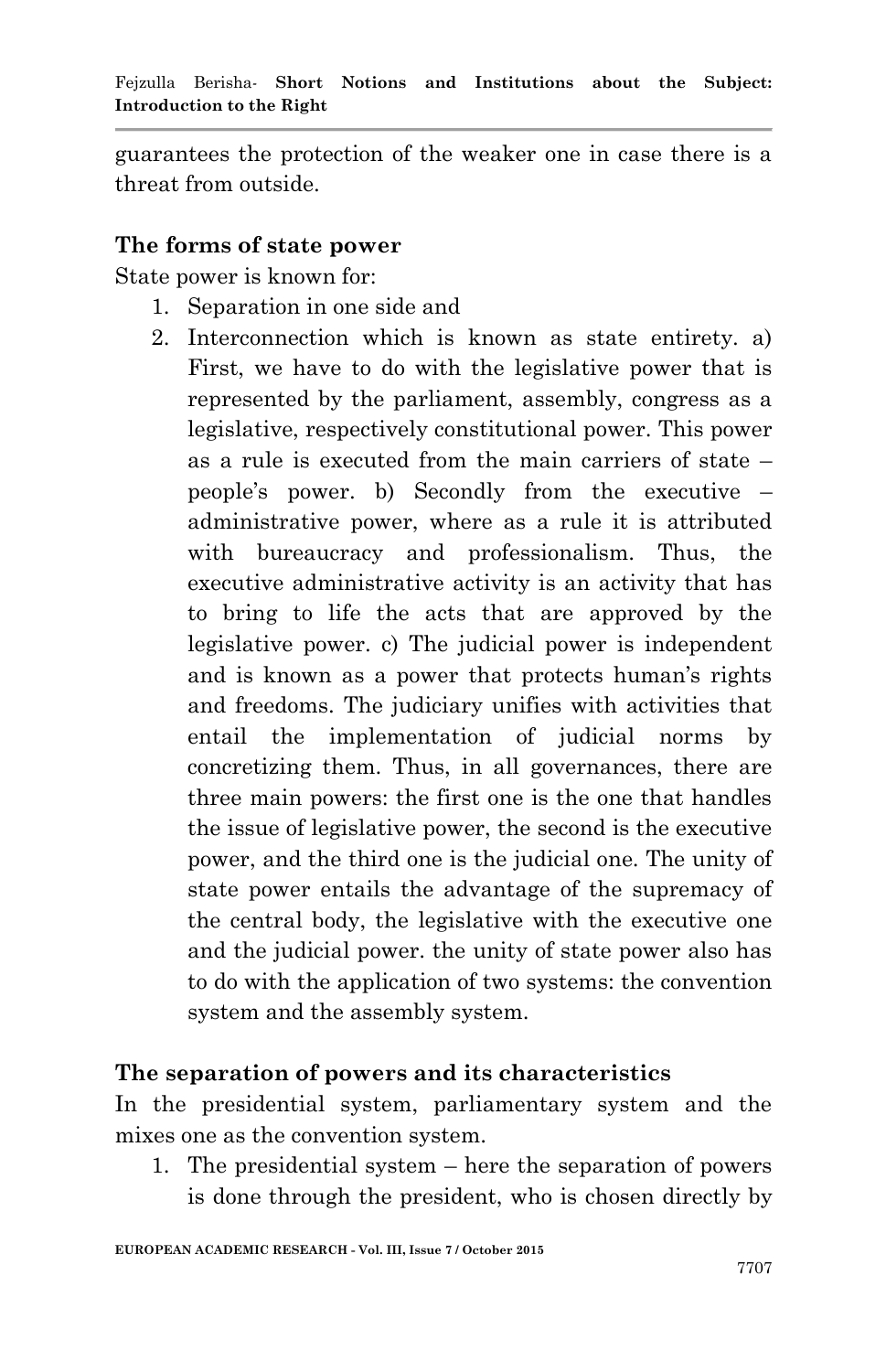the people and part of which is the government. So, the head of state in the presidential system is the carrier of the executive power. the presidential system ensures the independence of administrative power.

- 2. In the parliamentary system, the parliament has a dominant role, as a civil political organ that takes decision. The parliamentary system has a huge impact in the state administration. This kind of system is known as a political axis.
- 3. The mixed system the convention system is a combined system, and has a strong connection between the legislative power and the executive – administrative one. In one way or another, the legislative power also performs the administrative function. We encounter this kind of power in Swiss. The characteristic of this system is that we have to deal will the partial application of the rules of presidential and parliamentary systems. The presidential system is based in the strict separation of powers and in the principle of checks and balances between the legislative, executive and judicial powers. The presidential system in its initial form and content originates in the US, where the carrier of legislative power is the Congress which consists two chambers, the House of Representatives and the Senate. However, the president is the carrier of the executive power. the parliamentary system is a form of organization of power where the relations between the bodies of state power are based in the principle of a flexible allocation of powers, which is expressed in the equality of state bodies. The legislative power is in the hands of the parliament that is chosen by direct elections. This system was formed in England. The convention system is a form of organization of powers which is executed based on the principle of state unity, where the highest state body indirectly carries the executive function. For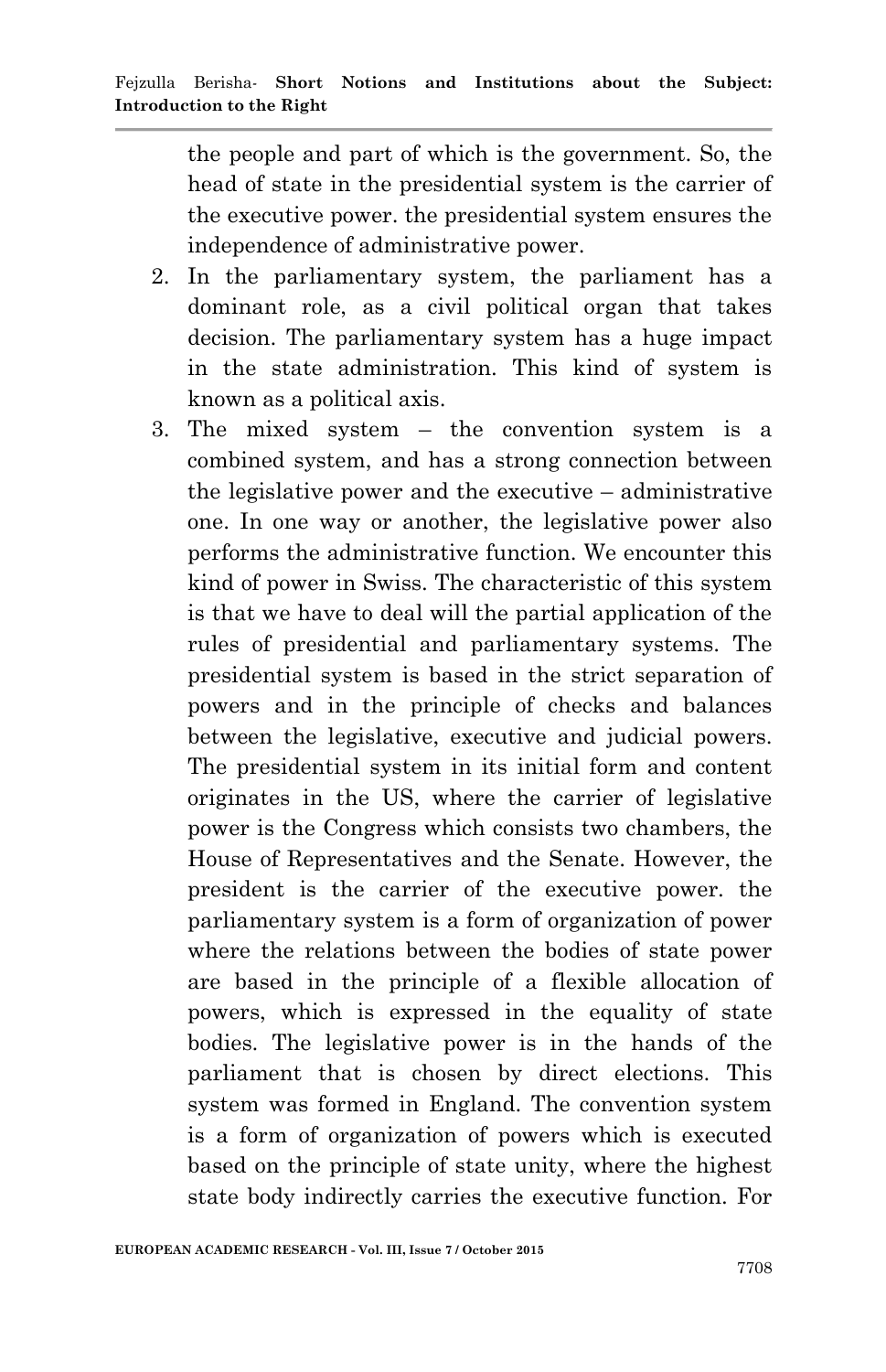the first time this system was applied in France, at the time of Jacobin government. Currently we have this kind of system in Swiss. In Swiss, the parliament is a body that besides the legislative function, also carries the executive functions which in the parliamentary system are carried by the government.

### **Centralization and decentralization**

1. Centralization means the concentration of power in a mutual state center, as a central power. During the existence of centralization, the functional independence of lower territorial bodies or of the local administration was minimal or inexistent. The organs that perform the administrative functions in different territorial units are named by the central power, which performs hierarchical control against them. In systems with strong centralization, the administrative units have no rights for independent decisions. Centralization also entails the concentration of different financial tools, respectively there is no financial autonomy of lower state bodies.

2. Decentralization is a system of governance where the political, economic and legal organization is based in allocating the competences from the bodies of central power in the depended bodies of state power.

#### **Legal order**

The legal order is a set of legal norms sanctioned by the state. The unity of legal norms and the behavior of people according to these norms in the concrete society constitute the legal order. Legal order is a part of social order, but in a concrete and wellorganized society. The legal order entails two categories: normative and factual.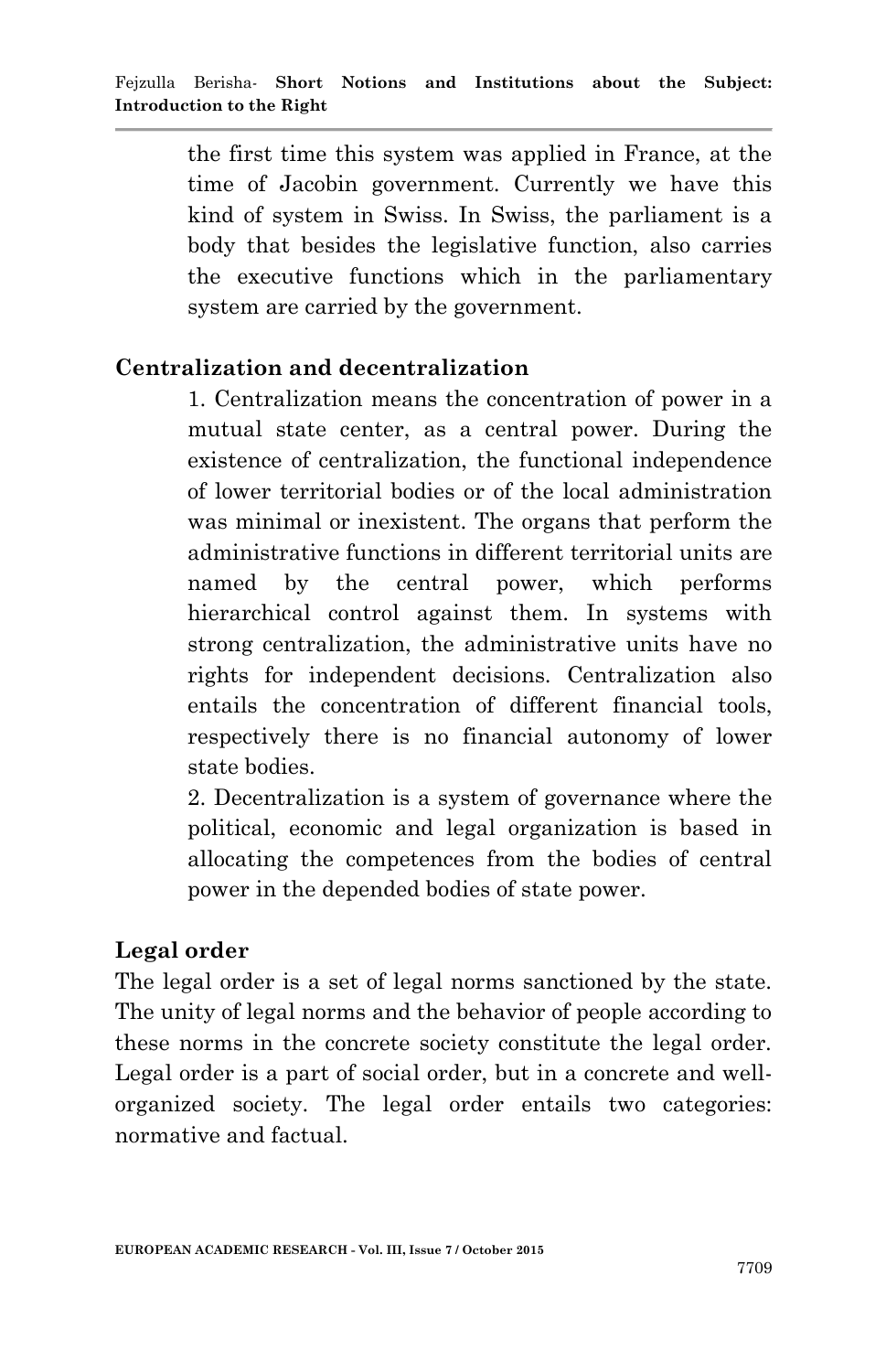- 1. The normative category is constituted by legal norms and the respective acts, i.e. psychic acts as an internal element.
- 2. The factual category is constituted by people's actions, respectively by the application of legal norms. But said otherwise the creation of legal norms and their realization in practice represents the legal order, i.e. the legal order is nothing but a form of social order. In conclusion, legal order is an organized order of social relations regulated with legal norms. It represents the union of legal norms and the relations of people to which the norms are applied.

## **Legal norms – notion and types**

- 1. The legal norm is an essential part of the right and the right is constituted by legal norms that are sanctioned by the state. Their set represents the right. Legal norms represent rules of behavior for the subjects of the right, protected by the apparatus of state violence. The realization of the right is a constitutional part of the right without which law wouldn"t have its impact and social meaning.
- 2. The norms can be general and special. The first ones are conditional, while the second ones are non-conditional.

### **Conditional and non-conditional norms**

- 1. One condition for the implementation of legal norms is for the norm to be issued as soon as possible, before the situation for which it is created. The author of the norm can do this before the event happens. But for this norm to be implemented, that event has to happen.
- 2. As a rule, these are issued for a current situation in a certain moment. These can"t be issued without the issuance of conditional norms. Here, these norms implement the conditional norms. Conditional norms are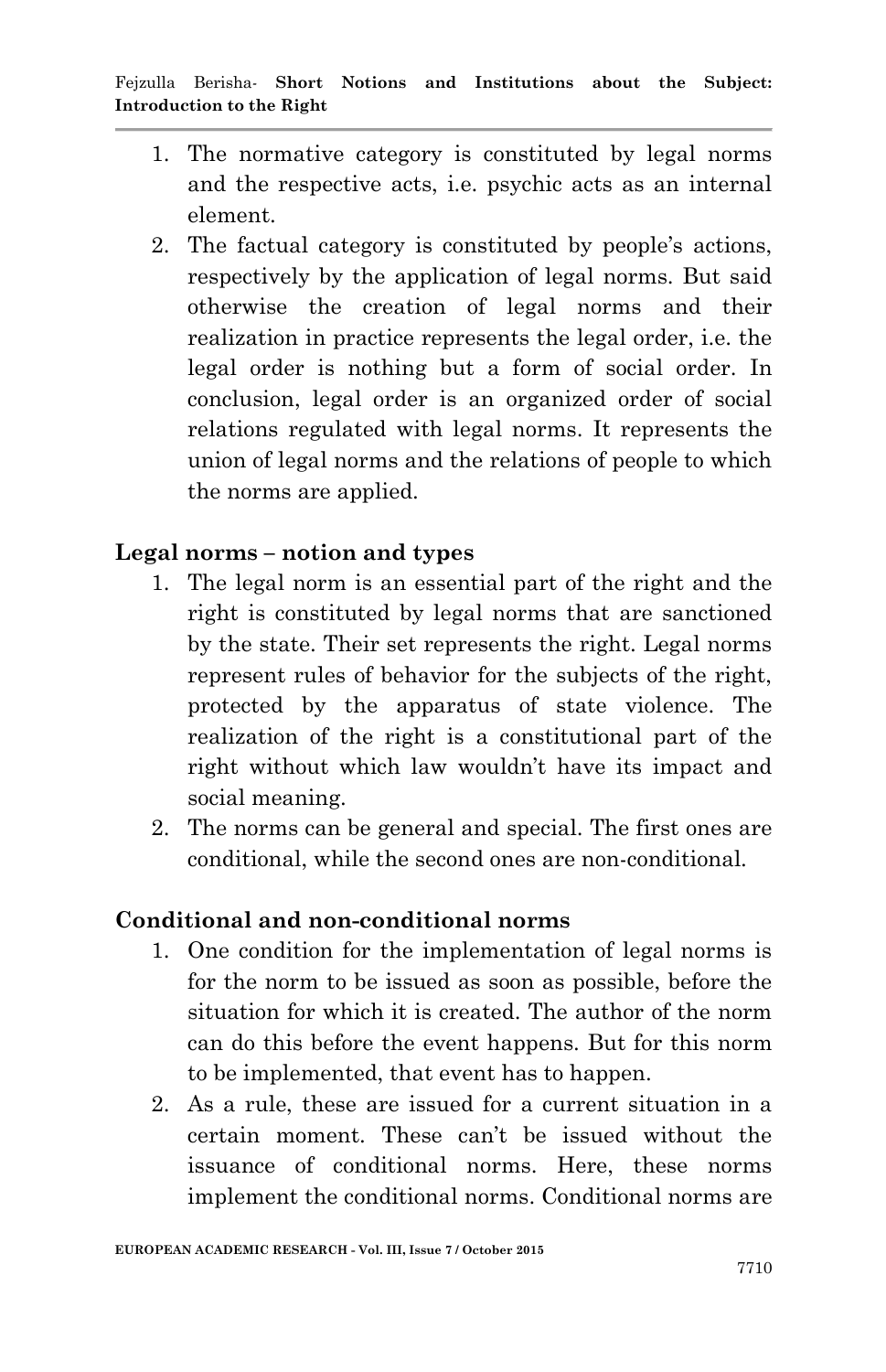issued by the civil political bodies by the parliament, while the non-conditional norms are issued by the administrative and judicial bodies. General norms as conditional norms is valid for a longer time, while the special norms as a non-conditional norm is only valid for the concrete situation and is dedicated to a certain – concrete subject.

# **The validity of legal norms seen from the territorial and spatial importance**

As a rule, these norms are valid for a certain territory which means that they are valid only in that state territory. If we have to do with a federal state the norm, as a rule, is valid for the entire territory of the country, but if the norm is issued by a federal unit it can"t produce legal effects for the other units.

## **The extraterritoriality of state power**

In jurisprudence every rule has its exemption because the territorial importance is not always absolute. Even in this aspect there are exemptions when we have to do with the extraterritoriality of state power. Related to this we have to do with the diplomatic missionaries who are connected with the real and personal immunity, i.e. except that we have to deal with the validity of the legal norm for a certain territory of the state, in this context these kind of norms can also be valid outside a certain state territory. In this context we are talking about the extraterritoriality of state power.

### **The validity of legal norms seen from time importance**

As a rule, the legal order has its effect based on legal norms, which are interconnected with time, by entailing the positive right. For the validity of legal norms there are two important moments:

- 1. The time when the norm starts being valid and
- 2. The time until the norm stops being valid.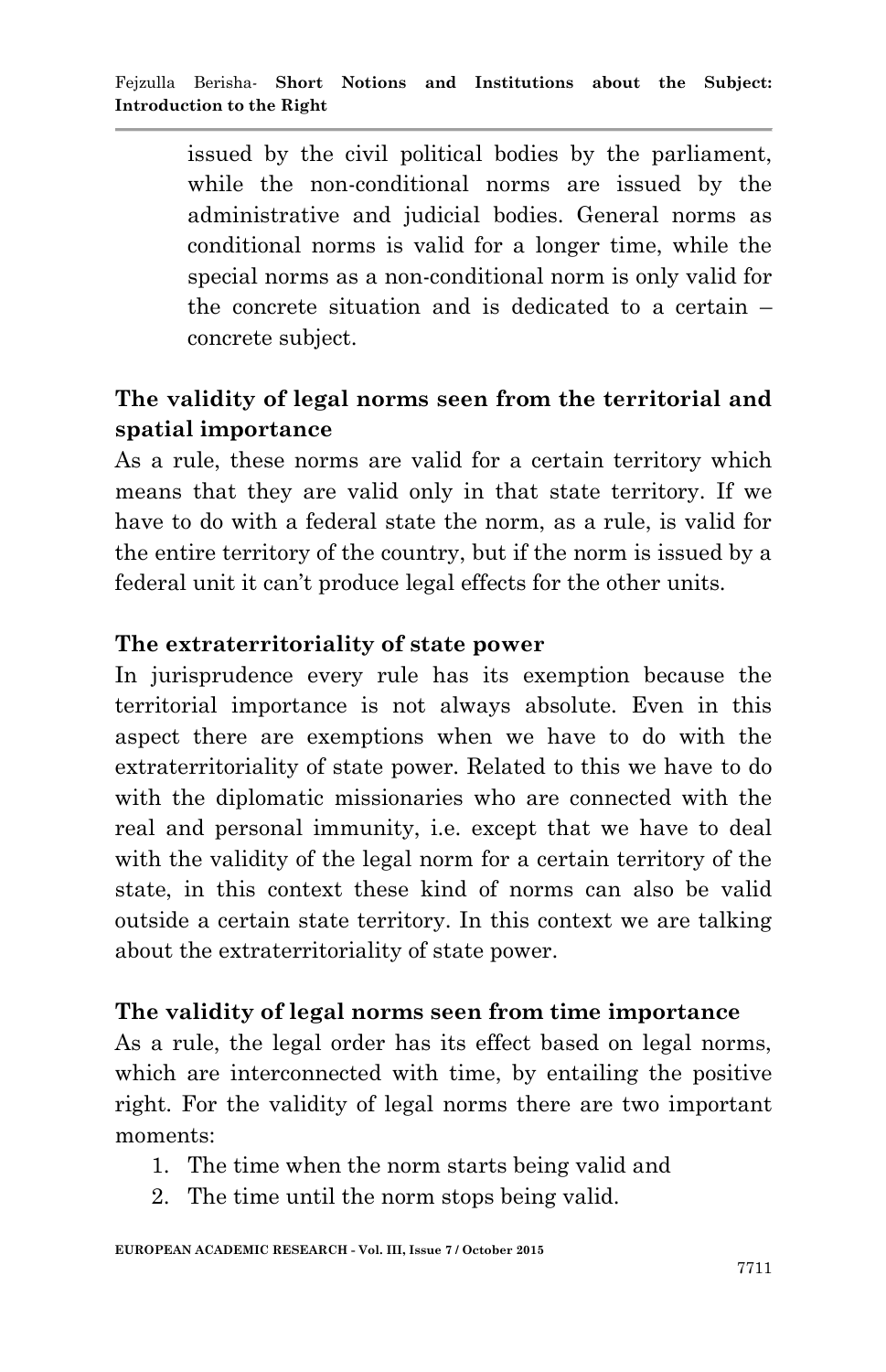Fejzulla Berisha*-* **Short Notions and Institutions about the Subject: Introduction to the Right**

#### **The retroactive effect of legal norms**

As a rule, after the subjects are familiar with the norm during a certain time, after this time the norms begin to produce legal effects for the subjects. The norm becomes effective immediately after its adoption, in case of floods, earthquakes etc. In jurisprudence the law doesn"t have retroactive effect. By this it means that for every event, fact or relation, the law that is in force in that moment, that law applies. Therefore it is not preferable for the norm to have retroactive effect. While in the civil law the retroactive effect of the norm is permissible, in criminal law it is forbidden. But there are cases when the norm that becomes effective is compulsory for the relevant subjects even before it is created. These cases are known as the retroactive effect of legal norms. Even criminal norms can have retroactive effect and those norms that supersede the penalties for some criminal offenses or the ones that mitigate the penalties, i.e. when they are in the interest of citizens, otherwise they are forbidden in the criminal law. Only with law can it be defined if some of its dispositions can have retroactive effect when it is required for the general interest. Said otherwise the retroactive effect of the legal power of an act has the purpose of regulating legal relationships that have arisen before its adoption.

#### **Positive law**

With positive law or positive order we understand that law, that legal order which is implemented in a concrete society. The positive law is a law that is implemented in most cases and less in individual cases. Positive law is an applicable law, therefore the process of creating new legal norms is a process that changes continuously and this change entails the positive law which has to be implemented, because it is in force (de lege lata) and if we have to do with the future law – as a newer law (de lege feranda) that has to do with the changing relations in a certain society.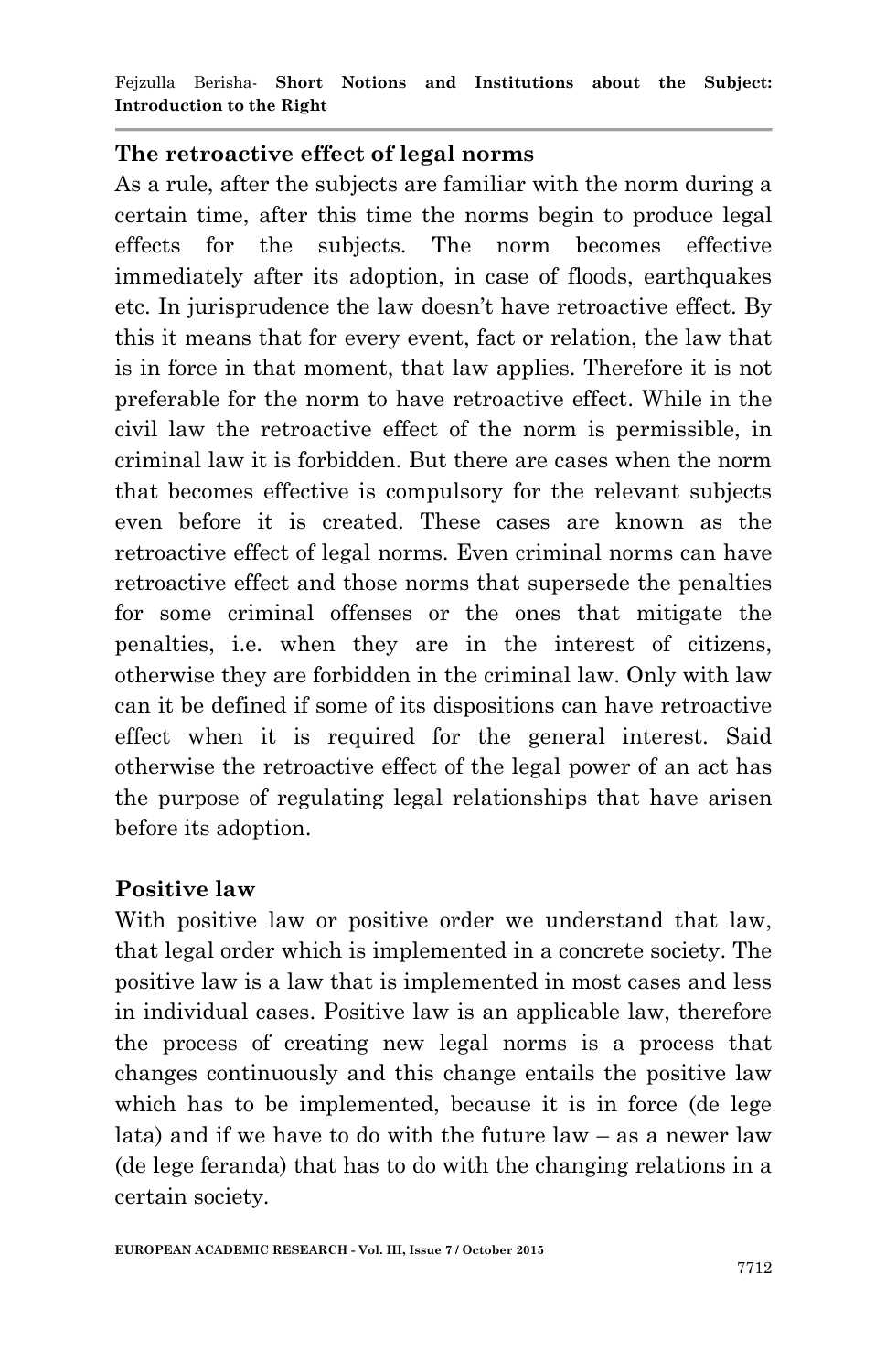# **Legal norms and their elements (the structure of legal norm)**

The legal norm is a mandatory social norm for people's behavior, adopted by the state, respectively protected by the state by the state apparatus of violence. As a rule, the legal norm is constituted by two essential elements: clause and sanction, while the part of the norm that describes the factual situation about how it should be implemented is called the assumption – hypothesis of clause.

- 1. The clause is an essential element of legal norm and presents the behavior of the subjects. The clause has a normative character. As a rule we have the prescriptive, prohibitory and authorizing clause.
- 2. The sanction gives a full legal character to the legal norm. The sanction is a type of coercive measure against the violators of the clause. We can talk about sanctions against persons and against acts. We also have criminal, civil, administrative, disciplinary sanctions etc.

## **Offenses**

In the contemporary law there are criminal, civil, administrative and legal offenses and disciplinary offenses. Taken as a whole, all offenses represent unlawful acts.

### **Restituive and retributive sanctions**

- 1. Restituive sanctions intend to not only avoid the act, but to also avoid its consequences. With other words, the restituive sanction intends return the previous situation, that existed before the unlawful act happened.
- 2. Retributive sanctions seek for retaliation against perpetrators and other subjects so that they won"t break the law in the future.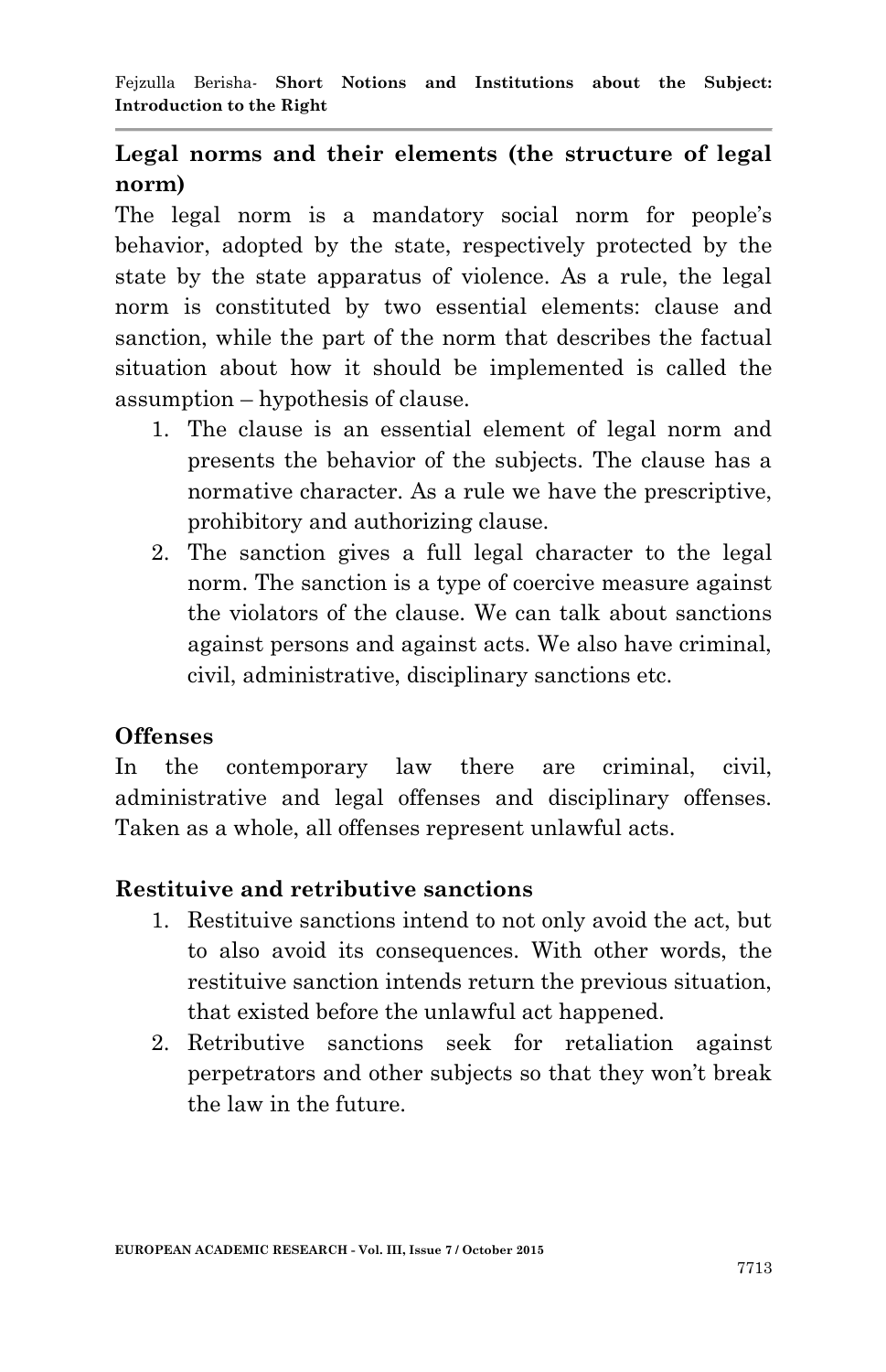Fejzulla Berisha*-* **Short Notions and Institutions about the Subject: Introduction to the Right**

#### **Legal act**

Legal act and legal norm constitute the normative part of legal order. The legal act is an expression of will and reason, which contains the legal norm. The legal act unites in itself the psychic act, and the psychic act is considered as the will of the creator of the norm. In this context, the legal act is seen as a general act. The general legal act is the act which contains the general legal norm, from which concrete legal acts derive from, respectively individual and special norms, such as: the constitution, law, bylaws etc. Said otherwise the legal act unites the expression of state bodies" will with the purpose to produce legal effects with which certain changes are made in a special legal order, i.e. it is a tool for the issuance of law.

## **The elements of legal act**

The acts entail two essential elements:

- 1. The internal element, the will of the creator of the act (the psychic side of the act) and
- 2. The external element or the materialization of the psychic act. As a rule, the external element is only used to express – materialize the internal act.

## **The forms of legal act**

As a rule, the forms of legal act are composed by three main elements: the competence of the subject for the issuance of the act, the procedure of issuance and its materialization.

- 1. The competence for the issuance of the act, for this there are authorized state bodies, where we mention the most important three: the legislative, administrative and judicial body.
- 2. The procedure for the issuance of acts is the only right way to issue acts, no matter if the act is issued by the legislative, executive or judicial bodies.
- 3. The materialization of the act unites the outside of the act. The outside of it presents its materialization.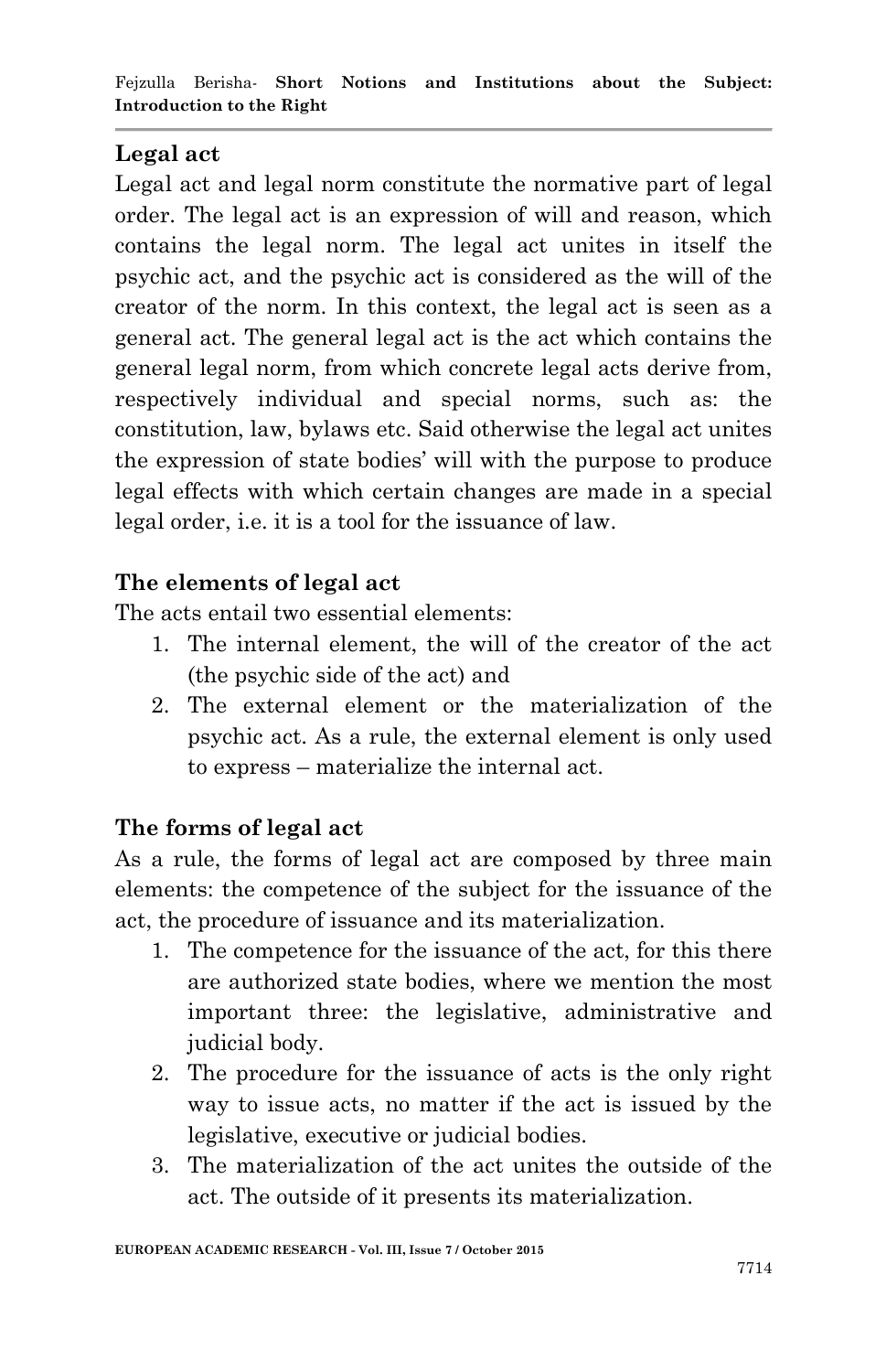Fejzulla Berisha*-* **Short Notions and Institutions about the Subject: Introduction to the Right**

#### **The content – matter of legal act**

The legal act is composed by two parts: the main part and the secondary one. The main part of legal act is the declaration of the will which creates the act. We classify it with the acts that issue legal norms and with the acts that provide the conditions for the appliance of legal norms. The secondary part of legal act is the description of the act, its place and activity, the procedure of issuance, the purpose of issuance etc.

#### **The formal and material notion of legal act**

Every act has two notions, its form and its internal part.

- 1. With the form of act we have to do with its formal side, i.e. the procedure of its issuance, for example the law seen from its form is a democratic act because the procedure of issuance makes an act democratic. The procedure provides the issuance of the act by the competence of the subject for the issuance of the legal act.
- 2. Here we have to do with the external part, respectively its materialization. But it is important for the act to be materialized based on its internal part.

#### **Legal acts (sources of law)**

Legal act can be classified in general and special acts. The general act can be seen in the formal and material concept.

- 1. The notion of the sources of law as formal sources is created from the general acts and then from concrete acts. The sources of law contain general rules and are formal sources of law.
- 2. The sources of law in the material concept point out social facts from where the rights and freedoms derive.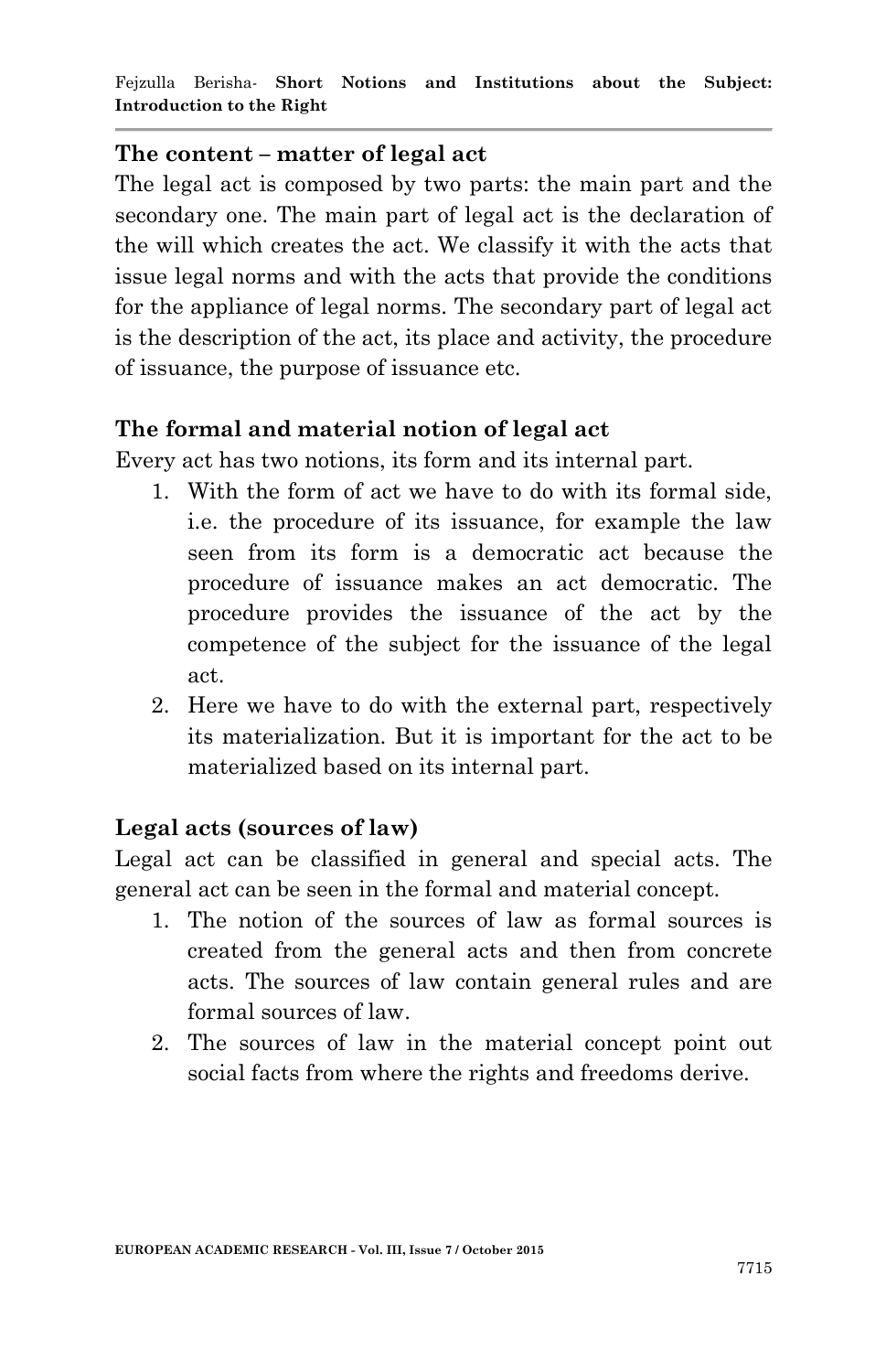#### **The types of formal sources of law and their hierarchy**

In this direction there are two dominant categories in the international theory and practice, such as Continental European law and the Anglo-Saxon law.

- 1. The Continental European law here rules the written law, first of all the law is a formal legal source and the main act of law.
- 2. The Anglo-Saxon law, where customary law and judicial precedent dominate.

### **Law**

The right of people to express their political will becomes a law. The law unites one of the written forms of legal sources that have the highest legal power, an act of the highest power, which issued it according to the special procedure. The law unites in two meanings:

- 1. The law in its formal meaning is the highest legal act issued in a written form. Therefore, the law is the highest legal act issued from people's political will through the representative democracy.
- 2. The law in its material meaning is the highest legal act, which contains general norms, no matter what their form is. It can happen that a legal norm may not be a law if looked from its form because it hasn't gone through the legislative procedures, but by its content it is a law. In this context we have to do with a decree, when it is considered as a law by its content.

## **The Constitution**

The constitution is the highest constitutive act. The constitutive roots of state and law are built based on this act. The constitution is the highest legal-political act of a country issued by the highest state body, in special procedure, which is known as a constitutional assembly.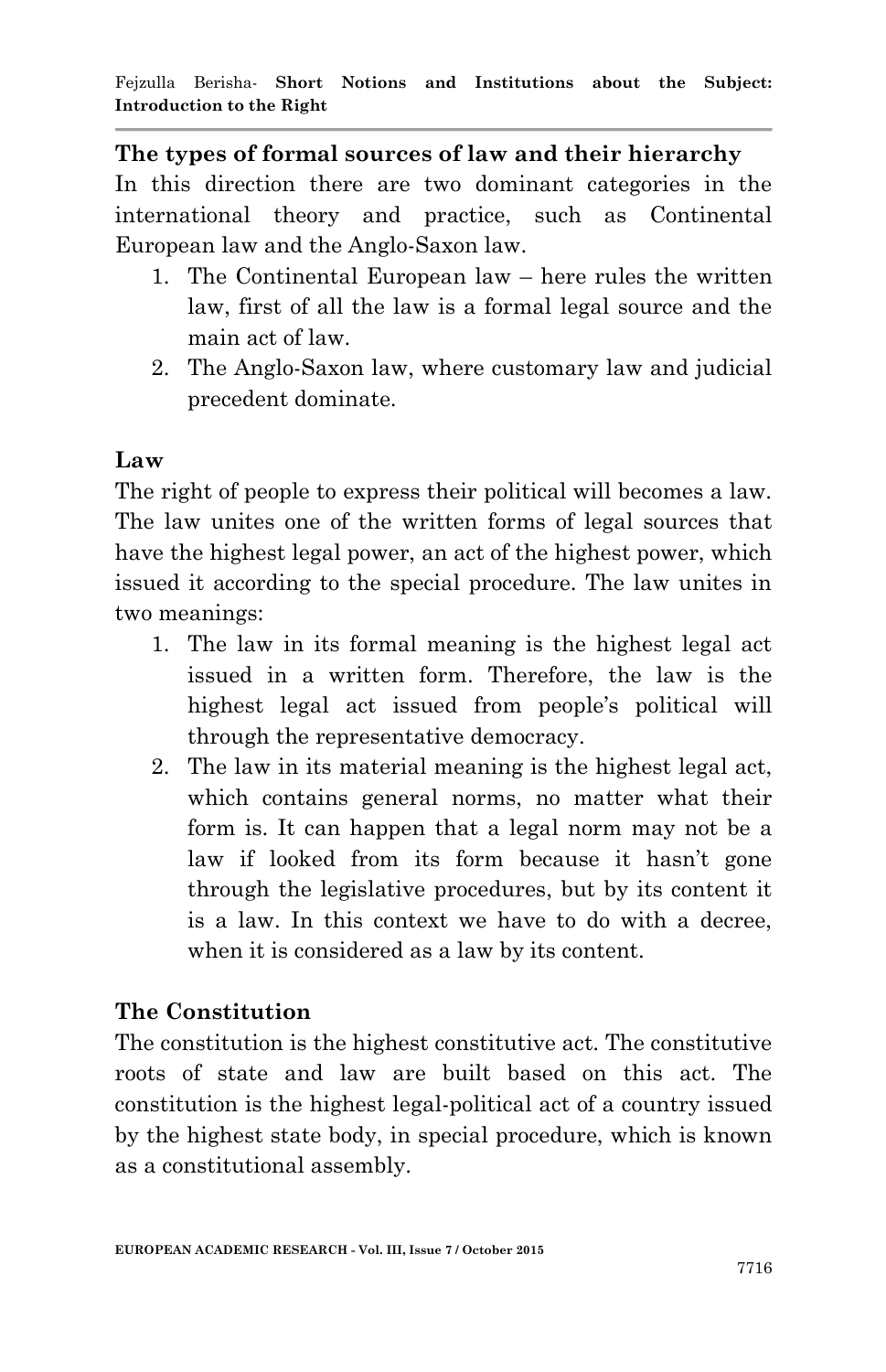- 1. The constitution in its formal meaning we understand that the constitution as the highest legal-political act is issued in a written form by the special constitutional body and according to a special procedure. It can be issued by a) the highest body; b) the constitutional assembly; c) by referendum. The procedure of issuing the constitution is way slower than the procedure of issuing the law. But the procedure of the issuance of constitution ensures economic, political and legal stability for a longer time than law does.
- 2. The constitution in its material meaning the constitution in its principled terms regulates the rapports of the organization and functioning of the highest state bodies. Said with other words, the constitution in the material meaning presents the set of legal norms that regulate and determine the basis of the state regulation of a state, the organization and state bodies, the form of state governance, individual and collective rights.

## **General legal state acts**

These acts represent the non-democratic practice of the issuance of acts, if compared by the constitution and law. In this context we have to do with legal acts that are less powerful than laws that are issued by executive - administrative bodies. More than that we have to deal with the form of government's general acts such as the decree, commandments, instructions, and regulations, respectively different decisions, but these are called additional acts, if compared to the preliminary acts such as the constitution and laws.

1. The decree as a general and special act, as a rule, is issued by the government, and is issued in extraordinary circumstances. It is issued by the government with the authorization of the parliament based on the constitution. The procedure for issuing a decree is very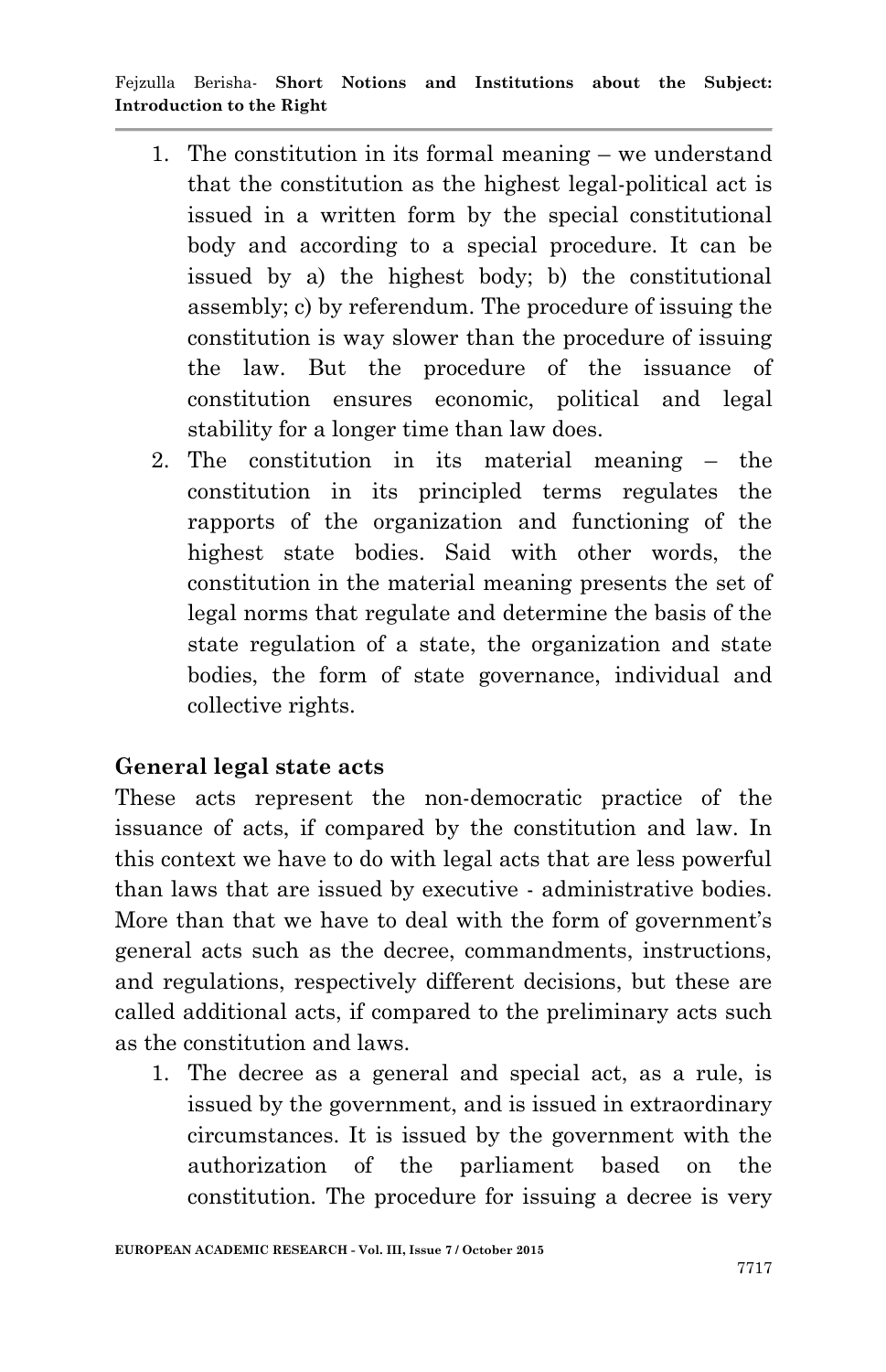simple, if compared to the procedure for issuing laws. As a rule, the decree later on undergoes the procedure of verification by the highest civil-political body of parliament.

1.a. The decree can also be issued by the president of the state and has concrete character, for example the decree for the appointment and dismissal of high officials, to give decorations, for amnesty etc. The president can issue decrees to set the date of elections in the assembly, for arranging a referendum, for appointing ambassadors, the decree for promulgation of laws etc.

2. The ordinance is part of bylaws; it is an act of state administration that is issued for the relevant subjects to act in a certain way. The issuance of ordinances by the government, respectively by higher bodies of state administration always comes after the official authorization, released by the competent organs in hierarchy with the law.

3. Instructions are also part of bylaws. It has technical character and effect, by giving instructions about how higher state acts or other acts should be implemented.

4. The regulation is a bylaw issued by the bodies of state administration. The regulation has normative character, and in principle it is issued for two purposes: first, to set the internal organization of a certain body and second, to set its field of work.

5. Decisions are general legal acts issued by the democratic civil political bodies that take decisions. In this context we mention the municipalities as decision-making bodies, as bodies that are depended by central power. In order to implement the law, municipalities issue decisions.

## **Legislative procedure**

In the modern parliamentary system the procedure for issuing laws starts by making a legal motion to initiate the procedure for issuing the law, i.e. this can be done by different groups of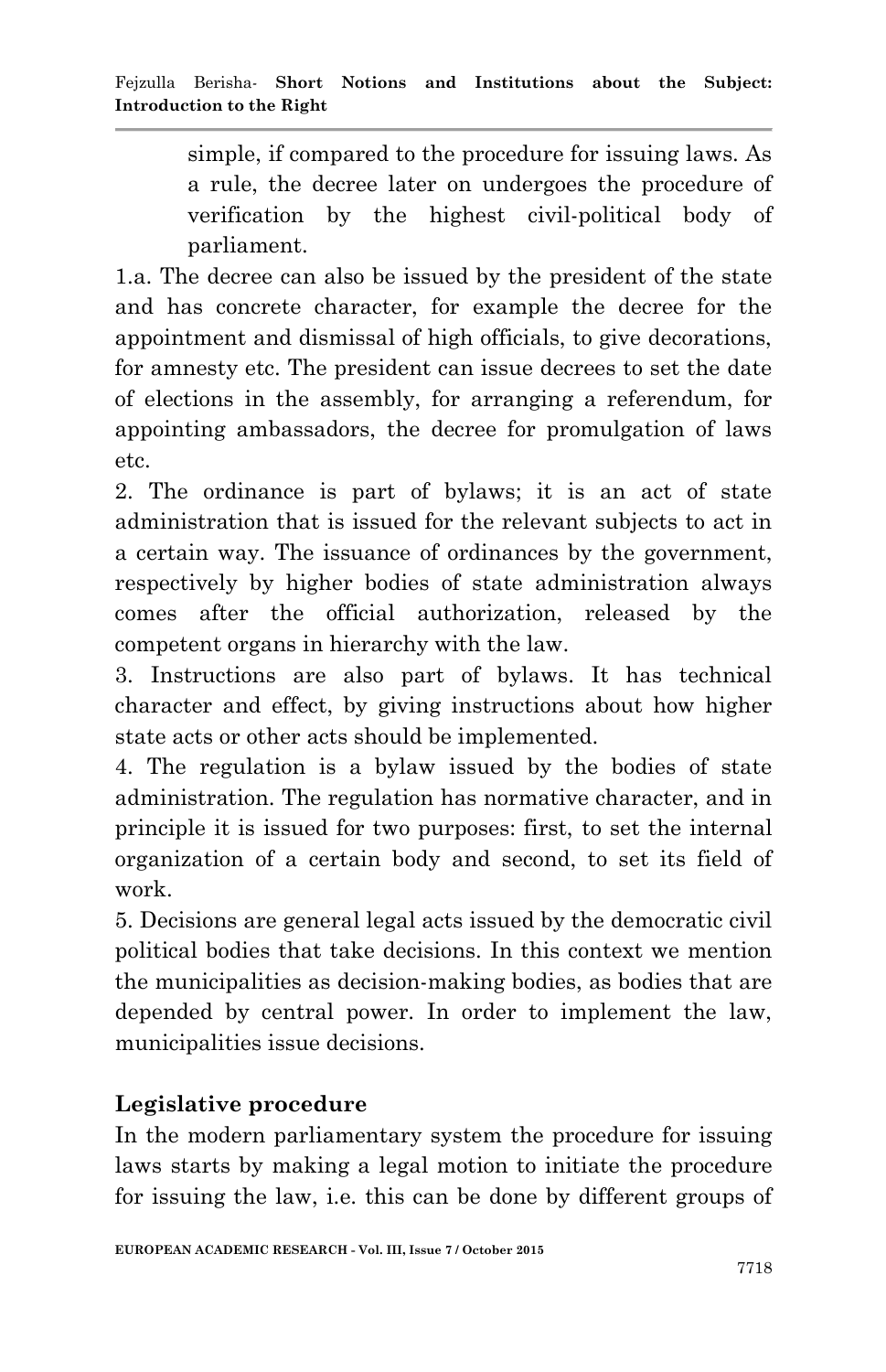interest, groups of people, relevant institutions of the central or local power, but by being directed towards the channels of government"s departments. As a rule, every law undergoes these phases:

- 1. Legislative initiative
- 2. The discussion of the draft
- 3. The approval and authentication of the law
- 4. Promulgation of the law in the official journal

# **Codification of law**

The systematization of laws that include two or more legal fields, respectively branches of law is called codification. Laws that include one or more similar legal fields are called codes, while the creation, systematization of norms based on fields within the fixed entirety, represents the codification, for example the codification in the field of property relations, codification in the criminal field etc. In order to be successful, the codification presents the level of economic, political and judicial development. In this context, the success of the codification is identified by the economic stability.

## **The acts of social organizations**

These acts are issued by different social organizations and not state bodies. Competent for the issuance of these acts are: economic and non-economic enterprises, manufacturing and non-manufacturing enterprises etc. In this context the state authorizes other subjects to issue the relevant acts.

### **The contract or agreement**

The contract – agreement is a legal act which is related with the reconciliation of the will of two or more contracting parties. The contract is a bilateral act, where other non-governmental subjects take part as well, in this context the contract can be a mixed type, semi-governmental, semi-non-governmental. The contract can be a general act and a special one as well. The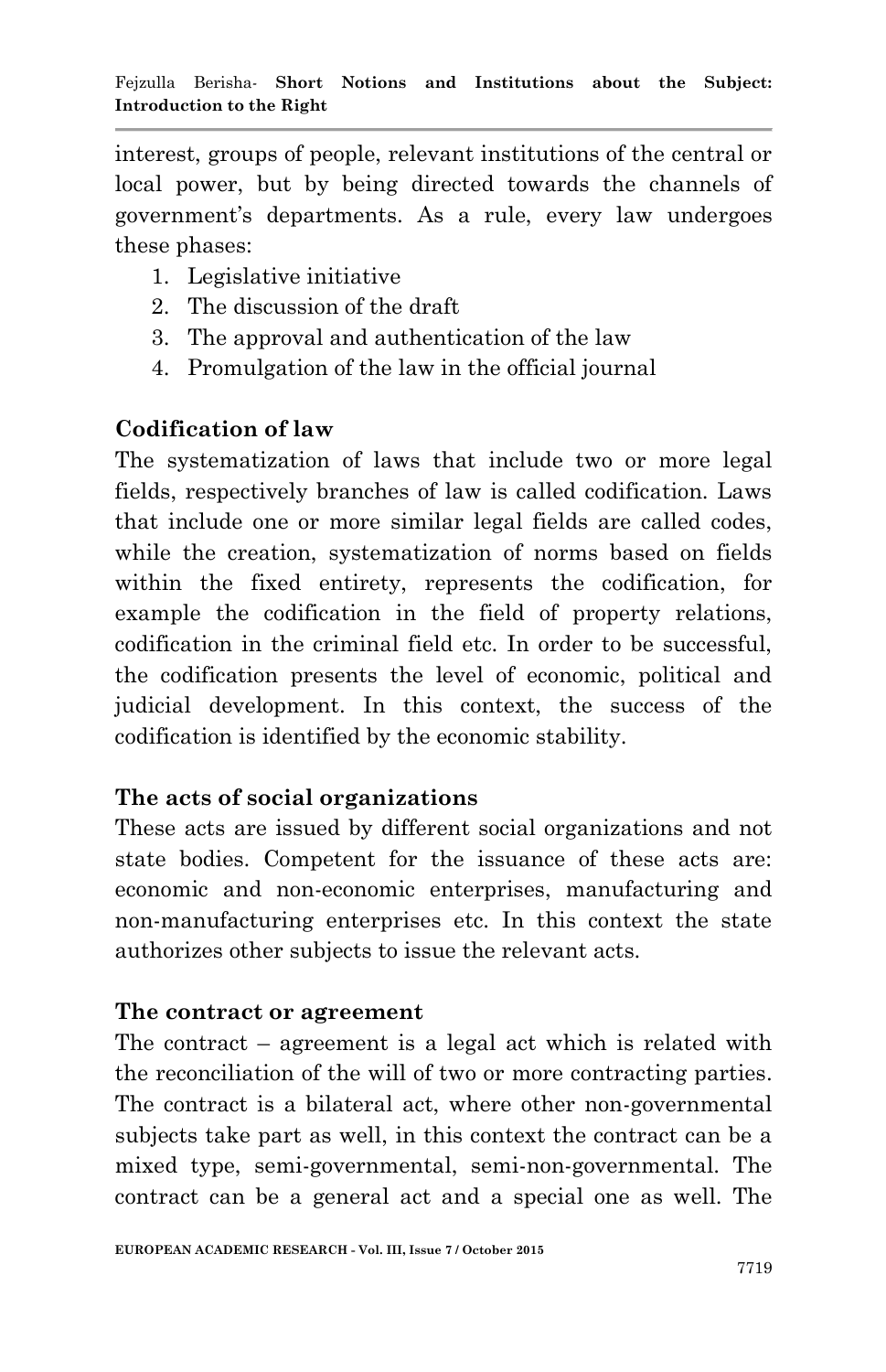contract represents a source of law, especially international contracts have an important role in the internal right, which after its ratification from the competent bodies has a special role in forming and creating the constitutional law.

## **Customs as sources of law**

Customs entail conservative tendencies, this is a rule that doesn"t derive from state bodies, but it is created as an unwritten right, which is always applied for the cases and issues for which it was initially created spontaneously. In the question when does the custom become a source of law, the answer is simple: the custom becomes a source of law by being repeated for a long time in the same way, i.e. it is created with long and continuous exercise (longa consuetude), and when the state sanctions the custom, then it becomes a mandatory norm. The custom becomes source of law if it is not in contradiction with the positive law as an applicable right.

## **The judgment as a source of law (judicial precedent)**

As a rule, special norms are created by judgments that solve a concrete case and which are only valid for one case. The judgment is a source of law when it when it becomes a general norm. We encounter this in legal gaps, when the special act is converted into a general norm. This kind of judgment is called precedent. When the norm is not full, it is completed by the precedent. In Anglo-Saxon countries where custom law dominates as unwritten law sometimes refers to judicial precedent. Taken in general, there are cases when judgment is taken as sources of law.

### **Judicial practice and the practice of other bodies**

With judicial practice and the practice of other bodies we understand the same action of courts, respectively of other state bodies, such as administrative bodies which give the same judgment or the same administrative acts for identical court –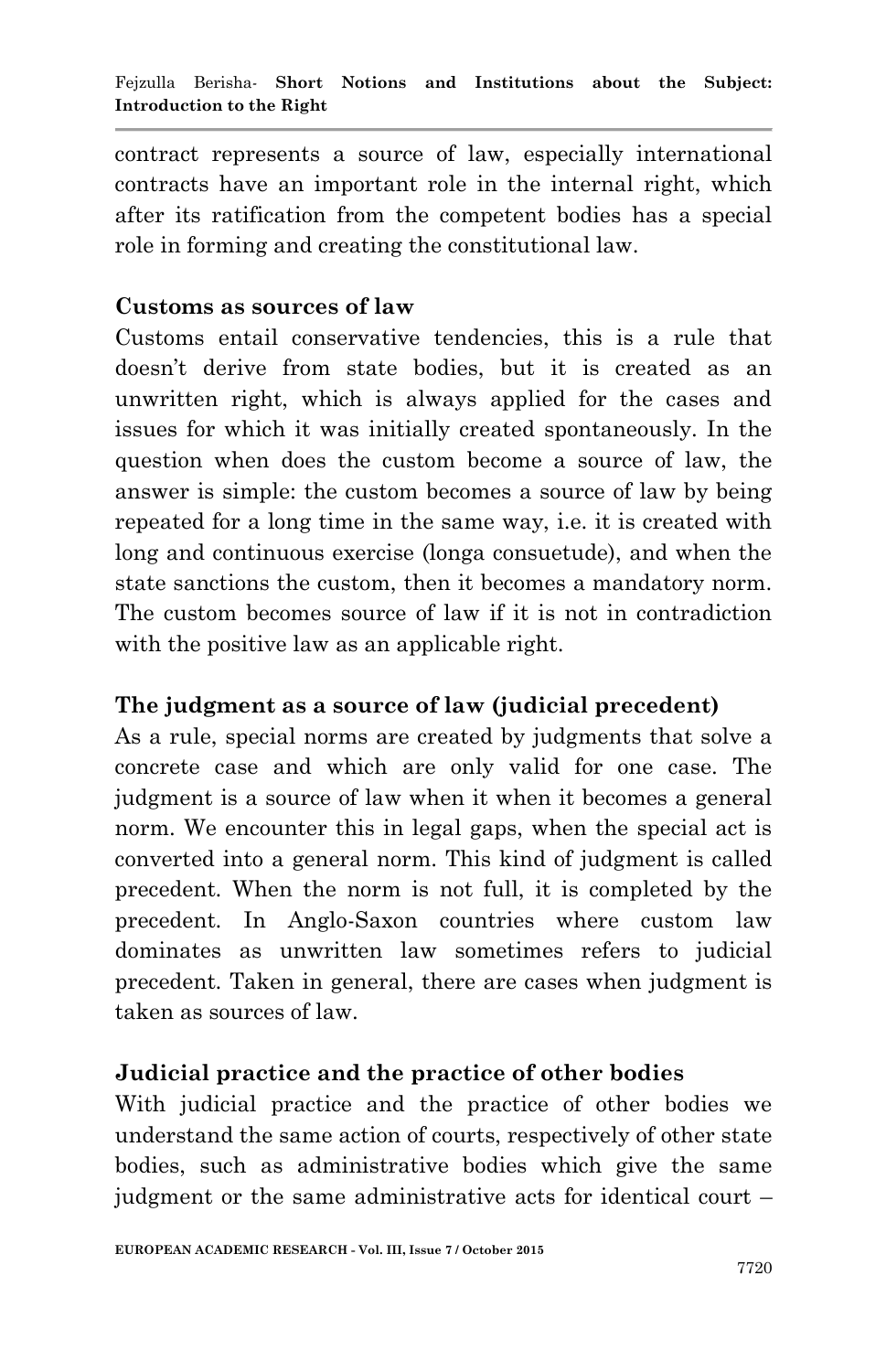administrative cases. However, the practice of jurisprudence in general and especially the practice of the bodies of state administration is valid for the practice of other state bodies and in one way or another presents a source of law.

# **Legal science**

As a rule, legal science processes the positive law; it perfects and completes the judicial system. The legal science has a great impact in the creation of written law, but it does not create the law of a country. Legal science does not directly represent a source of law, because legal opinions are not binding for anyone, but on the other side the scientific opinion is respected and applied for a long time, and they actually the norms that are created by legal science are very similar with legal sources. However in some legal systems it was a source of law. Here we have to do with the era of Romanian law.

# **Legal gaps**

When the legal norm entails legal gaps, it is usually completed with special norms. We have two kinds of legal gaps: the initial legal gaps and subsequent legal gaps.

- 1. Initial legal gaps appear when the author of the norm in the moment of the issue of the norm has foreseen the legal gaps of the norm.
- 2. Subsequent legal gaps appear when new relations are created, which the author has not foreseen. They were formed by social developments. Legal gaps are completed with subsequent norms, as special norms.

# **Special legal act**

As a rule, the special administrative act is a substantial concept of the administrative law. The special act represents the concretization of general norms. But, this kind of act as a concept includes all administrative measures and actions, by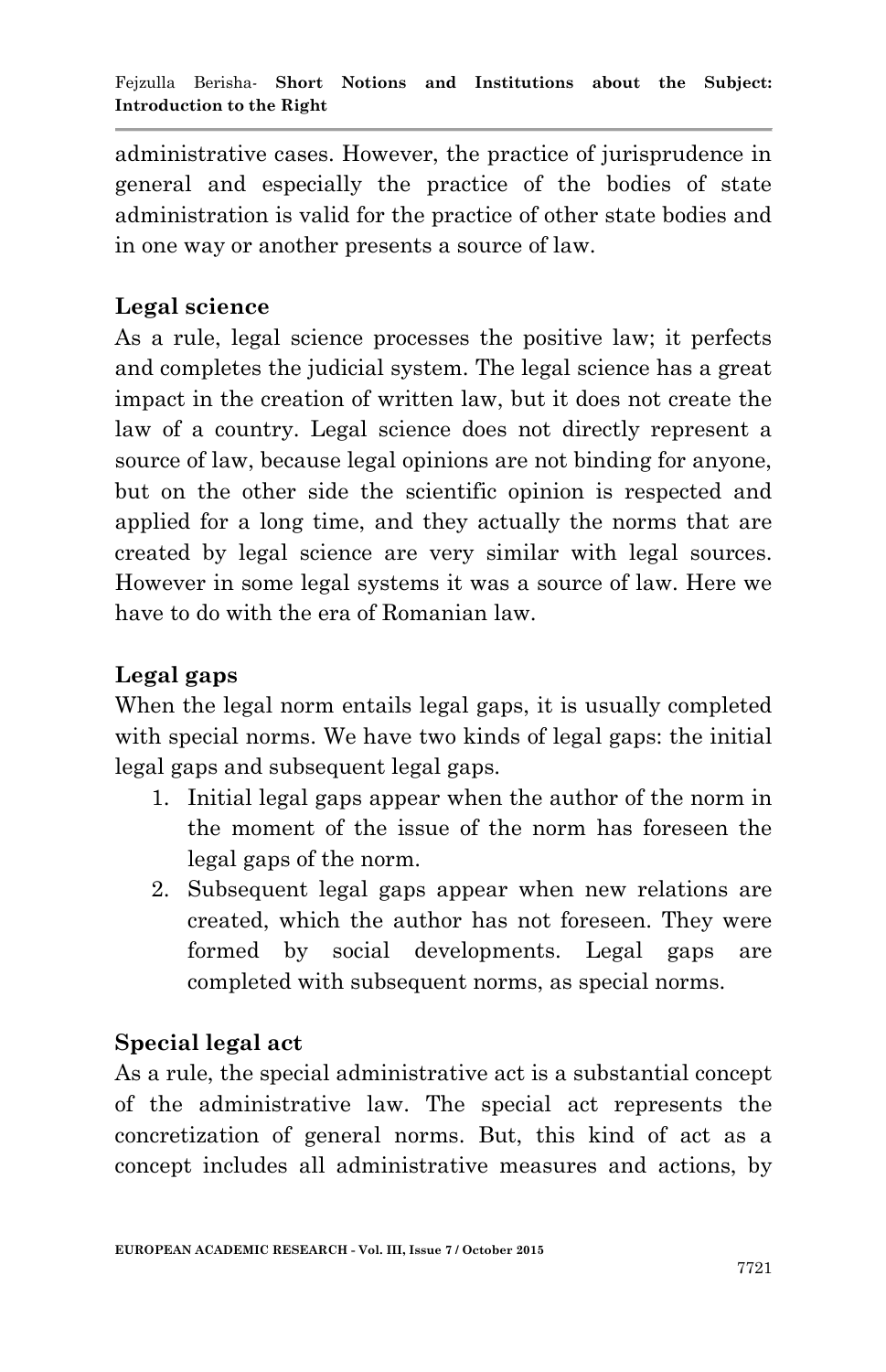including both public and private law, i.e. it is valid for physical and legal persons.

# **Types of special legal acts**

We can classify them in two groups by which there are created norms with clauses and sanction and the ones only with clauses. In the first case we have to do with full individual acts that are created by two normative elements, the individual clause and the individual sanction. In the second case we have to do will partial acts that only have the individual clause without sanction or only with individual sanction.

## **Legal work**

The legal work is an individual act of the non-governmental subject. Legal work represents a non-governmental rapport of the right and it does not entail carriers of state power. Legal work is work of expressing the will of people and we encounter this in the theory of civil law. We find cases like this in the testament, for example the testament is not obligatory for the successor. Here we have to deal with unilateral legal work.

## **Judgment and its types**

It is a special legal act, which is issued by the court with the intention to realize the cases they are charged for by the judicial competences. The judgment in its formal and material meaning – the judgment in its formal meaning, is an act issued by the court based on the special judicial procedure. The judgment in its material meaning – is the act with which the sanction is defined.

## **The concept of legal relations**

Legal relations represent social relations. Every social relation can"t be a legal relation. Legal relations are social relations which are regulated with legal norms, based on which its subjects are carriers of rights and obligations. As a rule, legal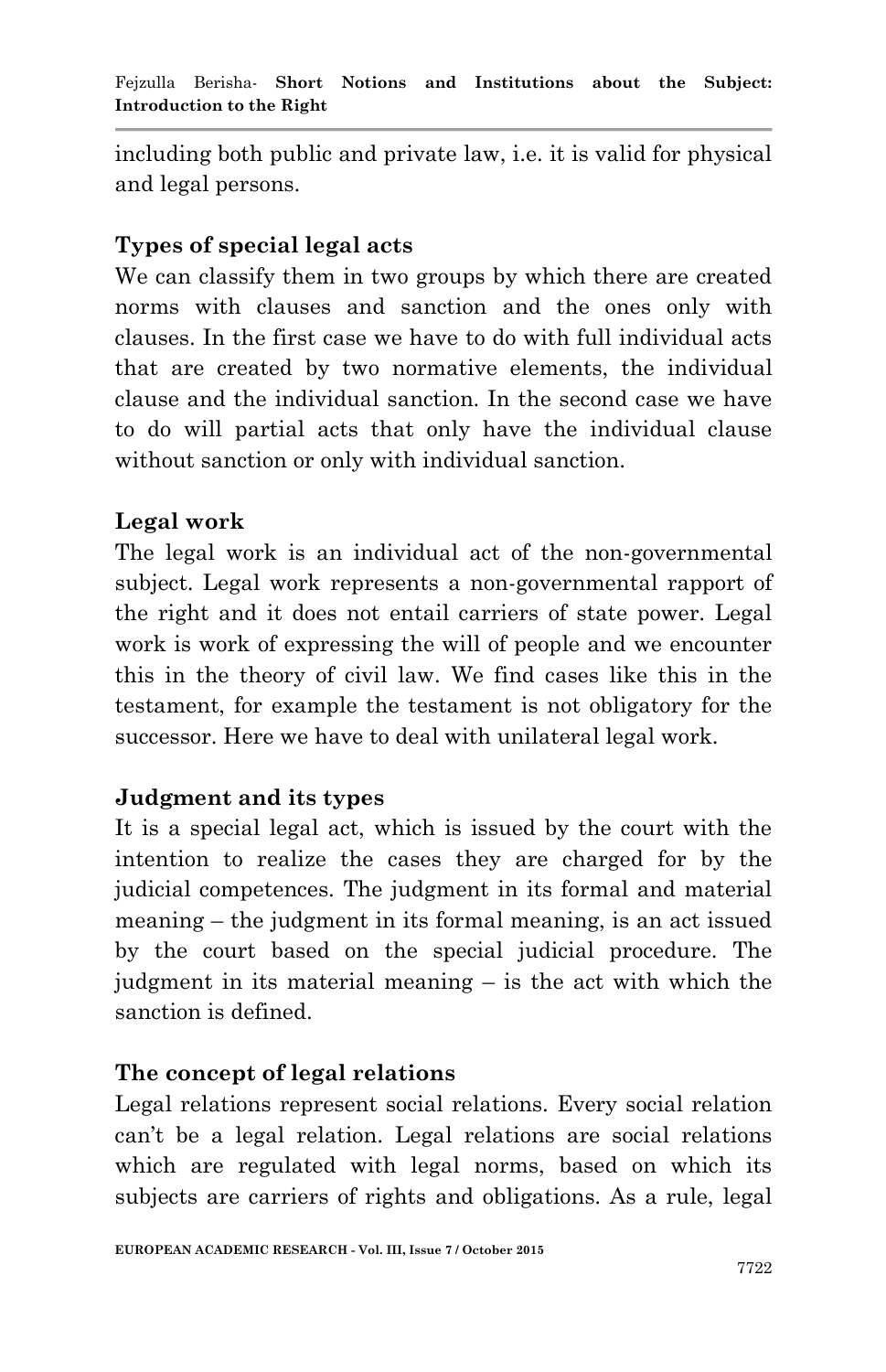relations can be property relations through the relevant bodies of state, institutions, private enterprises, citizens. Legal conditional relations, legal administrative relations etc. They represent the necessary extent in the process of the realization of law.

## **The elements of legal relations**

In this context, the legal relations for one party represent the right, and for the other party they represent the obligation. Legal relations entail two essential elements: the legal authorization and the legal obligation.

- 1. With legal authorization we understand the possibility of a certain behavior of the subject. By this we mean the legal power which is owned by the holder of the subjective right. Here lies the coercive force of power. The authorization entails the authorization that is called subjective right and the authorization that is called competence.
- 2. With legal obligation we understand that the subject of the right has to behave in accordance with the set requirements by their previous agreement with which they have entered into legal relations. But the legal obligation entails the realization of a certain action by acting or by refraining from acting if this has been foreseen in such relation.

### **The competence**

The competence represents the type of authorization of the subject of right in which it has to protect a foreign interest and not its own, i.e. the interest of another subject, in the name of which it acts. The notion competence has different meanings and it is connected between two meanings, the subjective one and the objective one. According to the first meaning we have to do with a group of people through which the state executes its jobs. While in the second meaning, the competence is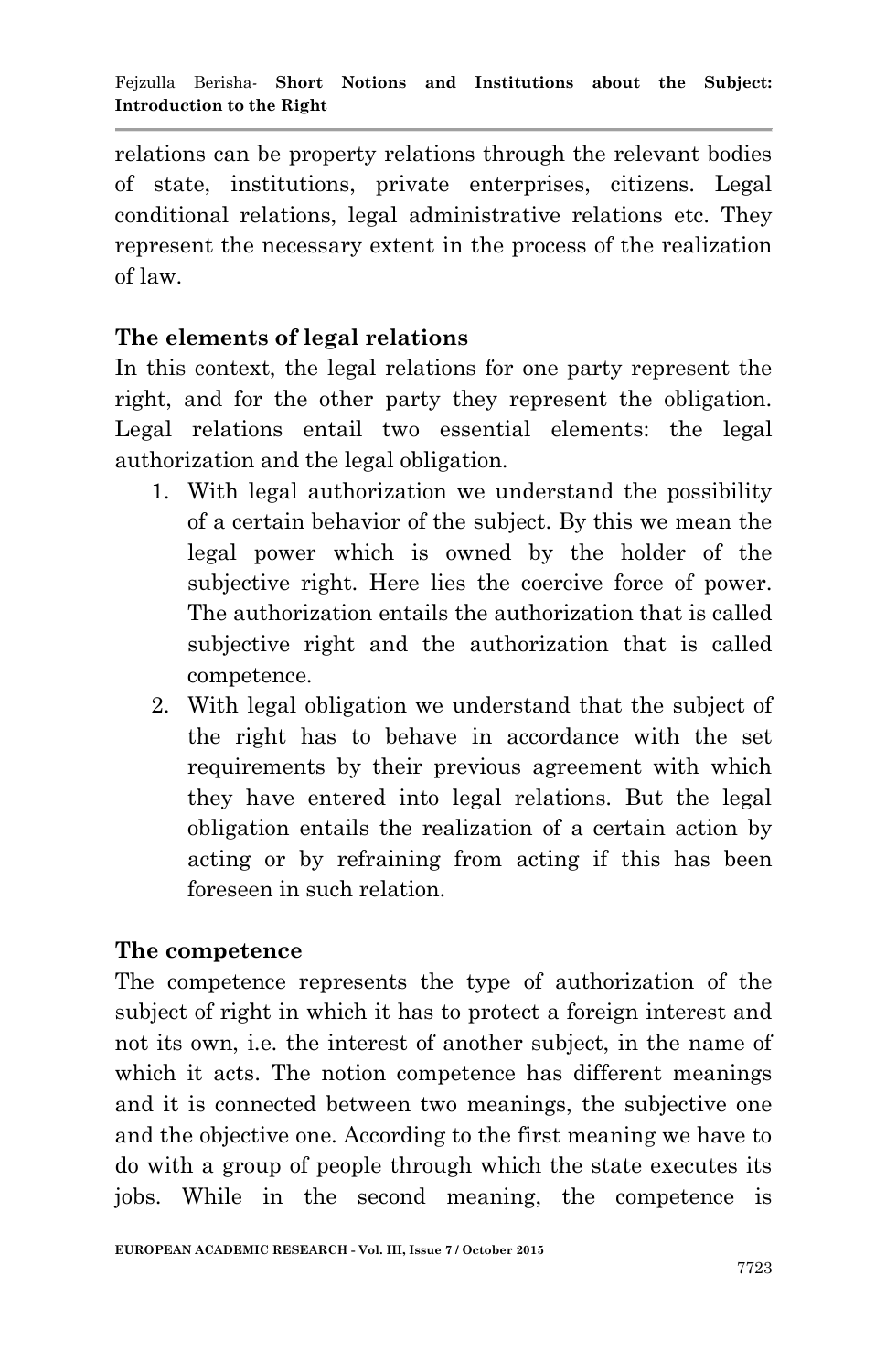understood with the volume of the activity of individuals or their groups through which state bodies execute their jobs. Related to this we have state bodies competence as legislative, executive and judicial competence. The competence of state bodies is set by law. The competence entails two legal relations; on one side it creates the authorization – the right, while on the other side it creates the obligation. Said otherwise, the competence is the right and obligation of a state body to execute its activity based on law enforcement, expressed in the entirety of acts and actions that it conducts. By the legal nature we have the territorial, personal and functional competence.

### **The right to sue**

The notion of legal authorization itself shows that it is protected by the state apparatus, the apparatus of physical violence. In the essential meaning the right to sue entails the element of the civil subjective right, which unites with the notion "suit" in the material meaning. The notion of authorization is connected with the notion of suit.

# **The misuse of authorization**

This is connected with the misuse of the subjective right. Here we find two opinions, the subjective and the objective one. According to the subjective meaning it is necessary for the purpose to exist, i.e. the damage. The objective meaning says that the damage has to be huge.

## **The misuse of competence**

The competence is a right and obligation of state bodies. But when the state body misuses the competence, it is exclusively related to responsibility. Taken on principled terms, the competence is interlinked with case competency and territorial competency.

1. Case competency entails the rights and duties of a body to decide for special administrative cases from certain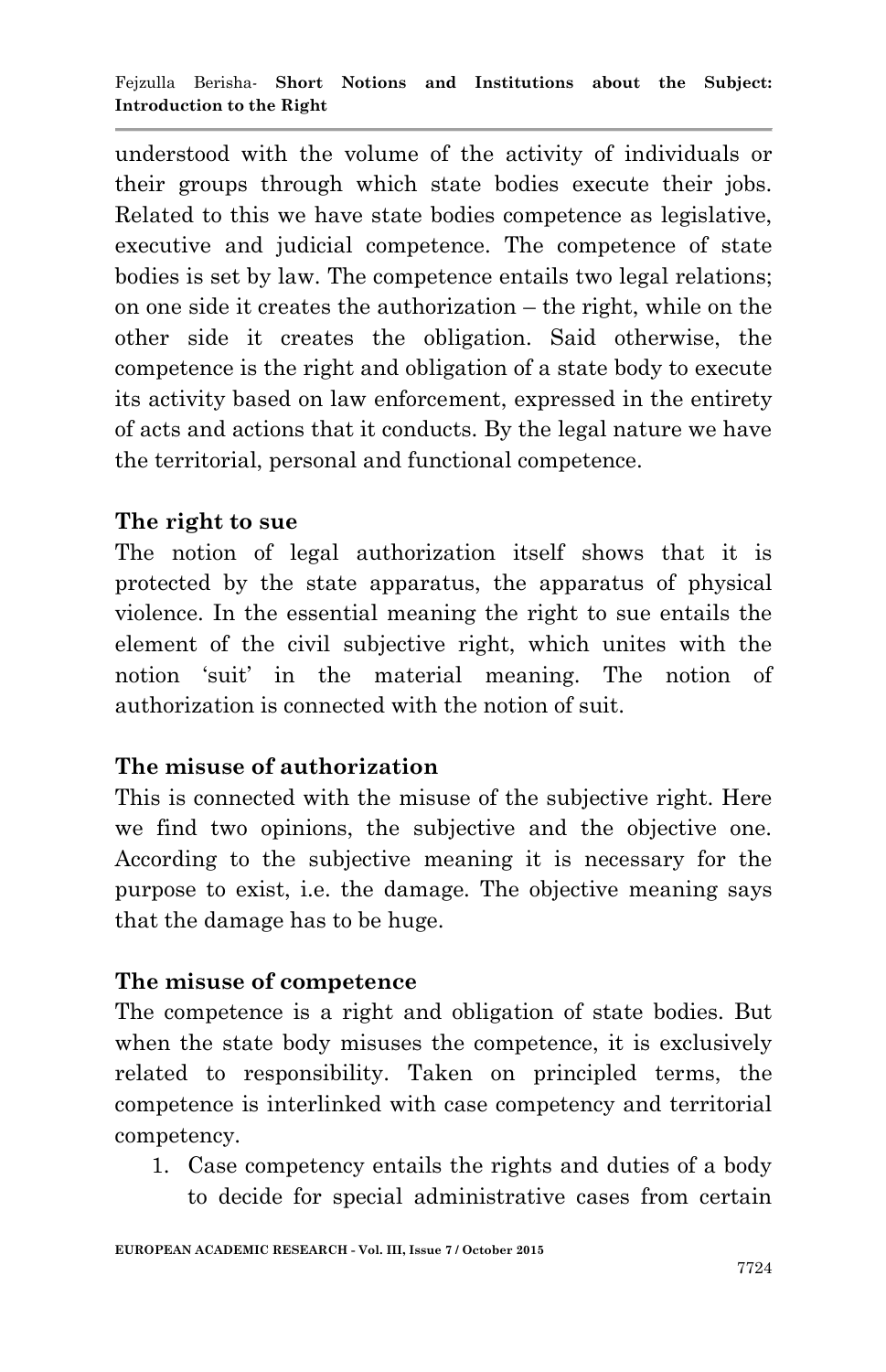administrative fields or materials. The misuse of competence on the case entails the misuse of power.

2. Territorial competency includes the territory within which certain bodies execute administrative work and this has to do with the connection of administrative actions, by setting the territory. The misuse of territorial competency entails the misuse of power.

## **Legal obligation**

The legal obligation means that the subject of the right has to definitely behave in accordance with the requirements of the legal norm, because otherwise the sanction against subjects will be used. The legal obligation entails the action or inaction of a certain case, based on what the legal norm requires.

## **The legal status**

Every subject of law in every moment has rights and obligations, and their entirety is called legal status. Taken as a cumulative whole, the legal status is a complex category, entailing the creation, change and the termination of legal relations. Said otherwise the entirety of legal relations of the subjects of law to those who have authorization, rights or obligations is united with the legal status. In this context the one that benefits from the rights, also has duties. The authorization responds to obligation and the obligation to authorization – the right.

### **The creation, change and termination of legal relations**

1. Legal relations are a changing process. Legal relations arise in the moment that the legal norm obliges them. As a rule, legal relations in a certain society have to be applicable, respectively in accordance with the positive law, in order not to be in contradiction with the legal order.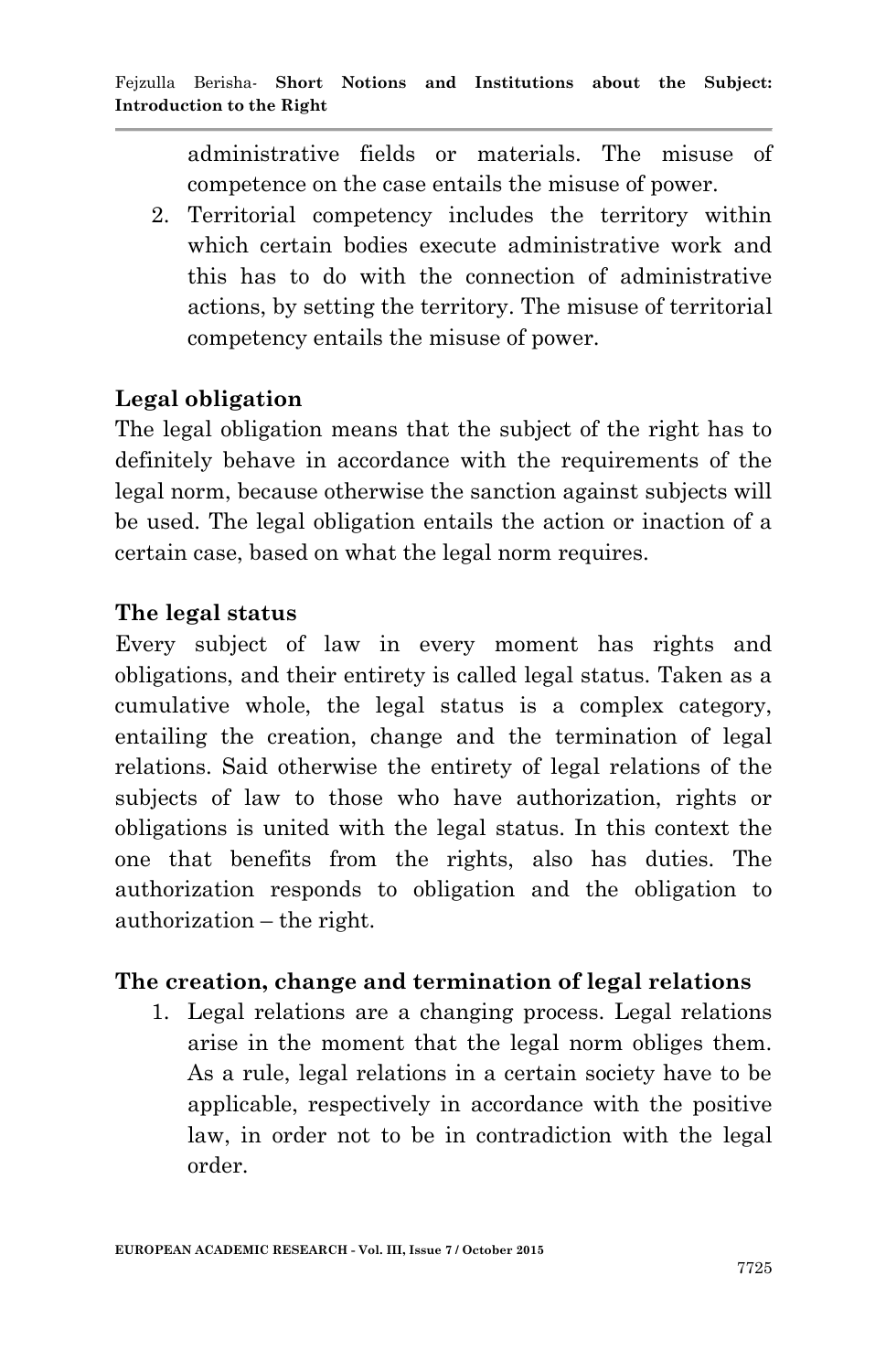- 2. Legal relations also change, i.e. the old relations change, but there are no new ones. In this context we have to do with the development – change of the existing relations, as old relations, respectively when these relations are altered.
- 3. The termination of legal relations entails the event, the legal action, respectively the violation of law. Random events of life and people"s behavior become legal facts only when a legal norm anticipates them in its hypothesis these events or actions, as legal facts in relevant legal relations, where based on them legal relations arise, develop and terminate.

# **Legal facts**

Legal facts were anticipated in the assumption of conditional norms based on which legal relations arise, develop and terminate, and that's why they are called legal facts. Legal facts have effects in legal relations. All legal facts can be classified in three main types: events, legal actions and the violators of the right. All these entail the rise, development and termination of legal relations, that have legal facts.

## **The offense**

The offense or the violation of law means a certain behavior of the subject of the right, with which the disposition of legal norm is violated, by being a precondition for implementing the sanction. The offense is conducted by action and inaction. We have criminal and civil offenses, administrative and disciplinary offenses. All of them are regulated by law and are considered as unlawful and therefore there are criminal, civil, administrative and disciplinary sanctions.

## **Prescription**

The prescription is a legal institute and category that entails the passing of time. Based on this institute there is the positive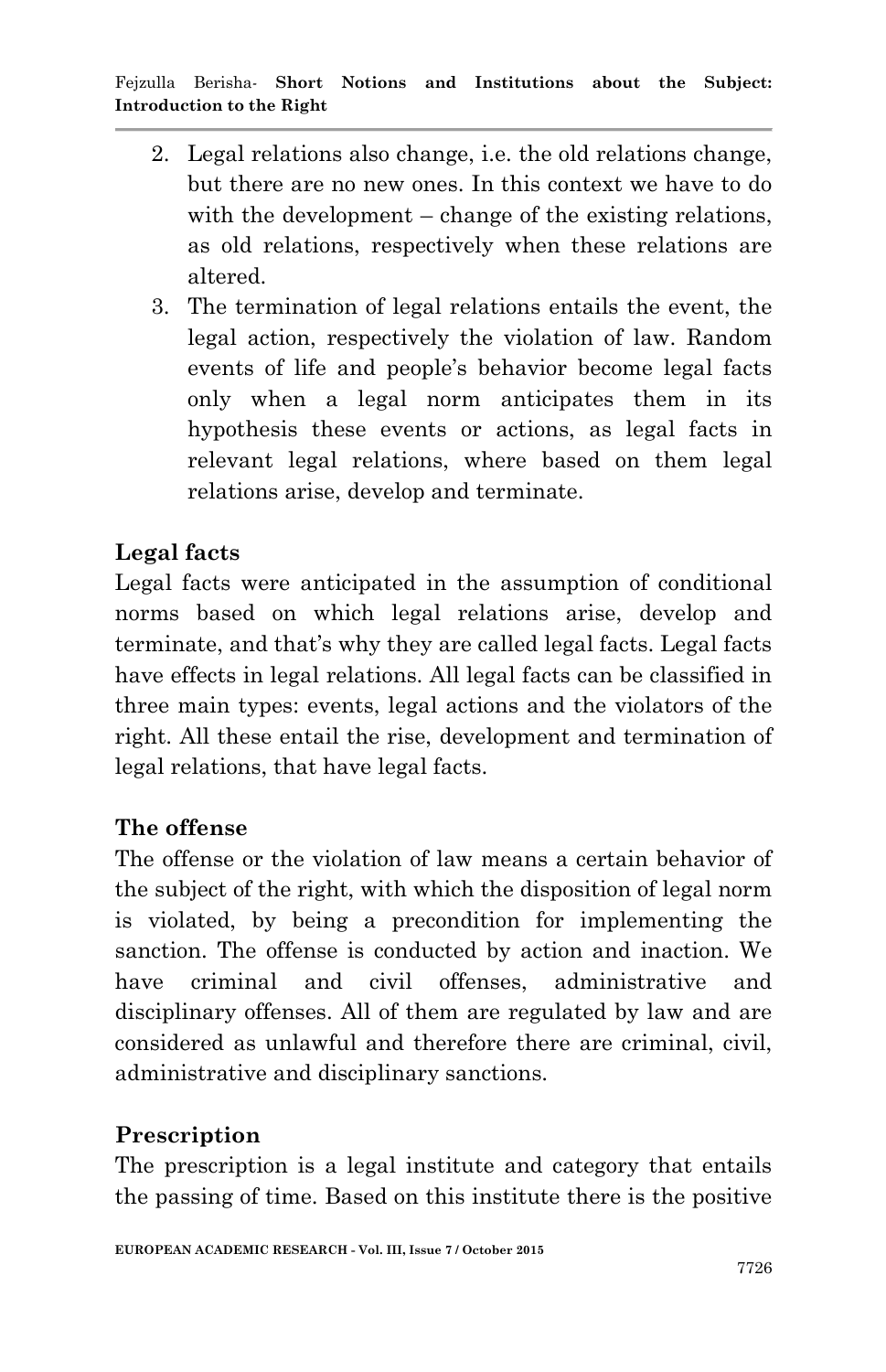prescription and the negative prescription. We encounter this institute in the internal right, i.e. in the civil and international law. The prescription entails the termination of a right or the inability to realize it, because it was not used within the deadline set by the law.

## **The objects of law**

With the object of law we understand the material side of the world that based on the rule is not any individual, but the thing – the object that is under individuals" power. As objects of law are the legal benefits upon which the holder has direct power. but, on the other hand, material goods are also seen as a part of the objects of law, such as the intellectual right, scientific or professional creativity, that are under the power of the respective subject.

## **The subjects of law**

- 1. Every human being can be a subject of law, if they are considered as capable to carry their rights and duties by the subjective law. These are the physical persons. But, legal persons can also be subjects of law. To enter legal relations it is not enough for the subject of law to posses legal capacity, because this is correlatively connected with the capacity to act. The last one is connected with the ability to also undertake the obligations that arise from legal relations, respectively to have administrative capacity, constitutional capacity etc.
- 2. Legal persons are an artificial product, but carriers of legal rights and obligations, composed by one or more physical persons that are identified between them. These persons are artificial creatures of the society, but as a rule they have their individuality, by having their relevant rights and duties with third parties, respectively they have responsibility.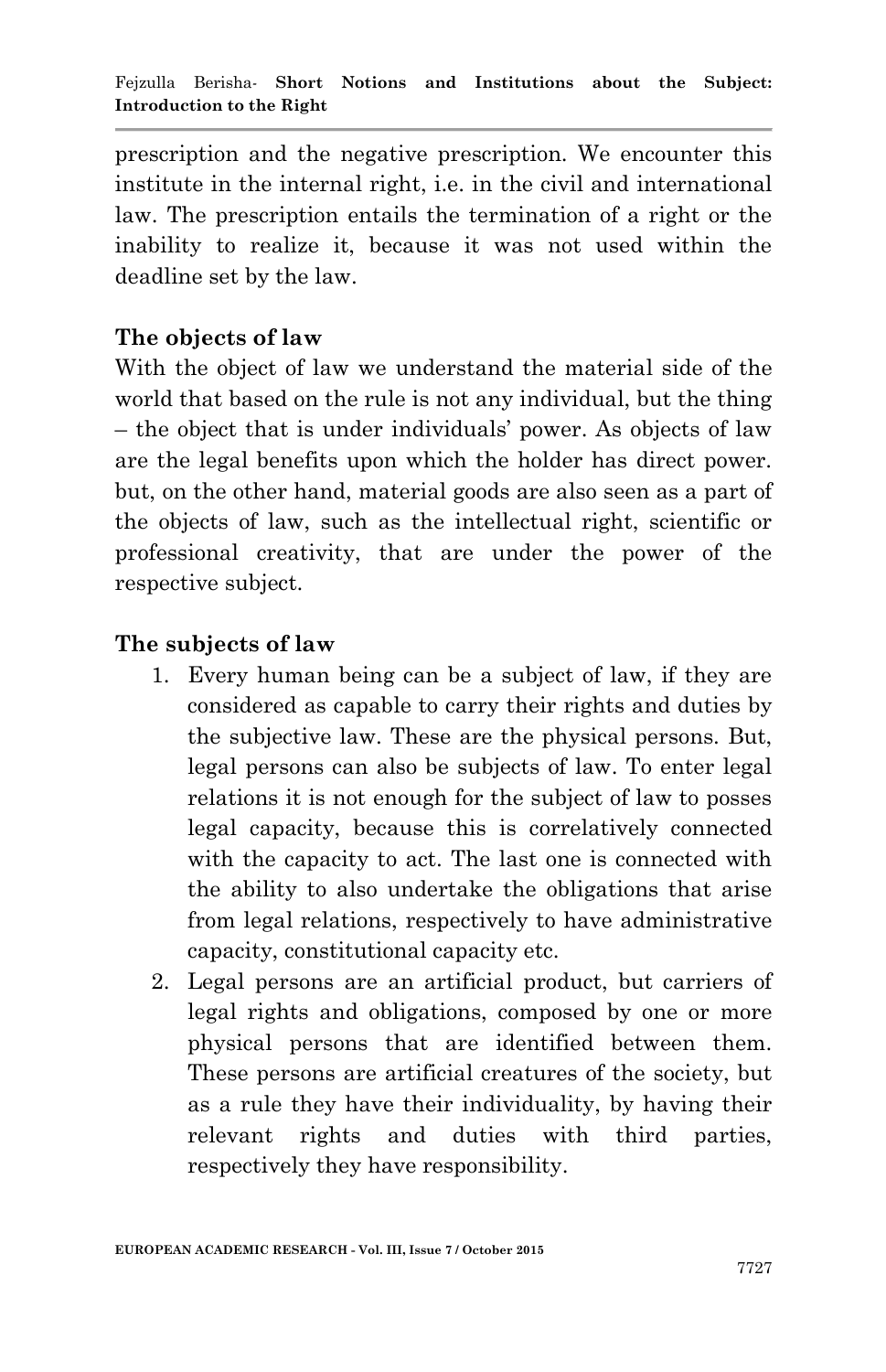#### **Legal consciousness**

- 1. It is important for the subject of law to have legal consciousness to undertake actions, respectively to not take actions. Legal consciousness entails the recognition of legal order, respectively the recognition of law. The use of rights is depended on legal consciousness. The first element of legal consciousness is the recognition of rights and from legal consciousness people decide whether they want to respect or violate the laws. But, related to this last one, i.e. if the subject of law violates the law, the sanction is put to force through the state apparatus of physical force, respectively through competent state mechanisms.
- 2. In order to recognize legal norms, it has to be known by the consciousness of the subject. For this reason legal norms are promulgated in the Official Journal. Even if the subject of law is not familiar with the legal norm, it doesn"t mean that he is free from his responsibility because of his lack of recognition. But, however, in case the subject was not familiar with the legal norm, this can be taken as a mitigation measure.

### **Representation**

The representation is a legal relation where a physical or legal person performs a job or action based on the authorization for representation, in the name and account of another subject, actions from which usually new rights and obligations arise for the represented person. It may happen that the subject doesn"t have the capacity to act, but anyway he/she is considered as a subject of law, i.e. he has his rights and duties. Taken as a whole the legal nature of the institute of representation is a transfer of will from physical or legal persons to relevant state bodies, respectively interstate (if we have to do with relations between the subjects of international law), where based on the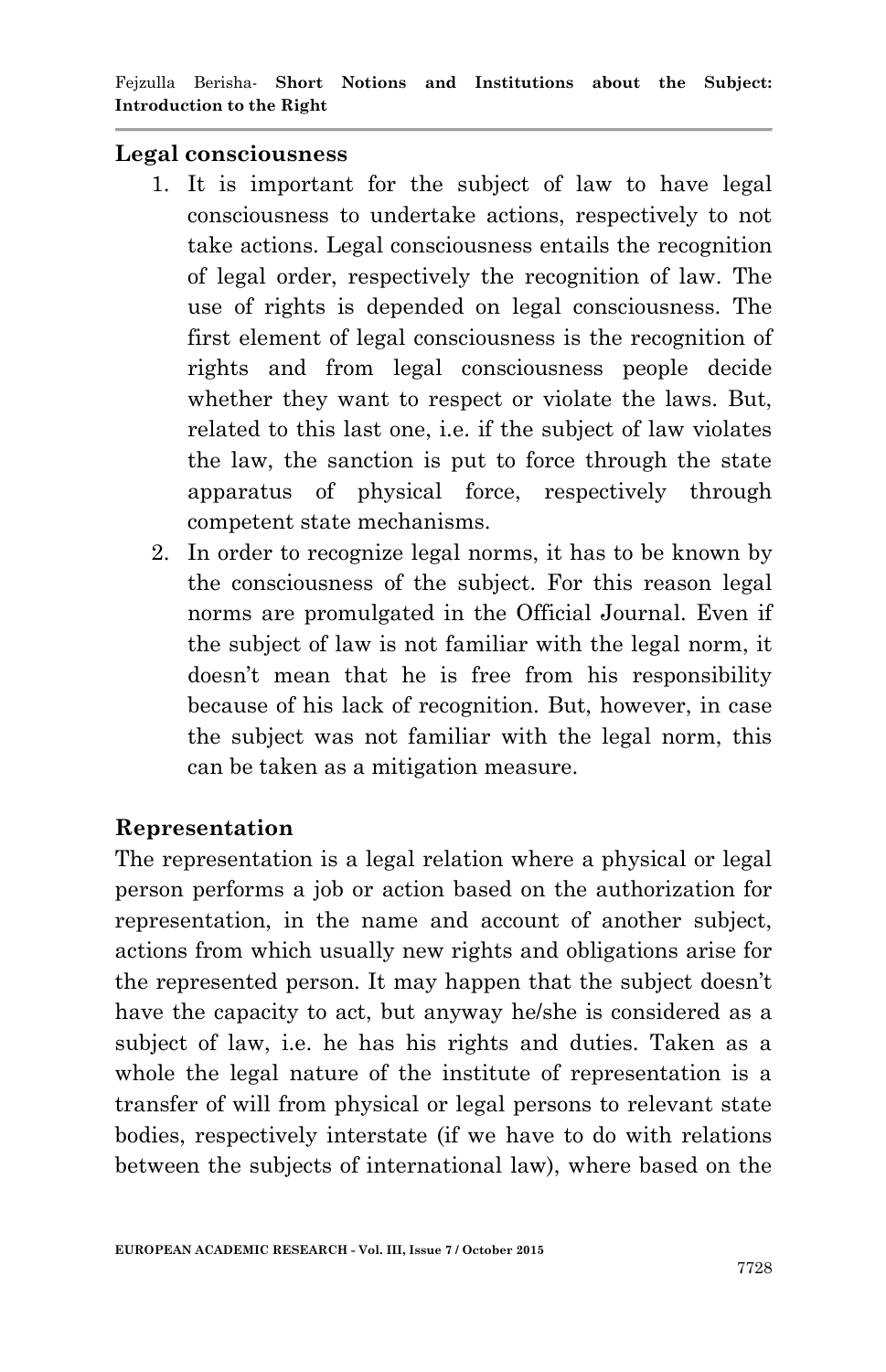representation of will, legal relations arise, develop and terminate.

# **Legality and illegality**

- 1. Legality entails that legal order which is consisted by many elements, legal acts, that as a rule have to be ordered based on the principle of hierarchy, i.e. legality is a legal category that in the legal doctrine unites the compliance of all legal material acts (the behavior of subjects) that are below the law in the formal legal meaning. Legality entails the guarantee, i.e. the part of legal order that present the entirety. legality comes to expression in the work of the bodies that issue special administrative and judicial acts, and in the work of the bodies with public authorizations. Taken as a whole, the authorized state bodies that exercise public authorizations have to be in accordance with this principle, i.e. the principle of legality.
- 2. Every act of the state administration bodies and justice bodies has to be in accordance with the law, but often these bodies issue unlawful acts. The legal theory and practice classifies these acts in these groups: incompetence, violation of rights in procedure, violation of material rights, wrong proof of factual situation and illegality in the opportunity or the purpose of act. Illegality represents the inconsistency between lower acts of state bodies and higher ones. The inconsistency of lower acts with higher ones brings two kinds of contradictions: formal and material.

## **Legal power**

Every legal act has a certain legal power. The act with the highest legal power has the highest power against lower legal acts. Legal power is a legal action where a certain legal act impacts another legal act. The last act is depended by the first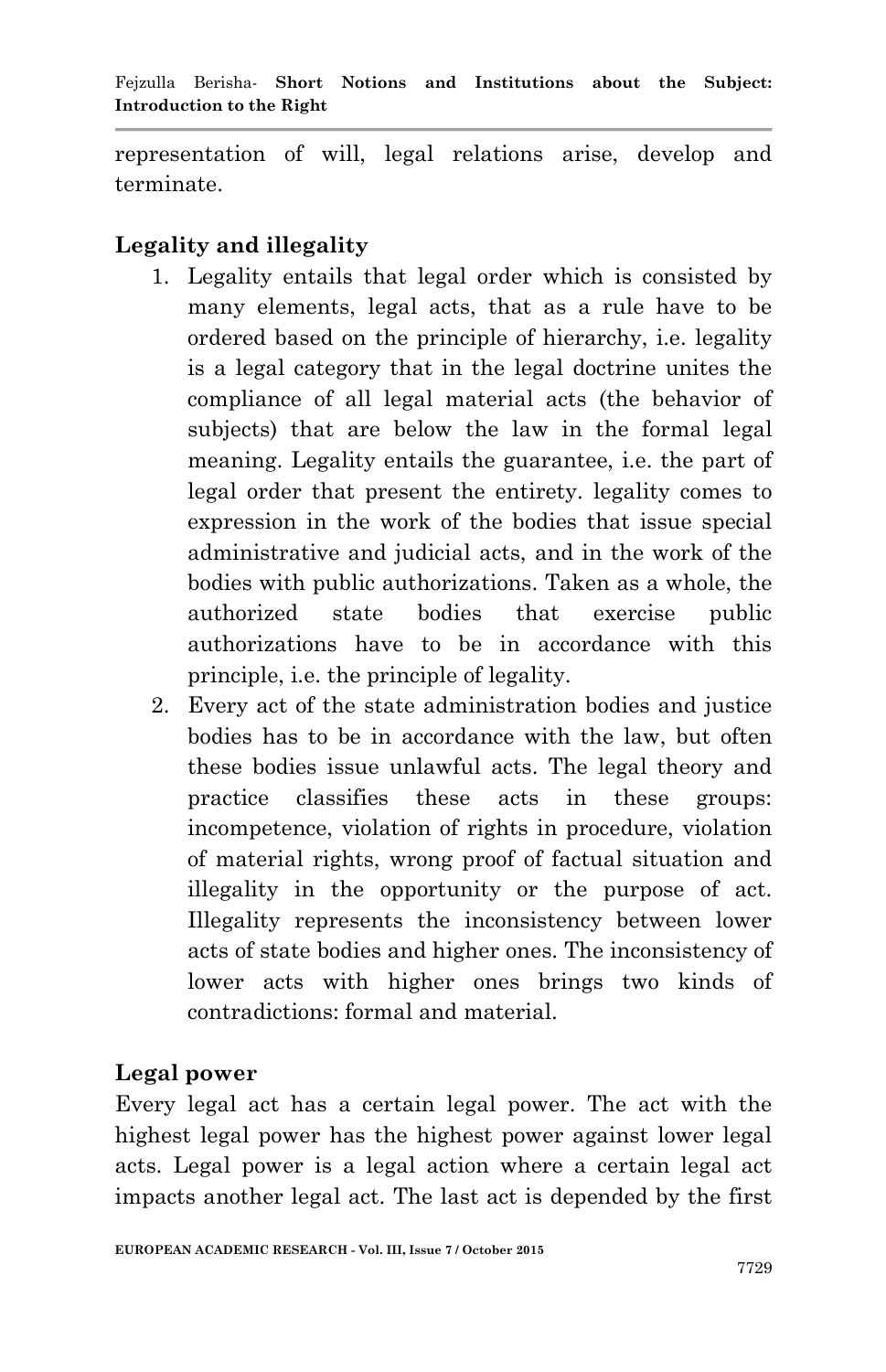one. Other laws and acts have to be in accordance with the constitution. Related to this we mention the principle of supremacy. Supremacy is linked to the preponderance of the law, especially in the countries with federal regulation. The preponderance of the federal law is upon the laws of federal units. Related to legality, respectively the legal power of acts we talk about the principle of supremacy. The supremacy of law against lower legal acts and all bylaws has to be in accordance with the law. If we talk about countries with federal regulation, the preponderance of federal law stands upon the laws of federal units. Regarding to supremacy, in this context we can notice the implementation of international law in the internal law. Here we have to do with international agreements if they are ratified in the internal law. Said concretely, ratified international agreements have priority against the laws of our country.

## **Legal means**

As a rule, every legal act has to undergo the legality procedure and this can also be proved by appealing, respectively every legal act can be subjected to two levels, unless the law does not require it otherwise. Legal means entail the institute or the instrument of law for the realization of the rights of the relevant subjects, set by law. This procedure can be initiated by citizens and legal persons within the legal deadline. The appeal present a primary guarantee in the process of the realization of law. As a rule, the legality of the act in the first instance is done by the body or subject that has issued it, while in the second instance it is done by another competent body. In this context, the two-levels present one of the essential guarantees for the realization of its legal rights and interests. Except the appeal, we also have other legal means, the indictment, and other extraordinary means. The first ones are recognized as ordinary means, while the last ones as extraordinary. Within the extraordinary means we can mention: the request for the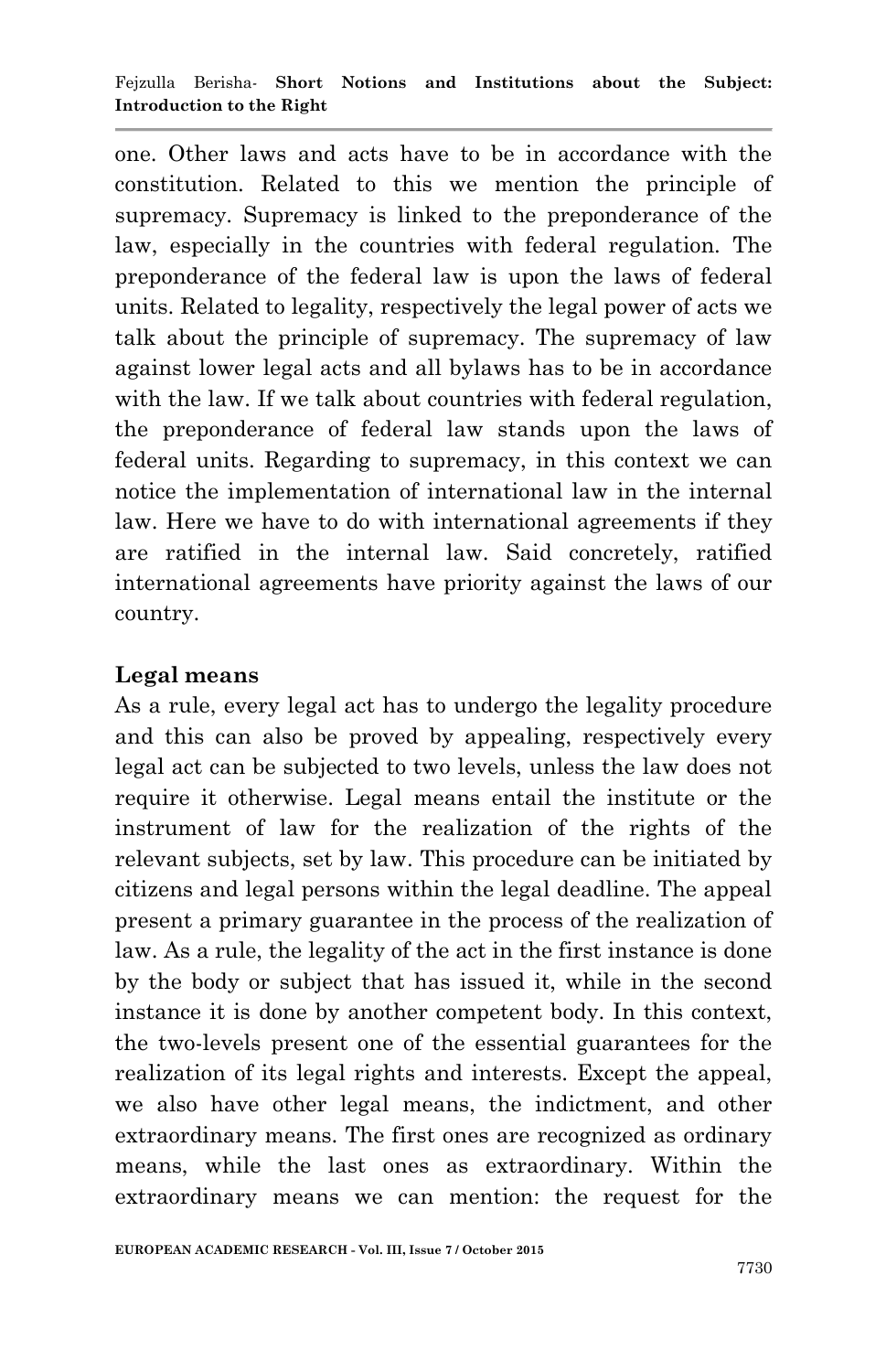renewal of the procedure, the request for the protection of legality, the request for the extraordinary review of the omnipotence of acts etc.

### **The sanctions against illegality**

When the illegality of an act is noticed, then as a rule, relevant measures are taken for the act to be removed from the legal order. The sanctions are distinguished in restituive and retributive ones. Restituive sanctions intend to bring back the so-called previous condition, the condition that existed before the illegality appeared. Retributive sanctions are those sanctions that seek retribution, by causing something bad to the offender in order for him not to repeat such violations in the future.

## **Omnipotence**

The omnipotence entails the evaluation of the legality of legal acts. When the respective act becomes omnipotent it cannot be cancelled with regular legal means. As a rule, the act becomes omnipotent by the body of the second level when its legality is proved. The body of the second level takes the form of the omnipotent act. The omnipotence of the act is related to a time deadline. When the act is put into force the subjects are obliged to behave in accordance with that act. Some acts can have legal power before they become omnipotent. In this context we have to deal with the constitution of a country, which in the moment of its issue – approval is omnipotent because it cannot be contested, but it doesn"t mean that it immediately has legal power. said otherwise, only omnipotent acts undergo the phase of their realization.

### **Execution**

As a rule, every legal acts must be executable, and the subjects have to behave in accordance with this act. We have to distinguish the moment when the execution starts and the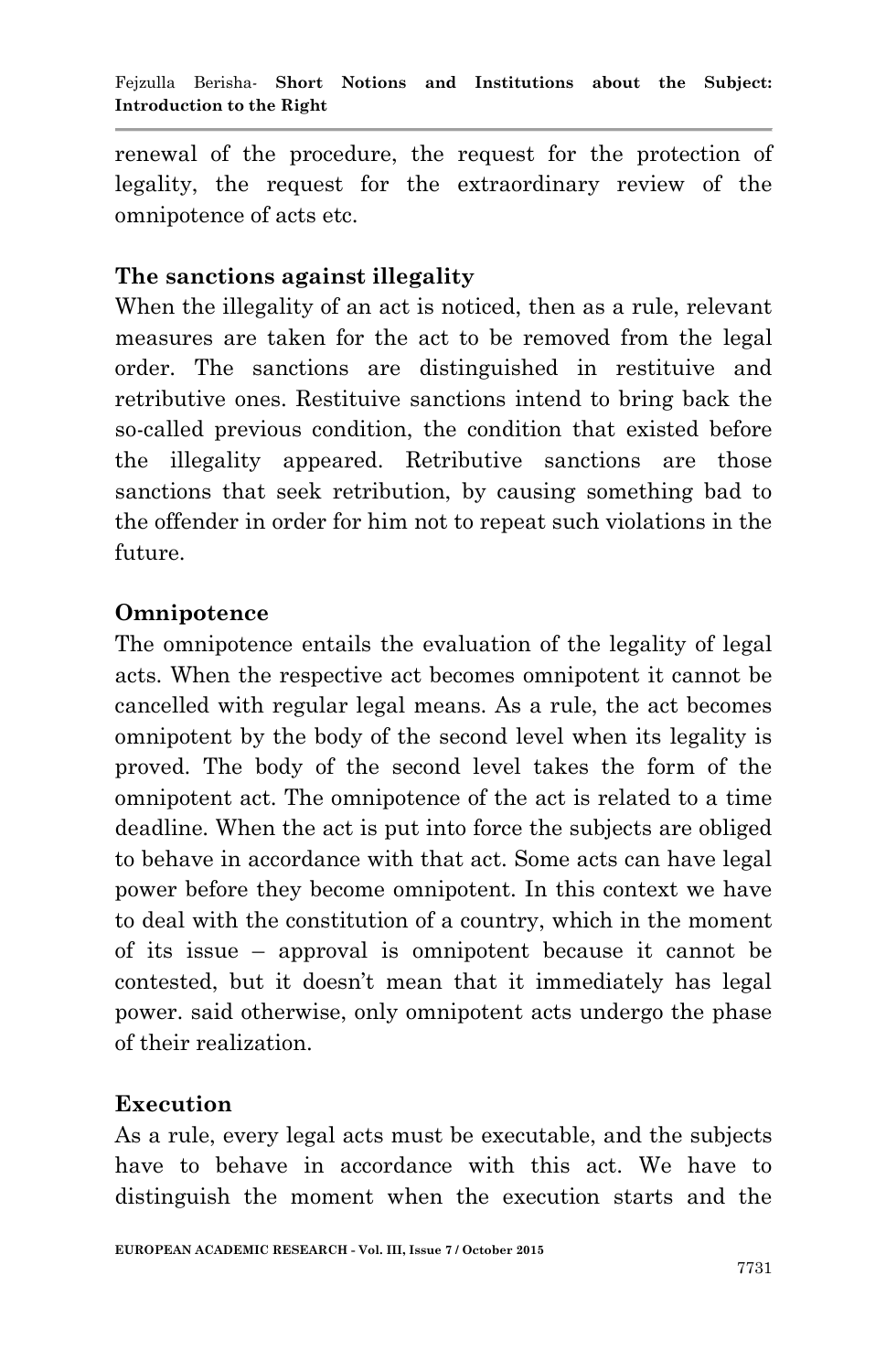moment when the act is put into force. The execution of the act means that the subjects are obliged to behave in accordance with it, which means that it can be executed even through the relevant authorized body to implement it with violence, i.e. they have their final form and are counted as legal to be implemented.

## **The implementation of law**

The implementation of law is an exclusive activity of authorized state bodies. In this context this activity belongs to the organs that have legislative, executive and judicial functions. If the legal norm is implemented voluntarily, i.e. if the subject of law adhere the disposition, where the norm is implemented voluntarily as the norm requires. If the implementation is done through physical violence we have to deal with the implementation of law through violence by respecting the sanction.

### **The actions on which the application of law depends**

It is understood that the issuance of legal acts in essence is an act of intellect, it entails physical actions etc. If we take the example of contravention – administrative violence, it is done by acting and by not acting. It is considered that the contravention is done by acting when an action shouldn"t have been done according to legal norms, for example drunk driving. It is considered that the contravention is done by not acting when the offender didn"t take an action he had to take, for example the presentation of assets to the state tax authorities, not presenting the goods to the custom authorities, not presenting the residence etc.

### **The process of implementation of legal norms**

For the norm to be implemented it first has to be recognized, but before its recognition, it has to undergo many phases until the final phase, which is its implementation in the general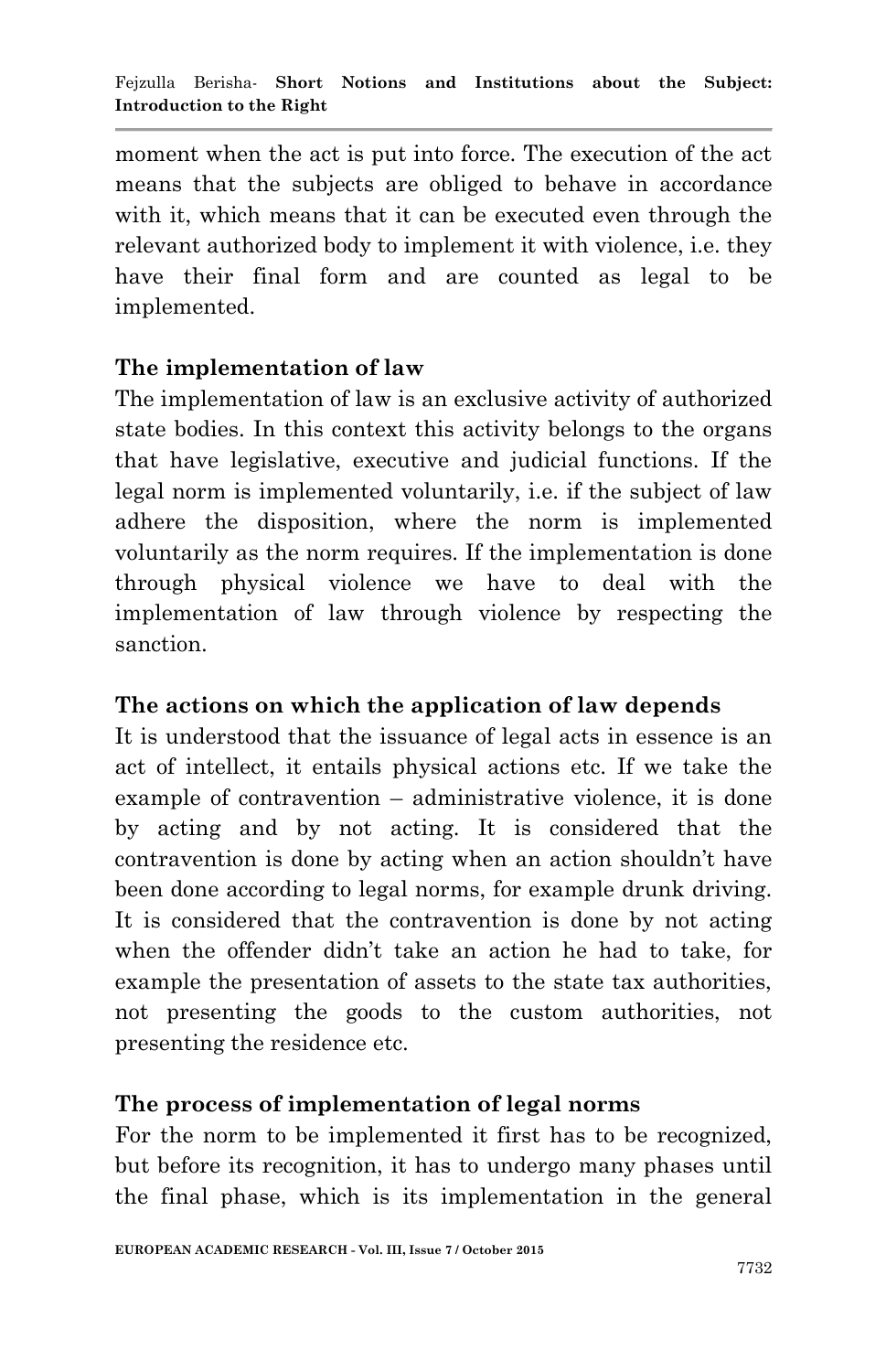practice of the society. As a rule, the legal norms undergo: the phase of the recognition of the legal norm, the phase of interpreting the legal norm, the phase of concrete qualification and the phase of the realization of the legal norm, through the actions of the subjects of law.

# **Proofs**

For the right to be implemented, it exclusively relies in the authentication of facts from which its implementation is depended. In order for the existing norms to be implemented, they usually have to be authenticated with proofs. Proofs – facts are people"s materials or actions, where the means are called proofs. Proofs are known, clearly validated and accurate facts. There are direct and indirect proofs. Direct proofs are the existence of facts and their authentication in the crime scene. Indirect proofs are means that indirectly determine the fact that is a subject to verification.

## **Assumption and fictions**

- 1. Assumptions are legal facts that are considered accurate even though they are not argumented. We have refutable and irrefutable assumptions. In refutable assumptions it is supposed that every accused person is innocent, until it is otherwise proved by the act of court. Irrefutable assumptions: every husband of the mother, who at a given time was married is the father of his children, if he claims the opposite he has to testify even though the reality can be different.
- 2. These are linked with imagination and can be considered as unreal. Here it is thought that something exists as real and it is allowed to do this, respectively it is not allowed to prove the opposite.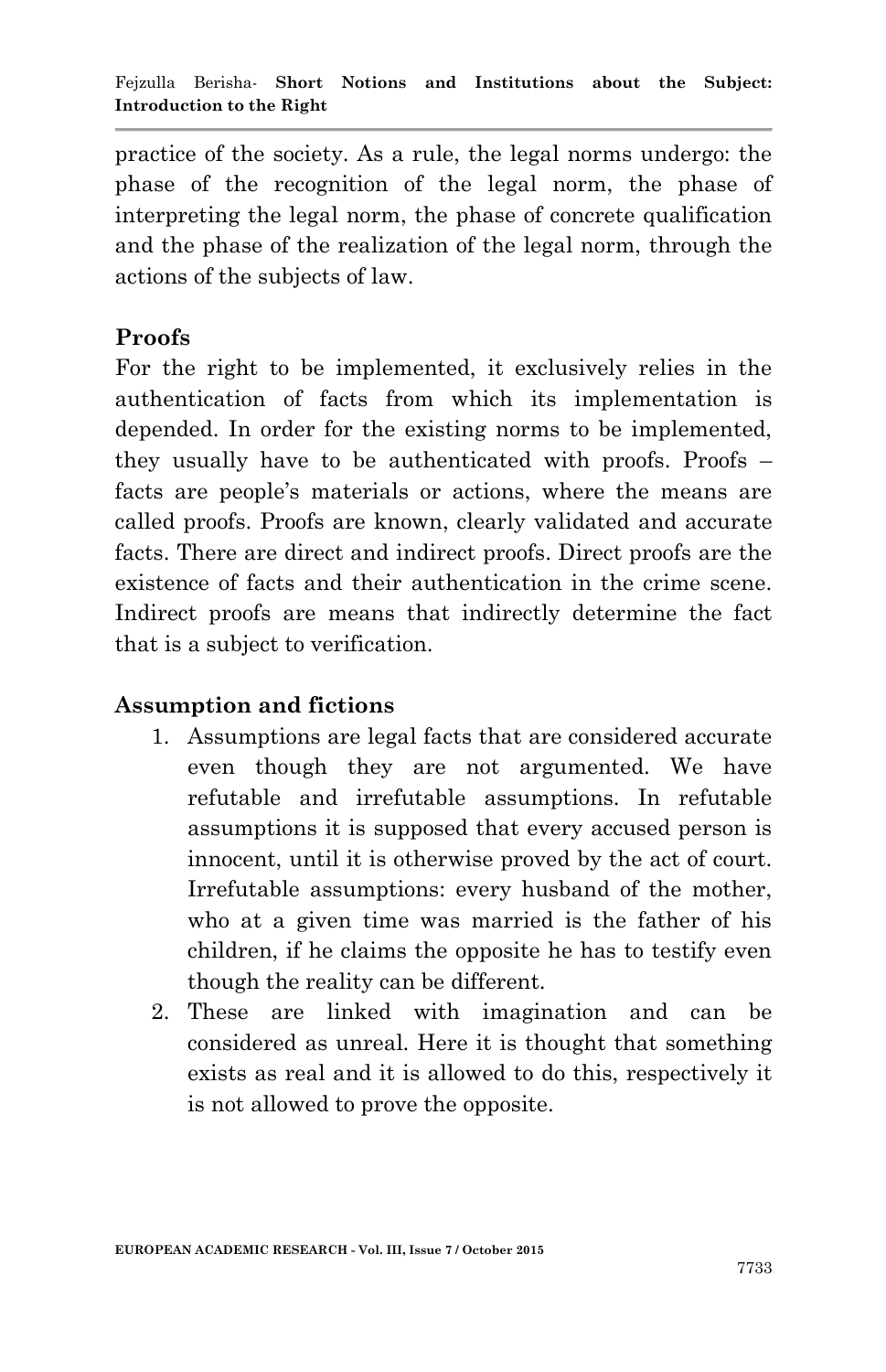## **The interpretation of law**

#### **The notion of interpretation in general**

The interpretation is a clarification of the meaning, respectively the definition of the meaning of the legal norm. In this case we have to deal with finding the will of the author of the legal norm. Said otherwise, the interpretation of law is an activity which clarifies the meaning of some material phenomenon, which is the purpose of the transmission. The clarification of the meaning of any law or other act of state power is called interpretation. As a rule, every act which is issued by certain state authorities is a subject of interpretation.

#### **The interpretation of law and legal gaps**

As a rule, only norms that are in force are subjects of interpretation. But let's use the legal maxim that in jurisprudence every rule has its exception, i.e. if the historical meaning of the legal norm is required, which has to do with the origin of the legal norm, they give an explanation of the legal norm in the historical aspect. In general, the interpretation of laws comes to life when there are legal gaps, when concrete cases were not foreseen with legal norms, cases which must be reviewed by courts, respectively other state bodies. As a rule, legal gaps are filled with analogous cases, but by not avoiding the law, respectively the positive law.

#### **The importance of the interpretation of laws**

The essence of interpretation stands in the recognition of laws. The norm can be interpreted only if it is previously known. All manners of interpretation have one purpose: to unbuckle the content and the purpose of the norm, in order for it to be implemented the way its author has created it. After the norm and its authentic (original) text is verified, respectively interpreted, state bodies intend to implement it the way it was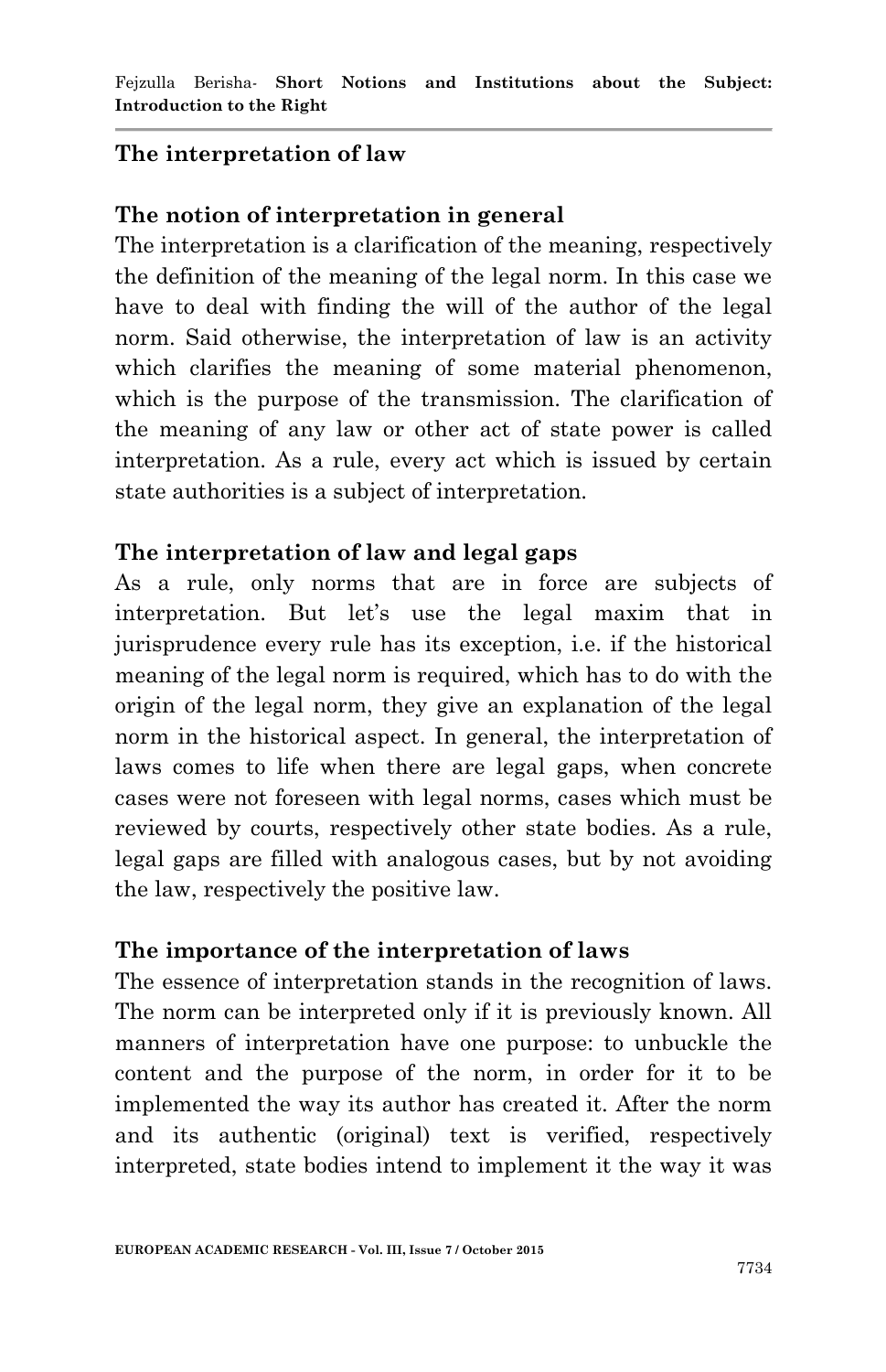understood by its content, a content that is expressed in the norm.

## **The object of interpretation**

Only the norms that are organized as norms, created by the state, respectively by their authorized bodies, have the responsibility for their protection, implementation and interpretation. By interpreting them, legal gaps are filled. In this context we mention two kinds of interpretations, in the narrow terms and in broad terms.

- 1. Interpretation in narrow terms has to do with legal norms, one or more legal norms connected with each other.
- 2. In broad terms, the object of interpretation is the whole legal system, i.e. all laws. Taken as a whole, all norms are objects of interpretation, the general and special ones, the conditional and non-conditional norms. An object of interpretation is also the legal activity with special elements of positive law. But, customary norms can also be objects of interpretation, especially in those countries where customs are sources of law. In the end, as objects of interpretation we can also mention: the interpretation of international agreements, the interpretation of civil contracts, the interpretation of judicial acts etc.

## **The types and manners of law interpretation**

The interpretation of law is considered as an interpretation if it is exclusively exercised by state bodies. When talking about the interpretation that is exercised by state bodies, we can mention authentic – legal interpretation, which as a rule is interpreted by the author of the legal norm, respectively the parliament; the administrative interpretation which is exercised by the bodies of state administration and the judicial interpretation that is exercised by judicial bodies. Taken as a whole, when the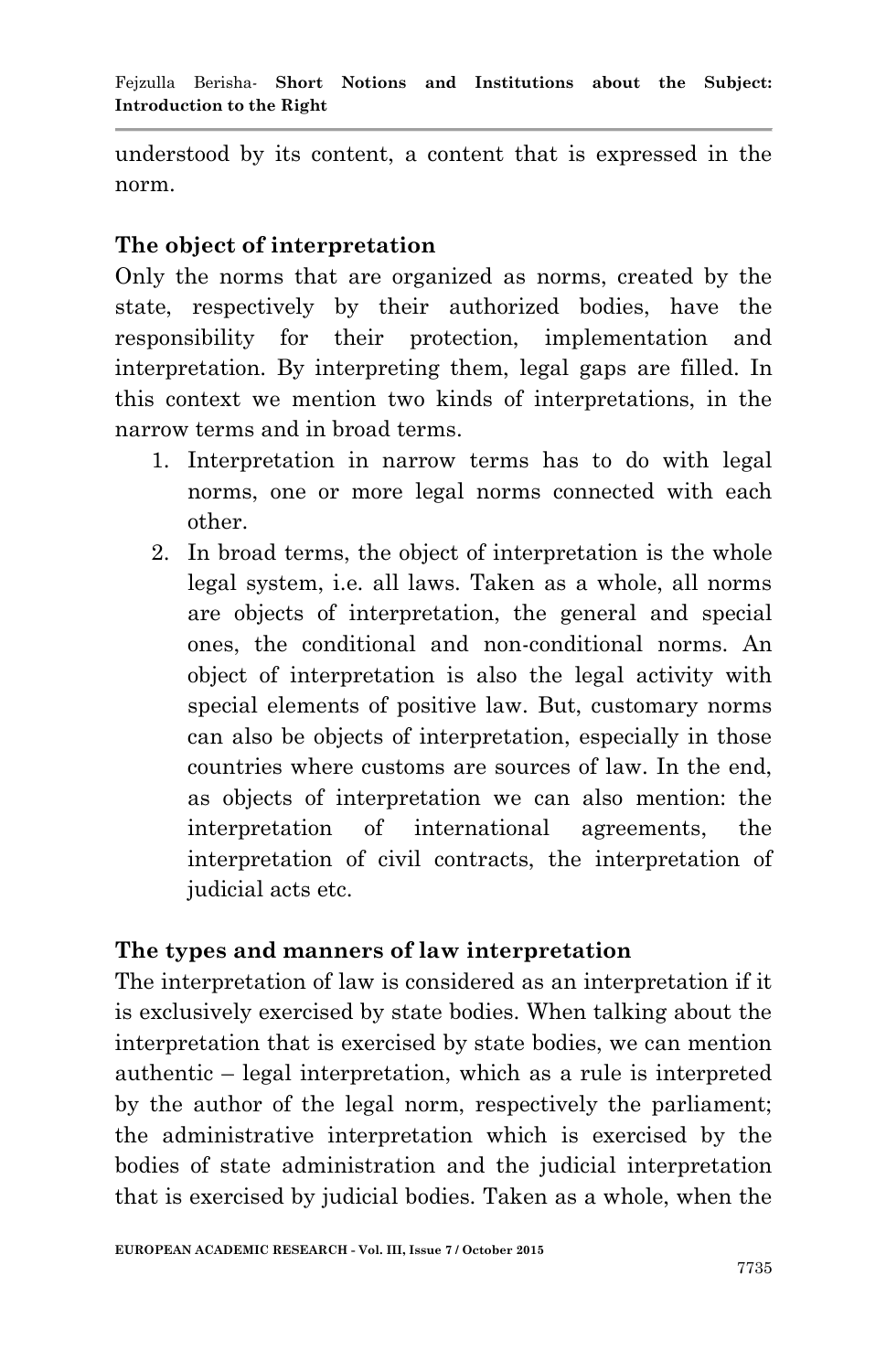norms are interpreted by the relevant state bodies, this interpretation has a binding character – binding force for the subjects of law. The authentic interpretation of laws means the clarification of the meaning of special dispositions of the law or another normative act. From this principle derives the constitutional disposition according to which the Assembly is the only competent body to give authentic interpretations of the laws it has issued. In other cases we have to deal with administrative, respectively judicial interpretation.

### **Doctrinal interpretation**

The doctrinal – scientific interpretation has a special importance in jurisprudence. This kind of interpretation has no legal effect for the bodies and persons that implement the law. While the interpretation of other state bodies have an obligation force for the subject to whom it is dedicated, this force is not present in the doctrinal – scientific interpretation. This interpretation has a special importance because it has to do with the processing of legal activity of different state bodies.

## **The means of interpretation**

During the procedure of interpretation, the interpreter uses different means: the linguistic interpretation, the grammatical, logical, historical interpretation, the special legal interpretation, the systematic, purposeful interpretation etc.

## **The vague and nonsensical meaning of the legal norm**

- 1. The vague meaning of legal norm this appears when the legal norms shows nothing related to what it should, i.e. the norm has an unclear mission.
- 2. The nonsensical meaning of legal norm appears when the norm has no meaning, and it is required to reveal the psychic content – the internal element (the will) of the author of the legal norm.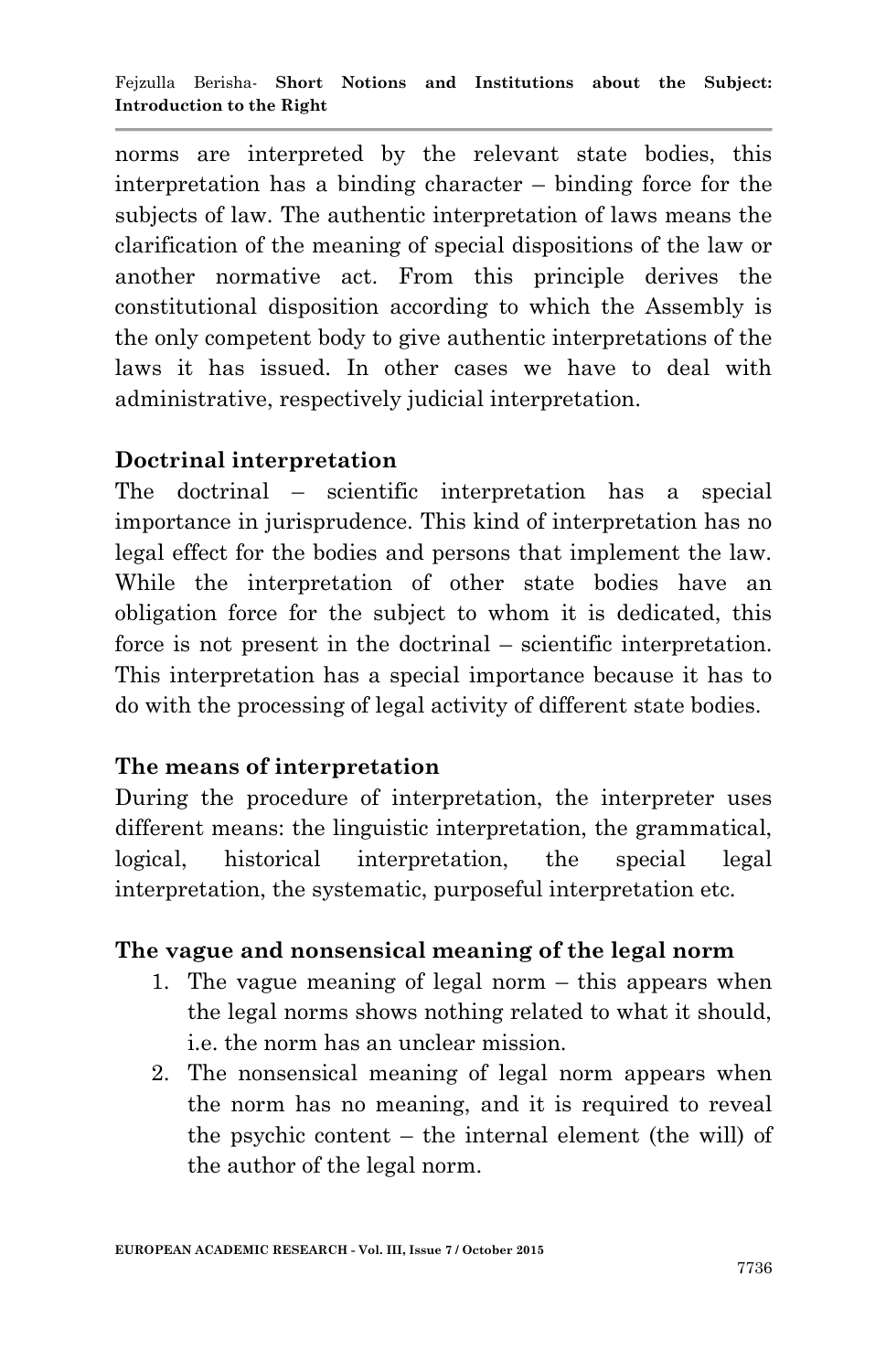#### **The unclarity of legal norms**

These norms are unclear, they don't have any normative content, i.e. they don"t content behavior norms, they only describe legal facts.

#### **The subjective and objective interpretation**

- 1. The subjective interpretation is understood related to what the author of the norm has meant, i.e. it has to do with the so-called will of the author, the will of the legislative body.
- 2. The objective interpretation considers that the right meaning of the norm is the one that is set according to the code of meanings. According to the objective meaning the right meaning of the norm doesn"t have to do with what the author of the norm wanted, but with what he expressed in it.

#### **The static interpretation of the norm**

This type of interpretation is related to the time period which entails the meaning in the moment of its issuance and its interpretation.

#### **The evolutionary interpretation of the norm**

The legal interpretation of the norm is given in an evolutionary manner, which entails the meaning of the norm that undergoes through changes – changes in the meaning of the norm.

#### **The right meaning of the norm**

We have to deal with this in the aspect of the linguistic, objective and evolutionary interpretations and with a clear interpretation of the norm when it is unclear. Related to this we mention the free interpretation and the connected interpretation.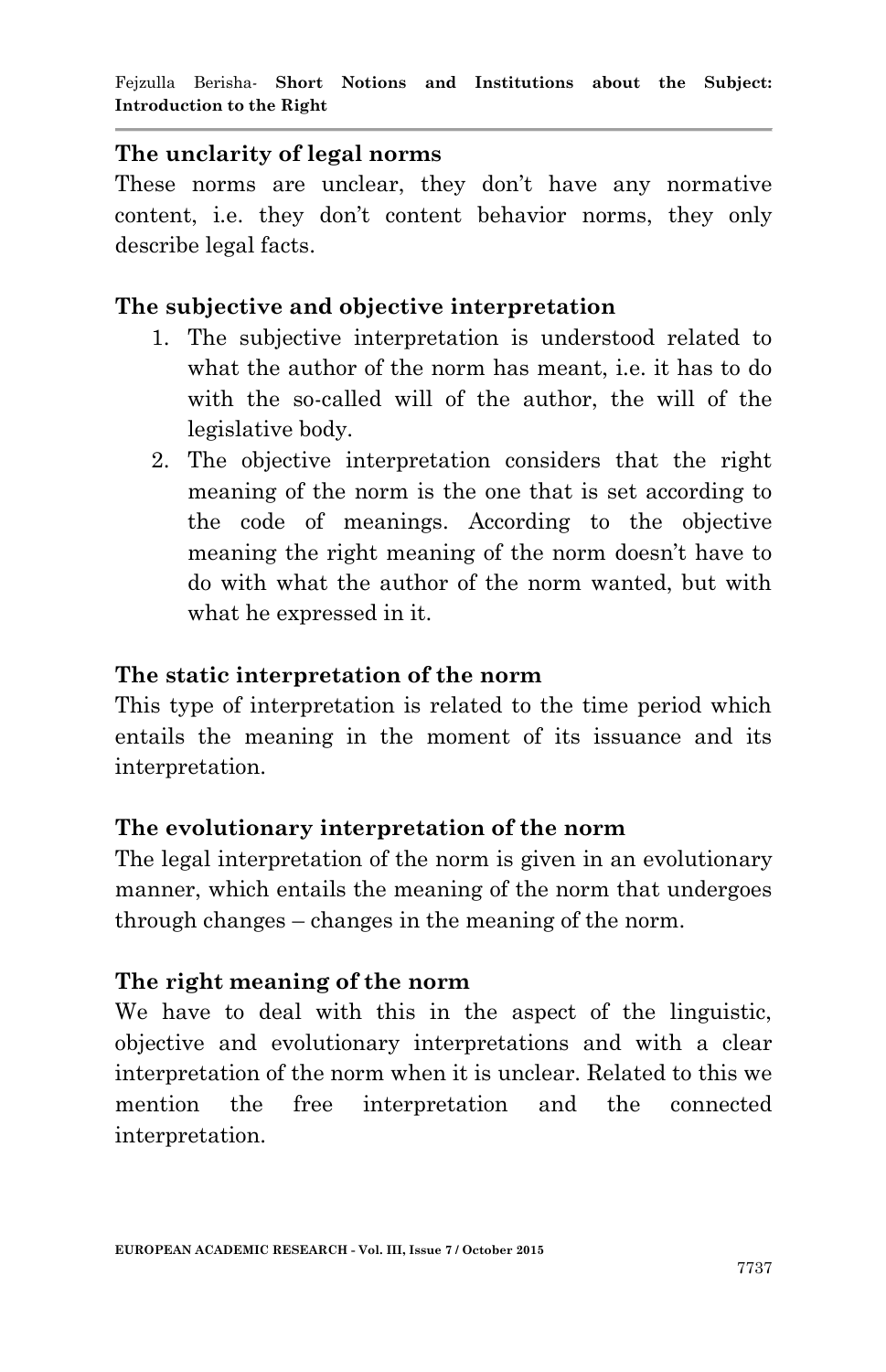# **The interpretation of the legal norm based on analogy and similarity**

Analogy or similarity is a special tool in jurisprudence. The analogy presents the main manner of interpretation, with which legal gaps are filled. The analogy represents the interpretation through similarities, i.e. the fulfillment of legal gaps is done based on the similarity of cases. Related to this there are two types of analogy: legal analogy and judicial analogy.

### **The fulfillment of legal gaps with general principles**

By general principles we mean norms that include a large number of concrete cases. We mentioned that there are initial legal gaps and subsequent legal gaps. The first case appears when the author of the norm intentionally left those gaps, in order for them to later fulfill with concrete acts, while in the second case, the subsequent legal gaps appear because of the changes that happen in society, which can be filled with special acts. These are conducted based on the broad terms interpretation.

### **The system of law**

In the doctrine of law, when the system of law is put into context, than this entails a system of legal norms, i.e. a variety of entireties. The system of law is the communion of legal norms in special groups (branches), it is their communion in a single entirety. said otherwise the system of law is an entirety of legal norms with a systematization and their hierarchy, norms that are in force. The system of law, respectively the legal system is a summary of general legal norms, systemized based on certain rules in adequate groups, by forming special and harmonized entireties.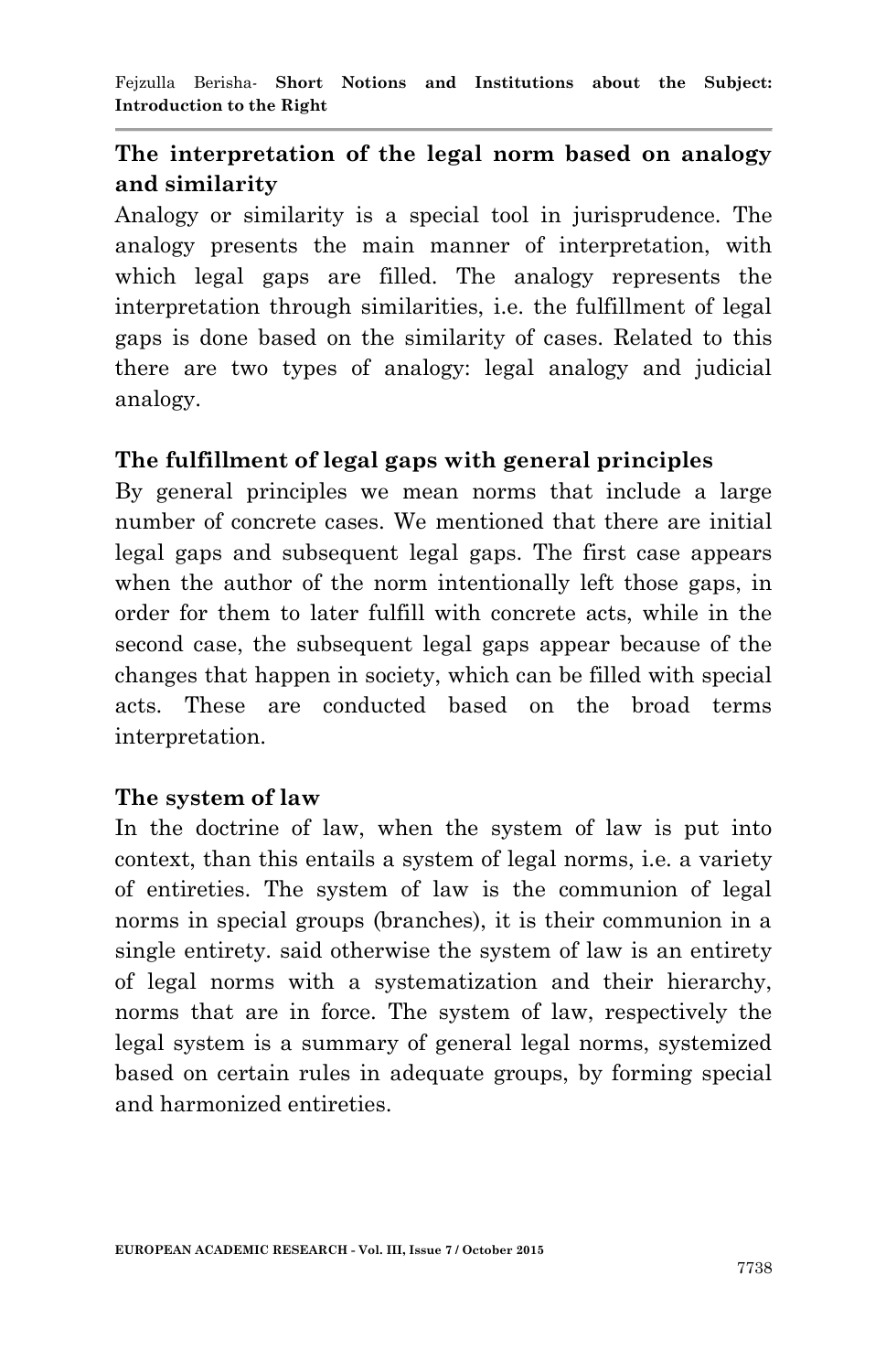## **The elements of legal system**

Based on different social relations that are regulated by legal norms, we distinguish three elements of the legal system: legal institutions, legal branches and legal fields.

- 1. Legal institutions, i.e. a communion of legal norms regulate only some parts that operate within the relevant branch. Taken as a whole the legal institutions present the entirety and harmony of legal norms that regulate the same or similar social relations. An institute of law in the civil law is the institute or property – contraction, in marital relations – marriage, in the family law – parental relations, parent-child, the institute of foster care – adoption etc.
- 2. Judicial branches present the set of institutions where all branches compose the legal system. As a rule, the system of law if formed by branches of law and in general it is distinguished in judicial branches and subbranches. The main branches are: the constitutional law, administrative law, family law, criminal law, the right of criminal proceedings, civil law etc. Taken in general the sub-branch enjoys its rights within the branch. In this context, we talk about the right to vote within the constitutional law, the tax law within the financial law etc.
- 3. Within legal fields, the public and private international law has an important place that is not part of the law system of a certain state or of the internal right. The usual division of legal fields is:
	- a) National and international law;
	- b) Public and private law;
	- c) Material and formal law etc.

## **National law**

The national law is an internal law. The relations that are created in the internal law are legal relations between: public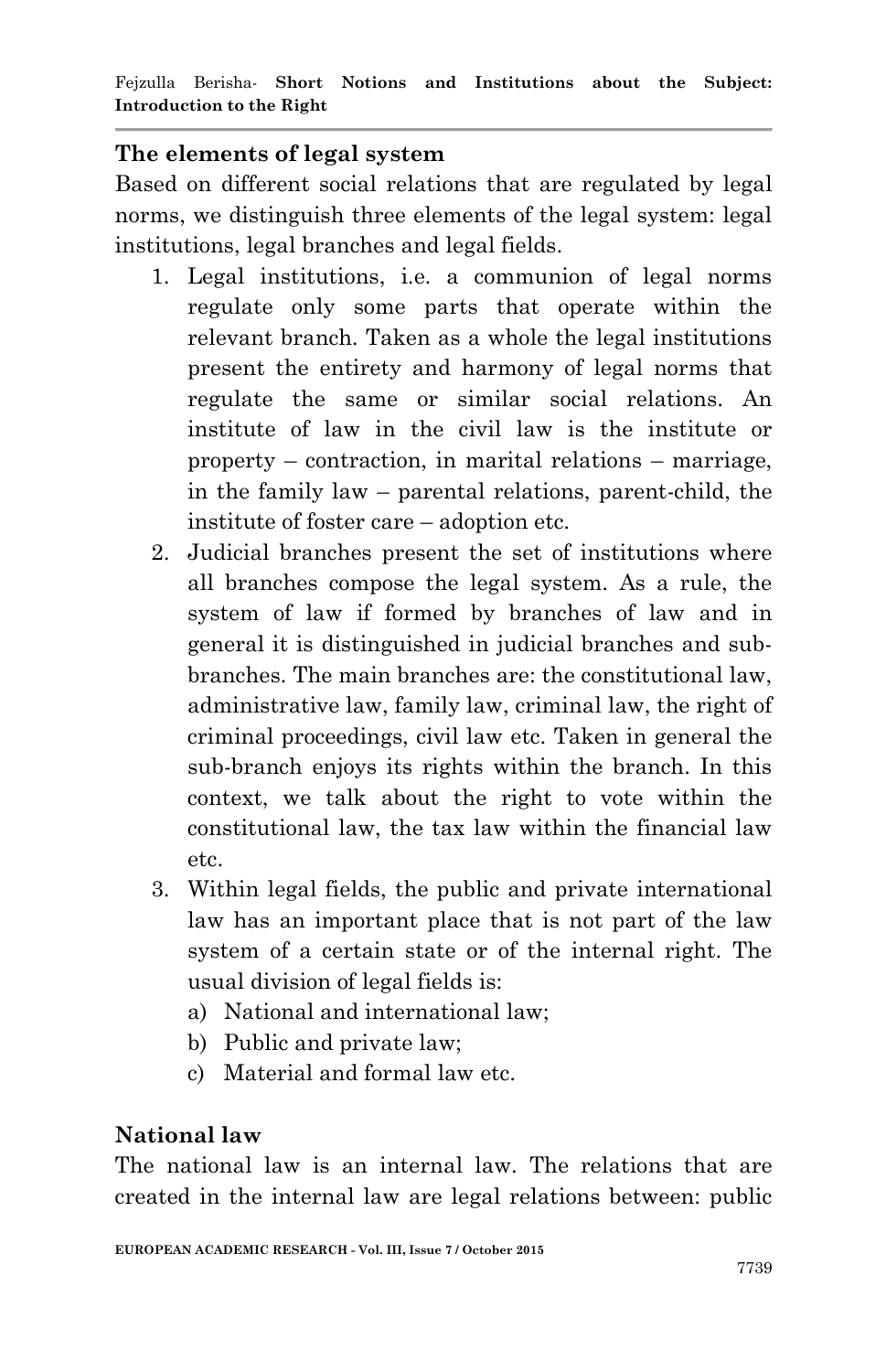institutions, public institutions and citizens, and citizens of a country. The national law regulates different contests within the internal right. In this context we have to deal with civil law, criminal and judicial law etc. with the purpose to solve those cases as good as possible.

## **International law**

As a rule, it regulates the relations between states, respectively between different international organizations. Undoubtedly, international law is part of the internal law.

## **Public international law**

While in the public law the state, state bodies or public institutions are presented as subjects, in the private law private people are presented as subjects. The difference between public and private law lies in the fact that in the general law as a public law the legal relations of state are protected, while in the private law the private personal relations are protected. When we mention these notions, in the judicial literature they are known as: "ius privatum and ius publicum'.

## **Material and formal law**

- 1. Material rights norms define the rights and obligations of the subjects, their behavior in society.
- 2. Formal right, as a procedural right, serves for the realization of material norms. The formal law is a result of material rights. Although the material law is represented as the primary law, in the formal right it represents the second law. Material norms gain their judicial power to be put into force only when the procedural formal law puts them in the relevant process. As parts of material law, we mention: criminal, civil, administrative law etc., parts of procedural – formal law are: the criminal procedure law, civil procedure law,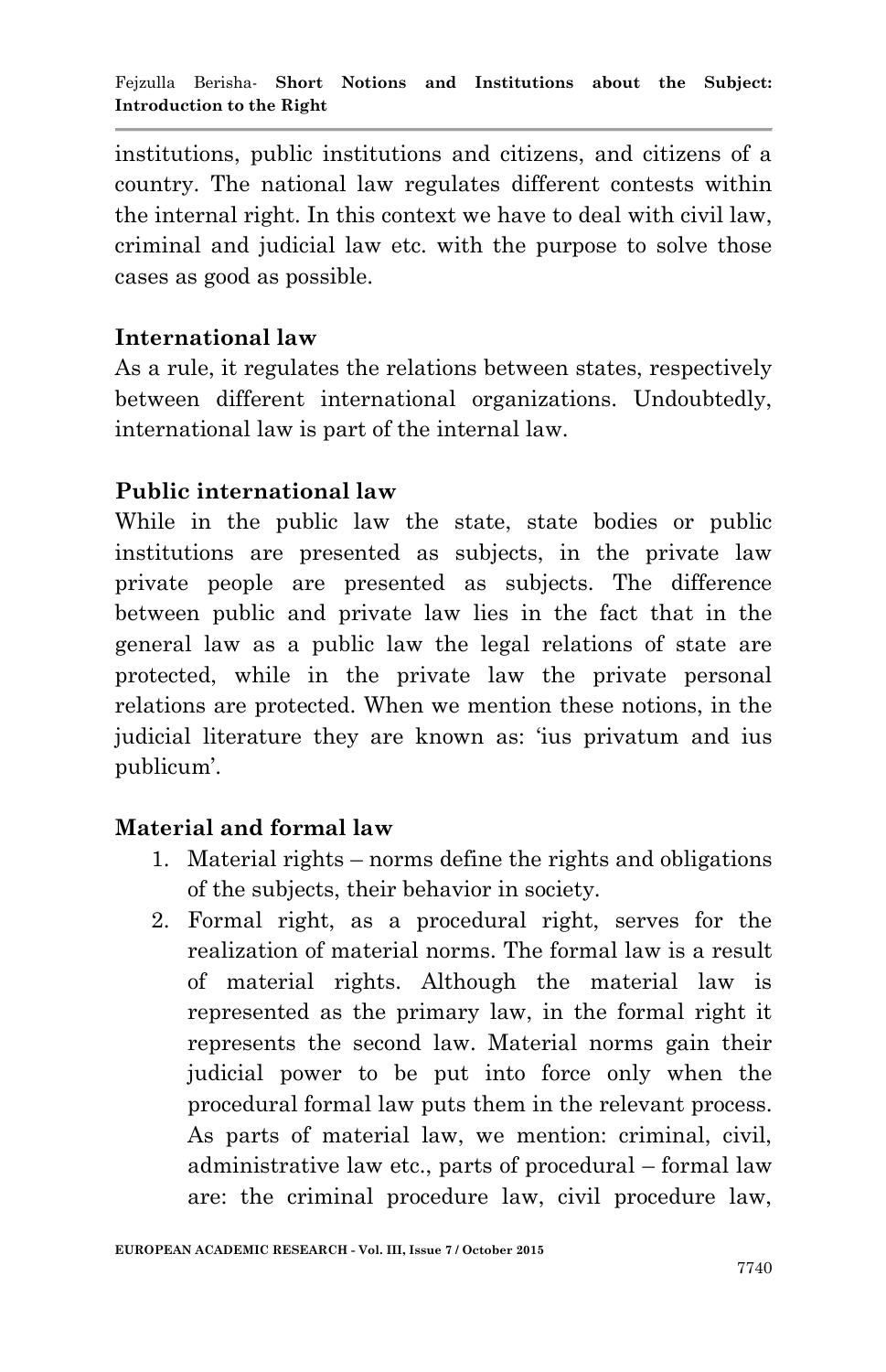administrative procedure law etc. With other words the procedural law is known as a right of "procedure" because it is a set of technical legal norms.

### **The main branches of law**

The main branches of law are: constitutional law, administrative law, judicial law, personal and family law, civil law, economic law and the right to work, criminal law and international law.

### **Constitutional law**

It is the main branch of the judicial system of a state. In principle, constitutional law regulates the most important social relations and through it, the most important principles of the whole legal system are expressed. The constitutional law is known as a set of legal norms that regulate the roots of state"s organization and function, and of society in general.

### **Administrative law**

The objects of administrative law are certain legal norms and the relations that arise through those norms or that are related to them. Only norms that regulate administrative organizations with administrative activities are considered as objects of the administrative law. But, public services that are executed through administrative organizations are also known as objects of administrative law. The legal norms of administrative law are mostly set by legal acts that are issued by administrative bodies, as bodies of central and local power, as delegated power that performs services.

### **Judicial law**

Studies the organization and activity of judicial bodies. This activity includes a number of acts and their issuance is done with relevant procedures. This right is compiled by the rules of court's organization. The norms of judicial law intend to protect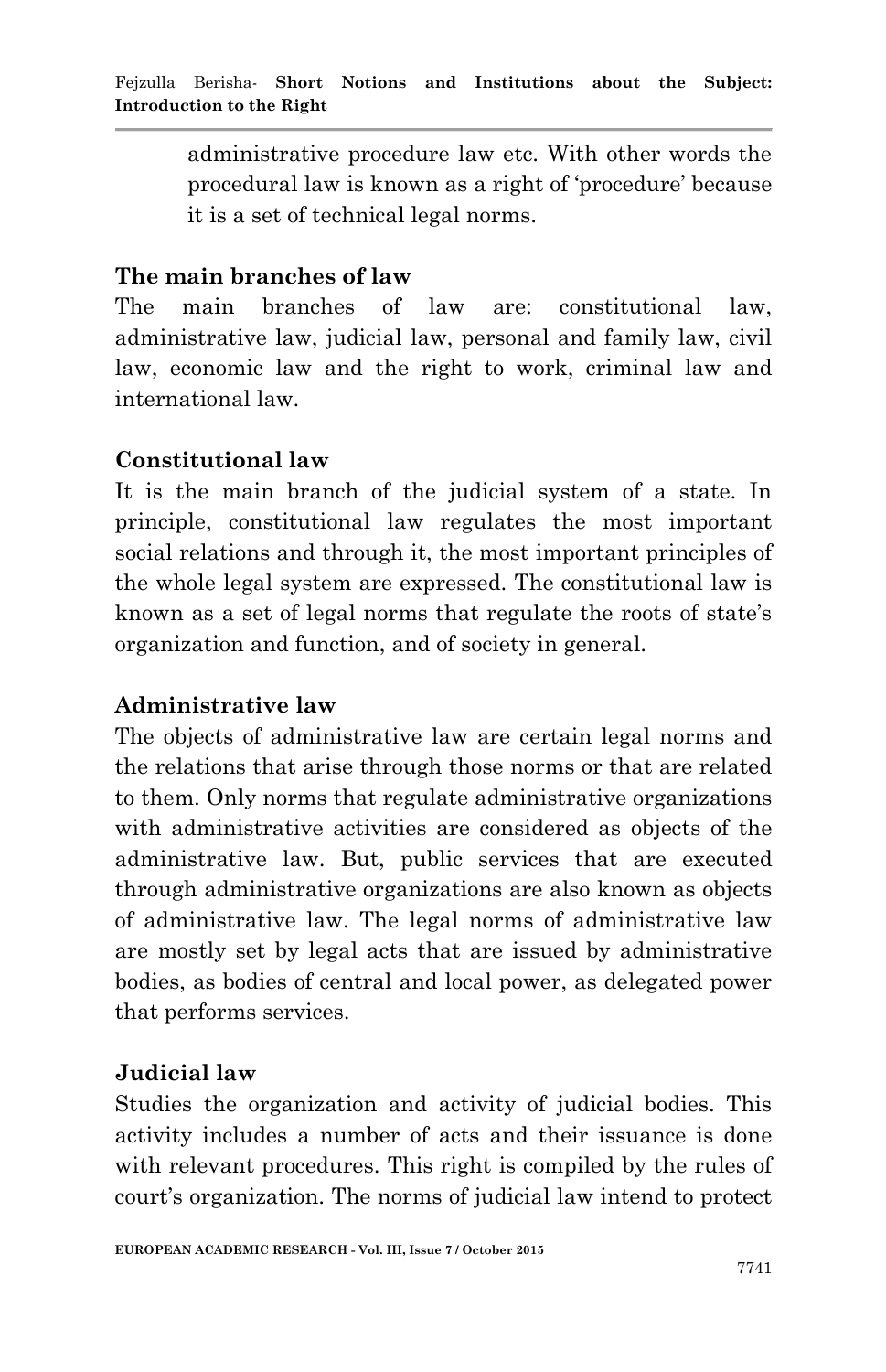the public interest in one side, but provide and help the protection of individual rights, of citizens that are part of relevant judicial procedures.

# **Personal family law**

Includes the norms which regulate the position of the individual, the personality of family members, in the same time family law is an integral part of the judicial system of a state. As an integral part of a state, family law regulates marital family relations, the relations between parents and children, of adoption and guardianship, which are regulated with norms of positive behavior as a law that is applied within a state, as a national law.

## **Civil law**

It is a very important branch because it regulates property relations. Related to this we have the definition of Ulpian: "publicium ius est quot at statum rei romanae specket, privatum quot singularum utilitatem perenit". The inside of this definiton entails the fact that public law protects public interest, while private law protects the private interest. Civil law entails two meanings: the objective one and the subjective one.

- 1. The objective meaning presents a set of legal norms that regulate social relations that have to do with the circulation of goods and its use.
- 2. The subjective meaning presents the entirety of authorizations that are depended by the will of his interest.

## **Economic law**

This law handles the organization and function of economic – legal subjects of their economis business. Otherwise this scientific discipline studies the status of commercial entitites,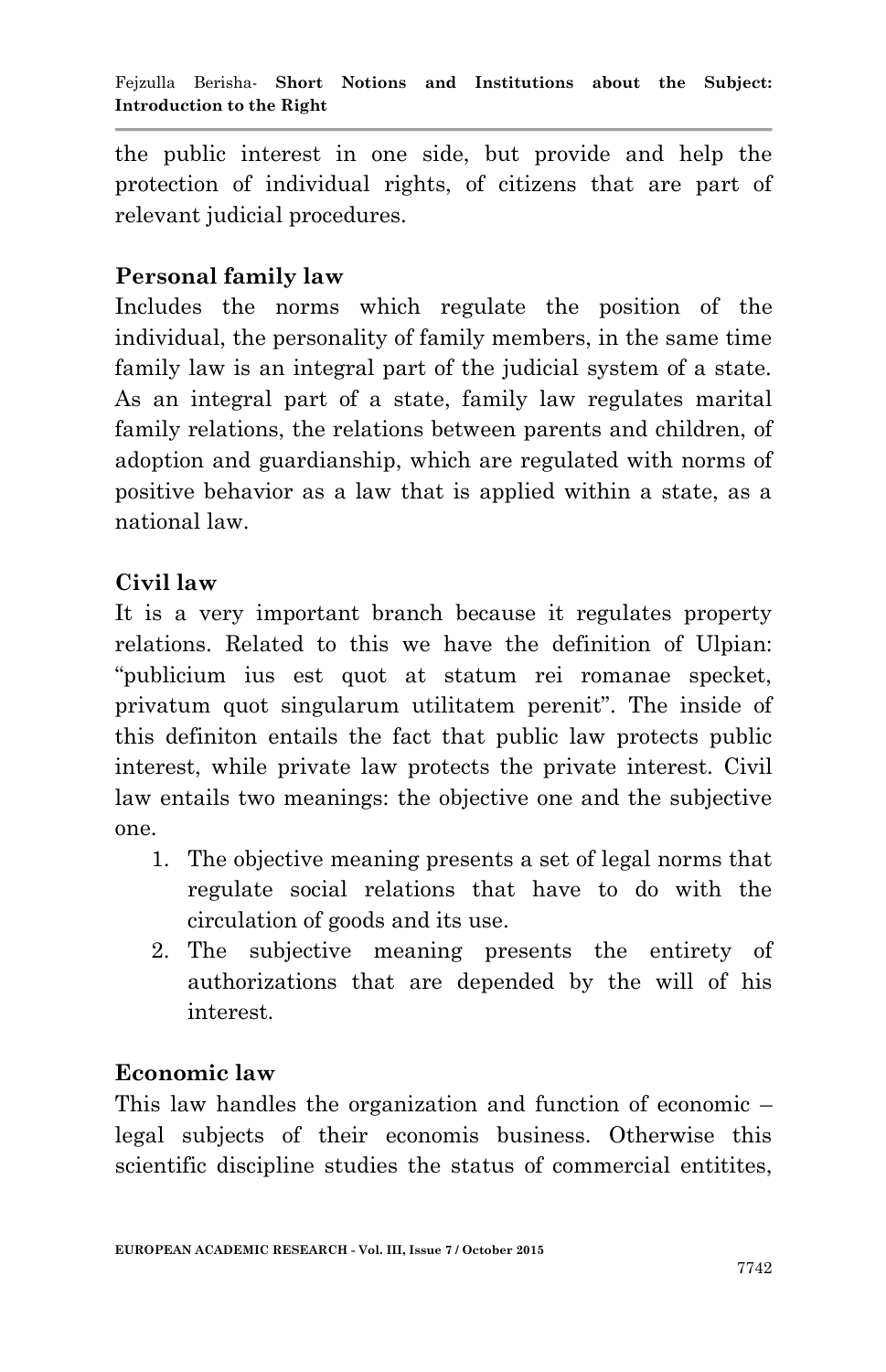Fejzulla Berisha*-* **Short Notions and Institutions about the Subject: Introduction to the Right**

the constitution, organization, legal relations and the termination of these economic entitites.

### **Labor law**

This branch includes legal relations in the field of the right to work, respectively it includes labor relations from the start, i.e. from the establishment of labor relations, its performance, progress, until the termination of the labor relation, respectively even after the relation has terminated that has to do with a special field of law which is the right of pension. As a rule, labor law regulates the relation between the emplyer and employees.

## **Criminal law**

It is a set of legal-criminal norms and includes criminal offenses and sanctions against offenders. Criminal law, as a special branch of law, represents the systematization of legal norms as material norms that define citizens" behavior based on relevant norms. Criminal law presents a set of norms for criminal offenses and the penalties based on which relevant measures are taken. As a rule, criminal sanctions are distinguished in penalties and security measures.

### **International law**

International law can be private or public law.

1. Public international law – represents the set of legal norms that regulate the relations between states as subjects of this law, where these relations can be built between states and between states and international organizations. But international law is the science about the rights between different states or nations and the obligations that respond to these rights. In this context, public international law has to do with a large number of rules about rights, obligtions, respectively about the responsibility in inter-state relations.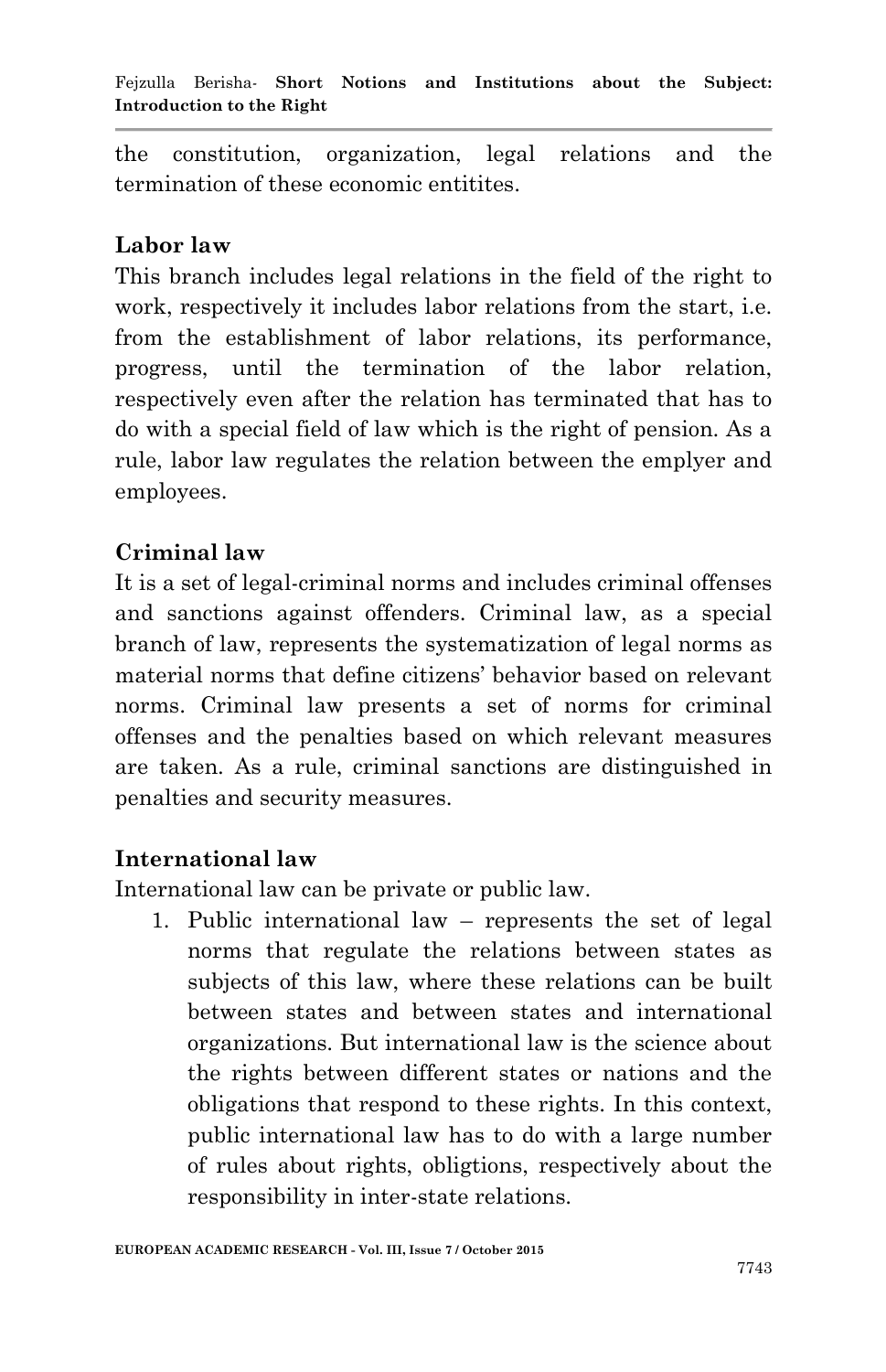2. Private international law – regulates private legal relations with external elements. Its object is the exact definition about the jurisdiction of the laws of certain states, while its subjects are citizens that are under the jurisdiction of two or more states at the same time. Private international law takes care of the private relations between foreign nationals, by always having in mind the foreign element.

#### **DOCUMENTS AND LITERATURE**

- 1. James S. Fishkin,"Tre Democratic Conditions," New York, 1991, pg. 29 - 4 etc.
- 2. Dr.sc. Fejzulla Berisha, "HAXHI ZEKA" University, Faculty of Law - Peje, Hyrje ne te drejten, Peje, 2015;
- 3. Dr. sc. Osman Ismajli, Universitety of Prishtina, Faculty of Law, "Fillet e së Drejtës," Pristina, 2004;
- 4. Dr. Radomir Llukiq Dr. Budimir Koshutiq, "Uvod u Prava," Belgrade, 1981;
- 5. V. A. Shabani, "Metodoloshki prashanja za pravdata," Satarov, 1972;
- 6. Dr. Zejnulla Gruda, "E Drejta Ndërkombëtare Publike" Pristina, 2007;
- 7. V. Zh. Kele M. J. Ouvaqzon "Teorija i istorija problemi teori istoriçesko procesa Moskva", 1981;
- 8. C. Todorov, "Istoria na pravata," Sofija, 1995;
- 9. J. G. Ershiv, "Filozofia prava," Ekaterinburg, 1995;
- 10. J. A. Tihomirov, "Kurs sravniteqnog provedenja," Moskva, 1981;
- 11. Dr. R.Llukiq, "Fillet e së drejtës," Pristina, 1986;
- 12. "Canon of Lekë Dukagjini", Tirana, 1999;
- 13. Luan Omari, "Parime dhe institucione të së drejtës publike", Tirana, 2007;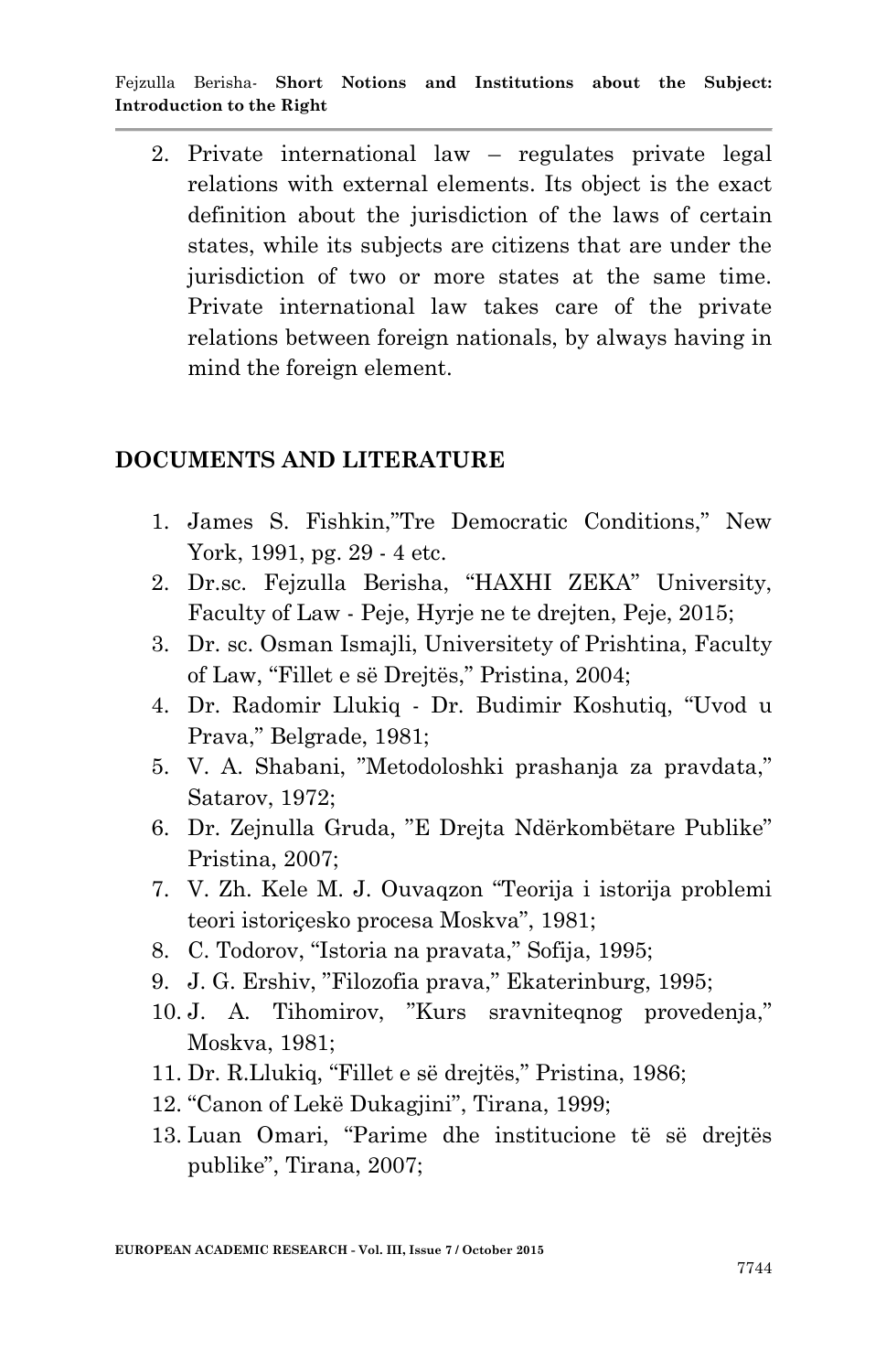- 14. Leon Duguit, "Traite de droit constitucionnel", v. III, 1923;
- 15. The Constitution of the Republic of Kosovo, 2008;
- 16. The Constitution of the Republic of Albania, 1998;
- 17. The Constitution of the Republic of Macedonia, 1992;
- 18. Dr. M. Dimitrijeviq, "Uvod u pravo", Belgrade, 1983;
- 19. Dr. sc. Fejzulla Berisha, "E Drejta (Law) Magazine for legal and social issues" nr. 2.4, 2006;
- 20. The Declaration of European Union about the criteria for the admission of new states in Eastern Europe and USSR, "Junarodna pravo", Zagreb, 1971;
- 21. Kurtesh Saliu, "E Drejta Kushtetuse", Book I, Pristina, 1998;
- 22. Foundations of "Shtetit e së drejtës", Works of Plato, Zejnulla Ballanca, "E Drejta Administrative e RPSSHsë", II, Tirana, 1974;
- 23. M. N. Maracenko, "Teorija i prava," Moscow, 2002;
- 24. Dr. sc. Fejzulla Berisha, "Vjetari 2000 Annual Shpjk", Pristina, 2000;
- 25. Dr. Berisllav Periq, "Drzhava i pravni sastav," Zagreb, 1981;
- 26. Luan Omari, "Shteti i së Drejtës";
- 27. Xhezair Zagonjari, "Demokracia e Shtetit dhe së Drejtës";
- 28. T. Papavili, "Drejtësia popullore," 1993;
- 29. Prof. Dr. Osman Kadriu, " Hyrje në të Drejtën Civile," Skopje, 2008;
- 30. the Civil Code of Albania, 1994;
- 31. Prof. Mihajlo Konstadinoviq, "Obligaciona pravo," Belgrade, 1952;
- 32. Dr. Voislav Apaiq, "Gragjansko pravo, opqi deo i stvarno pravo," Sarajevo, 1971;
- 33. "Salmon on jurisprudence", Twelfth edition by P. J. Fitzgerald, London, Sweet and Maxwell, 1966;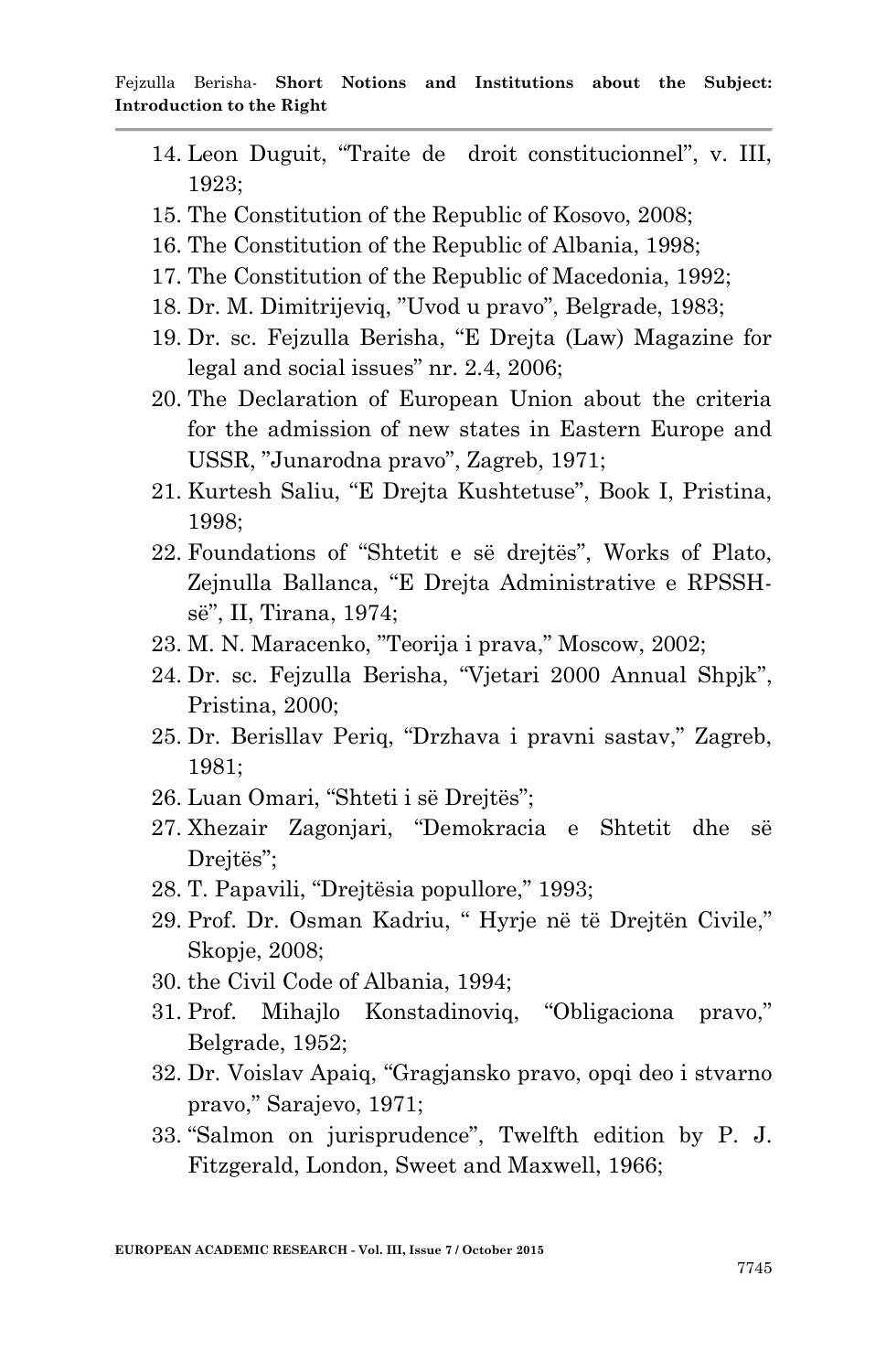- 34. Dr. Esat Stavileci, " Hyrje në shkencat administrative," ETMMK, Pristina, 1997;
- 35. La bureaucratie, in "Argument I," Editons de Minuit;
- 36. Luan Omari, "Organizimi politik i shoqërisë dhe struktura e shtetit," Tirana, 2007;
- 37. Monteskej, "Shpirti i ligjit", Dr. S. Jovanoviq, Belgrade, 1922;
- 38. Dr. Arsim Bajrami, "Teoria dhe praktika parlamentare," Pristina, 1997;
- 39. W. A. Hall "Treaties on International Law"
- 40. Jovan Djordjeviq V. Kilibarda, "Politiçki sistem, nauçna knjiga," Belgrade, 1988;
- 41. Juraj Andrassy Med "Teorija gosudarstvo i prava", M. N. Maracenko, second volume, Moscow, 2002;
- 42. Dr. Stefan Buxhakovski, "Fillet e së drejtës si disiplinë shkencore," Tetovo, 2007;
- 43. H. Kelzen, "General Theory of Law and State", Pusiq E., "Nauka o pravi," Zagreb, 1982;
- 44. Halili Z., "Politika dhe qeverisja e SHBA-s," Pristina, 2004;
- 45. Joshua S. Goldstein, "International Relations," American University Washington D. C., 2001;
- 46. Politiçka enciklopedija, savremena administracija, Belgrade, 1975;
- 47. Pravna enciklopedija, savremena administracija, Belgrade, 1985;
- 48. Doc. Dr. Abdulla Azizi, Prof. Dr. Etem Aziri, Doc. Dr. Zemri Elezi, "Fjalor shumëdimensional i termave dhe shprehjeve administrative, politike, sociale dhe të diplomacisë," Skopje, 2009;
- 49. Mr.sc. Blerim Reka, "E Drejta e vetëvendosjes në Kosovë dhe Fundi i Kolonisë së Fundit në Evropë," Vjetari, 2000, edition of "SHPJK," Pristina, 2000;